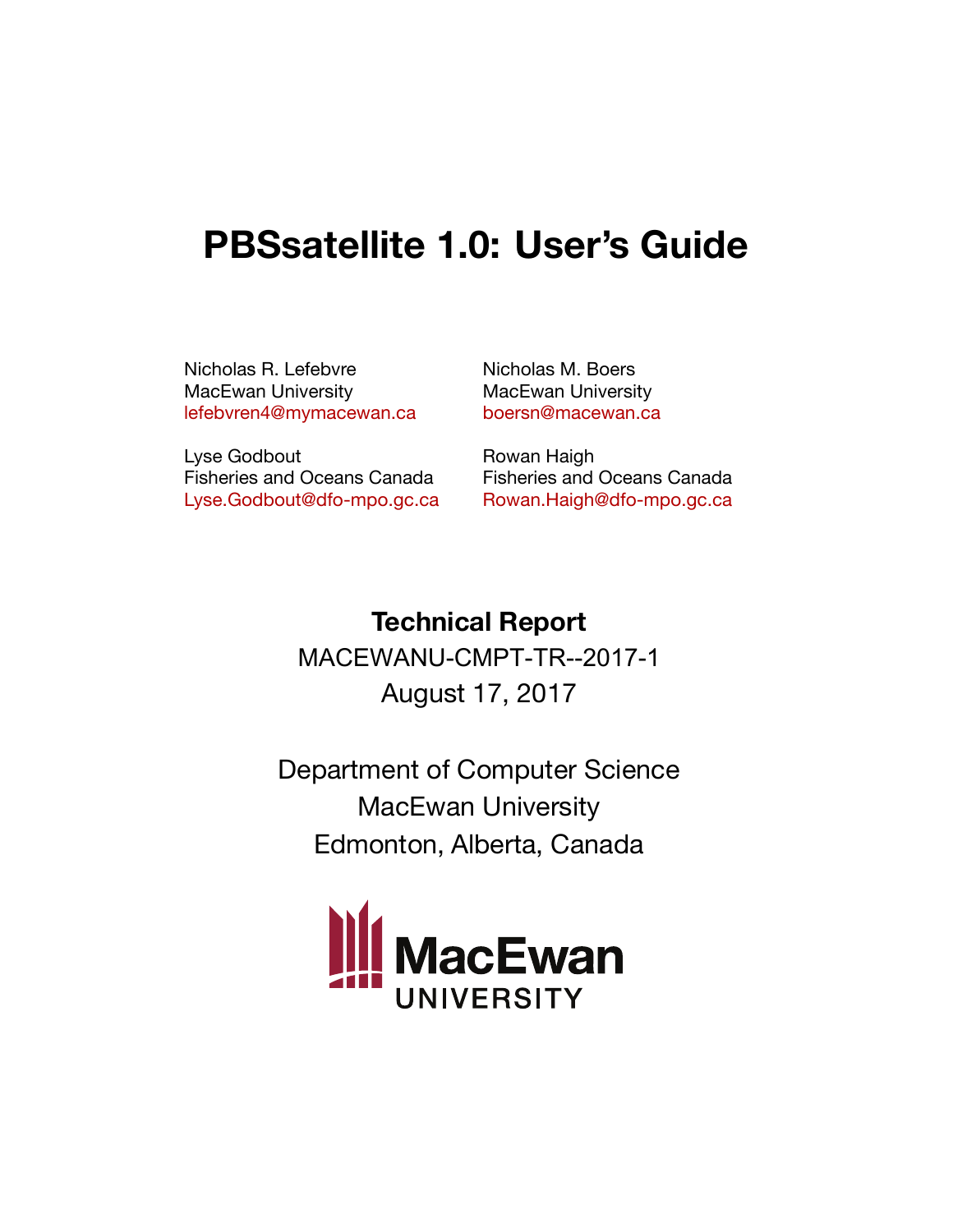#### **Abstract**

This report describes the first version of PBSsatellite, software designed to simplify the extraction and statistical analysis of gridded satellite data. This software extends the R Project for Statistical Computing, and it uses PBSmapping, an existing R package, to aid in spatial analysis and the production of plots. The tools found in this package provide users with the functionality necessary to work with data from a variety of sources. Additionally, users are able to write their own data interpretation algorithms and provide them as arguments to some analysis functions within this package.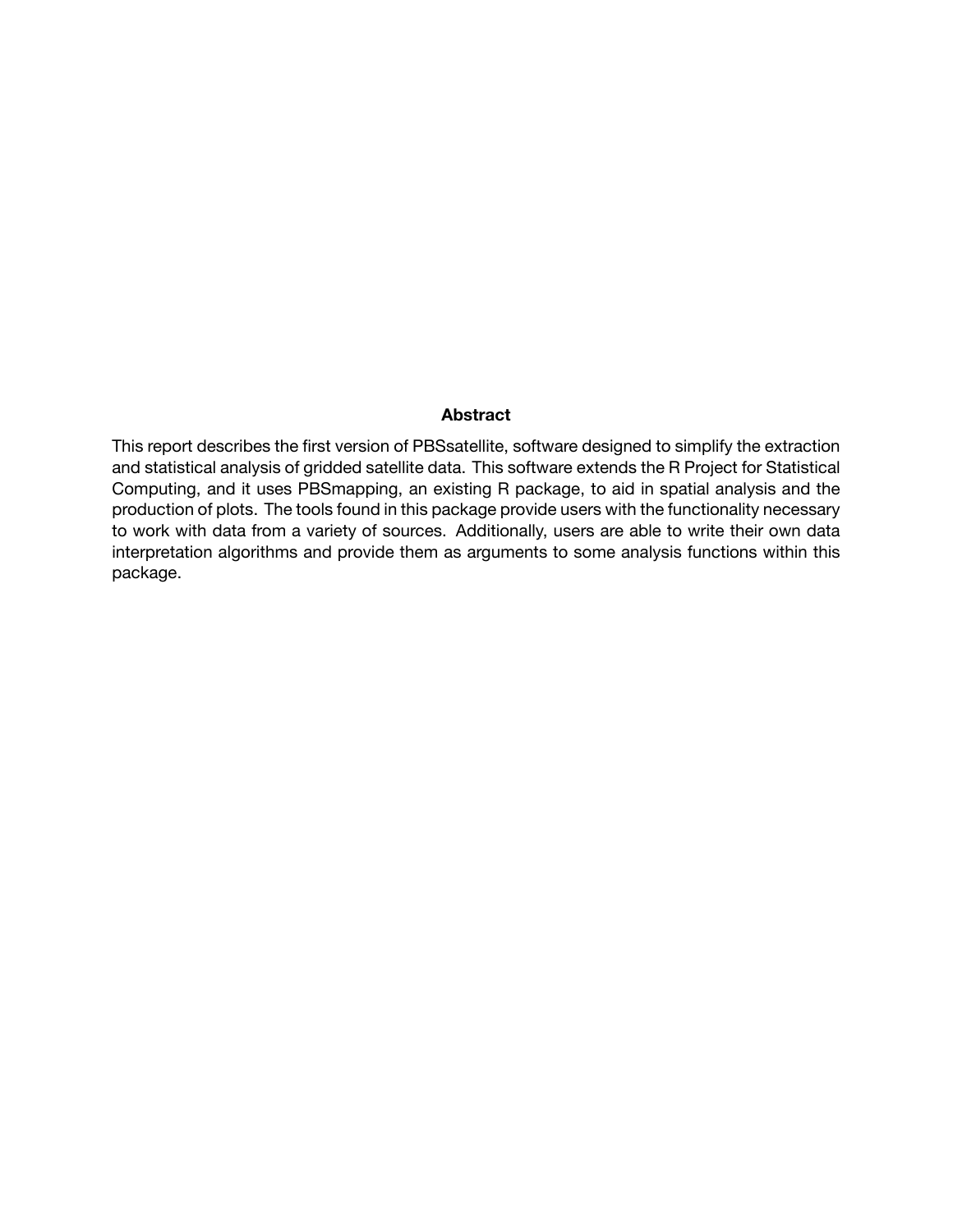#### **Acknowledgements**

The MacEwan authors thank Dr. Lyse Godbout from Fisheries and Oceans Canada for approaching us with the business case that led to the PBSsatellite R package. Moreover, they thank both of their collaborators at Fisheries and Oceans Canada for their insight and assistance during the development of the software.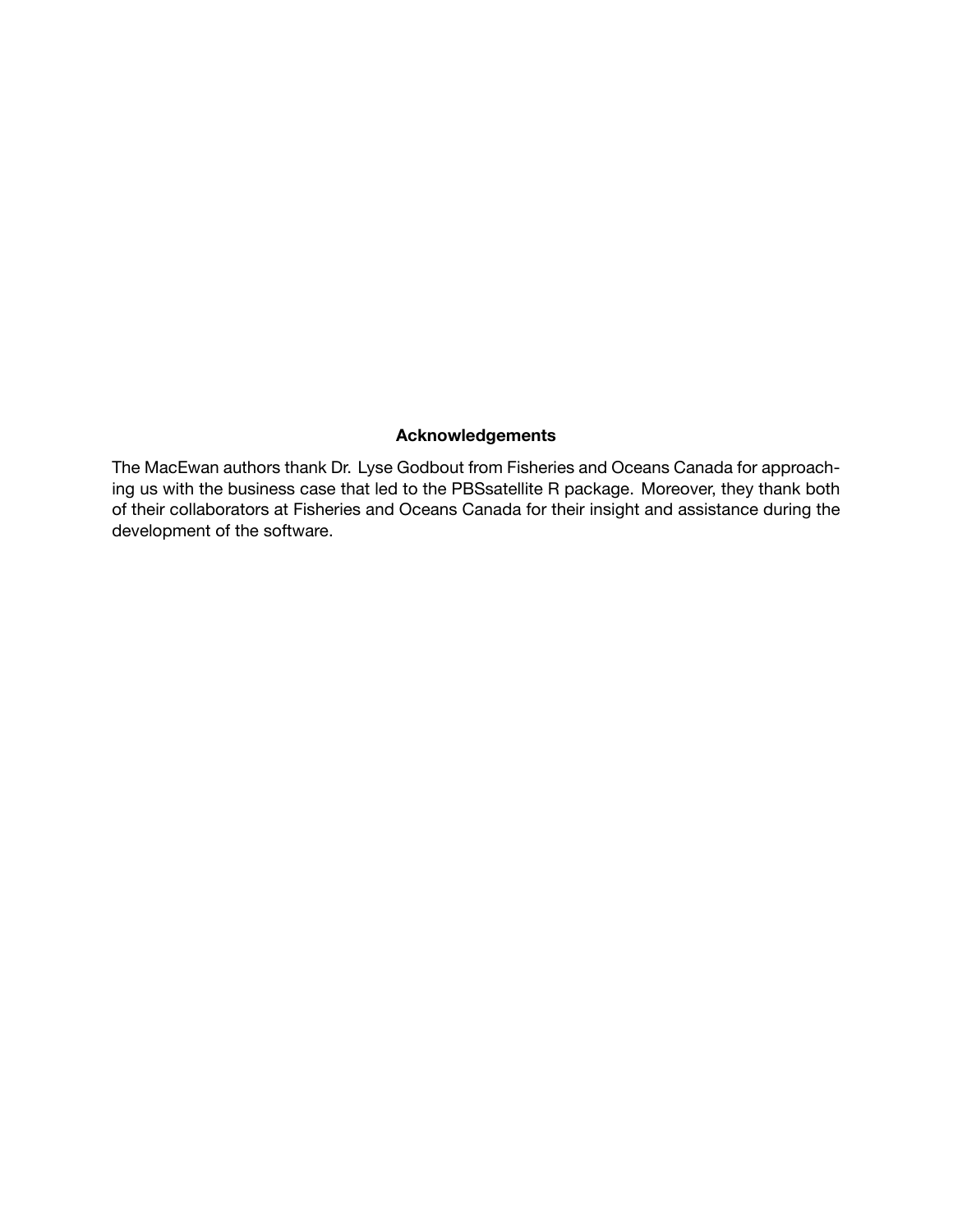# **Contents**

| 1            | 3<br><b>Introduction</b>                                  |
|--------------|-----------------------------------------------------------|
|              | 3<br>1.1                                                  |
|              | 1.2<br>$\overline{4}$                                     |
| $\mathbf{2}$ | $\overline{7}$<br>Data structures                         |
|              | $\overline{7}$<br>2.1                                     |
|              | $\overline{7}$<br>211                                     |
|              | 8                                                         |
|              | 12<br>$2.2^{\circ}$                                       |
| 3            | 15<br><b>Usage patterns</b>                               |
|              | 15<br>3.1                                                 |
|              | 3.2                                                       |
|              | 19<br>3.3 <sub>1</sub>                                    |
|              | 3.3.1                                                     |
|              | 3.3.2                                                     |
|              | Conversion process: HDF to NetCDF to ncdfData 21<br>3.3.3 |
| 4            | 27<br><b>PBSsatellite functions</b>                       |
|              |                                                           |
|              |                                                           |
|              | 30                                                        |
|              | 32                                                        |
|              | 34                                                        |
|              | 36                                                        |
|              | 38                                                        |
|              | 41                                                        |
|              | 43                                                        |
|              | 44                                                        |
|              |                                                           |
|              | 47                                                        |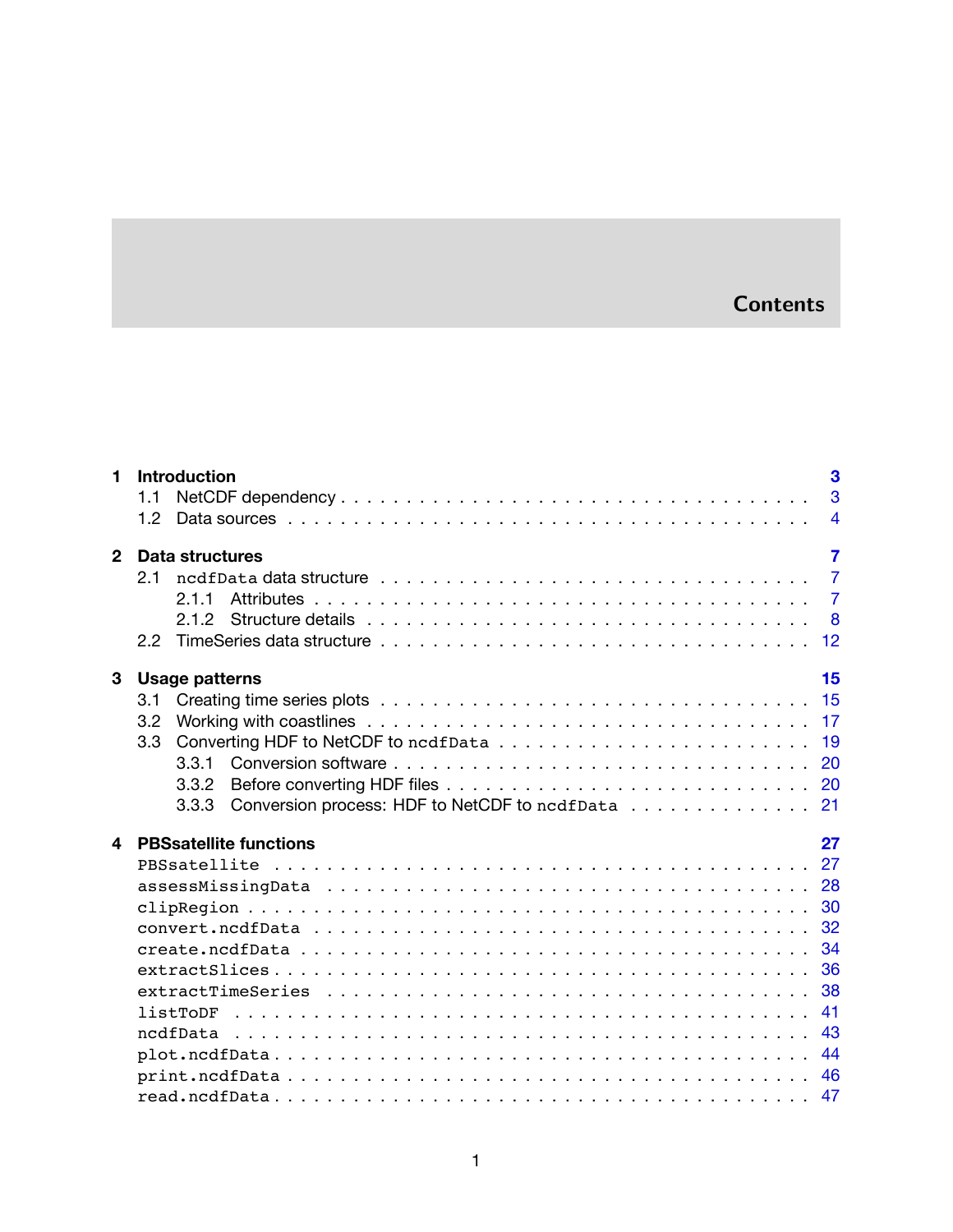| eferences |  |
|-----------|--|
|           |  |
|           |  |
|           |  |
|           |  |

# **References**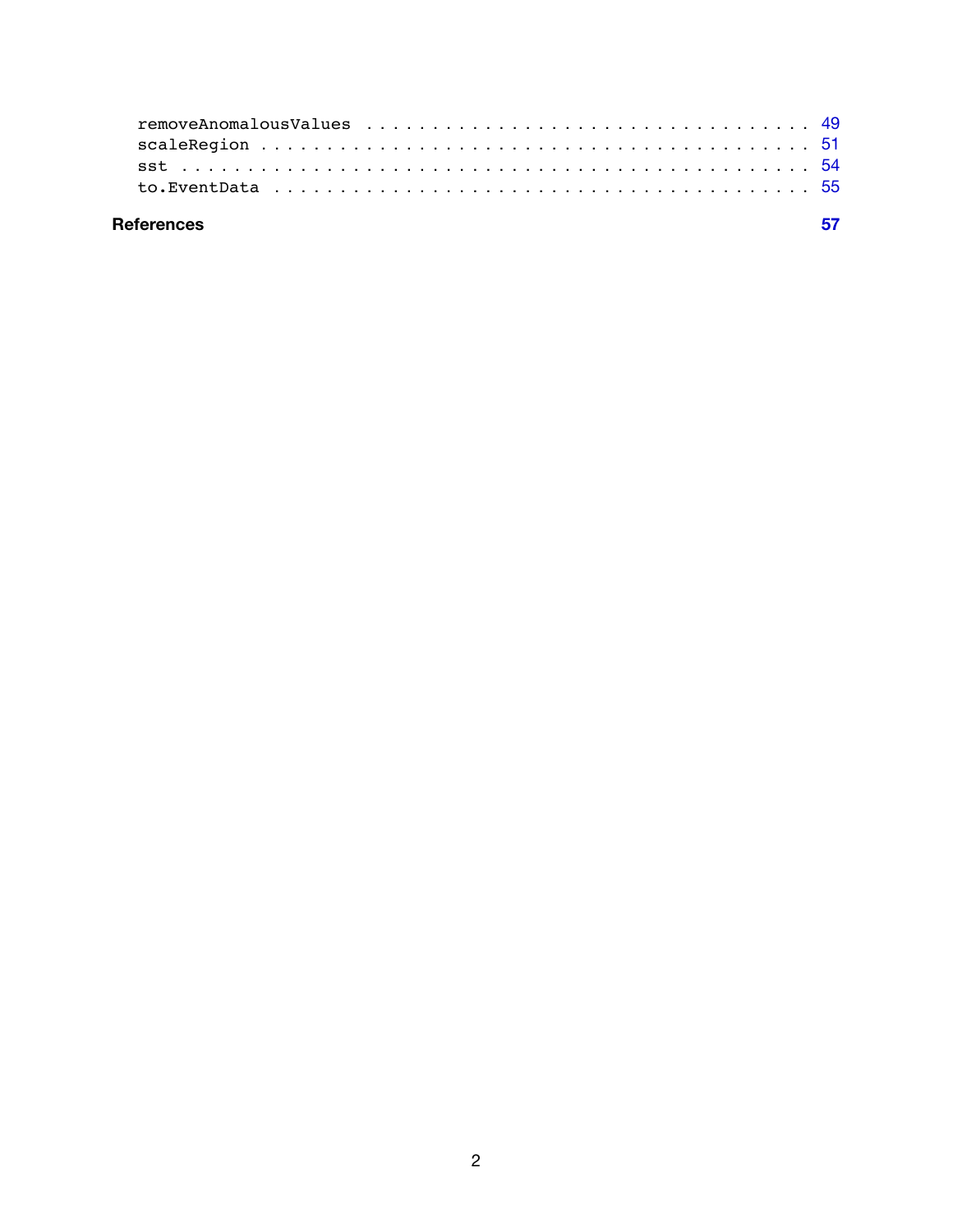# *1* **Introduction**

<span id="page-5-0"></span>When the development of the package PBSsatellite began in 2015, the existing R packages related to satellite data typically focused on importing, rather than analyzing, data. With these libraries, users were largely responsible for writing their own analysis functions. This package was created to address the analysis need. It provides a front end to the existing import tools, and it provides additional functions for satellite data analysis. In some cases, it complements PBSmapping, an existing R package that offers tools for spatial analysis and plotting.

This chapter explores two fundamental aspects of PBSsatellite: (a) the use of the NetCDF file format and the reasons for its adoption and (b) the data sources that were used in the development of the package's data structures.

Chapter [2](#page-9-0) explains the package's primary data structure ([ncdfData](#page-9-1)). Most of the package's functions for the extraction and manipulation of data require objects of this structure. Additionally, this chapter explains the [TimeSeries](#page-14-0) data structure in further detail. This latter structure simplifies the visualization of satellite data trends and the creation of plots.

Chapter [3](#page-17-0) demonstrates complex applications of PBSsatellite's features. The first example shows the creation of a time series plot that compares, over time, sea surface temperatures for the Northern and Southern Hemispheres. The second harnesses the power of PBSmapping to create and subsequently use a complex polygon for selecting and plotting satellite data covering the BC coast. The final example guides a user through the conversion from an incompatible file format (HDF) to a NetCDF file that can be imported into PBSsatellite.

This report concludes with Ch. [4](#page-29-0), which documents the functions found in PBSsatellite. This function documentation is also available within R's help system.

# <span id="page-5-1"></span>**1.1 NetCDF dependency**

Three formats are widely used for exchanging and storing meteorological data: (a) Extensible Markup Language (XML), (b) Network Common Data Format (NetCDF), and (c) Hierarchical Data Format (HDF)[[1\]](#page-59-1). XML is substantially more verbose than the other two formats, and this verbosity leads to unnecessarily large files. With this being the case, XML was not seriously considered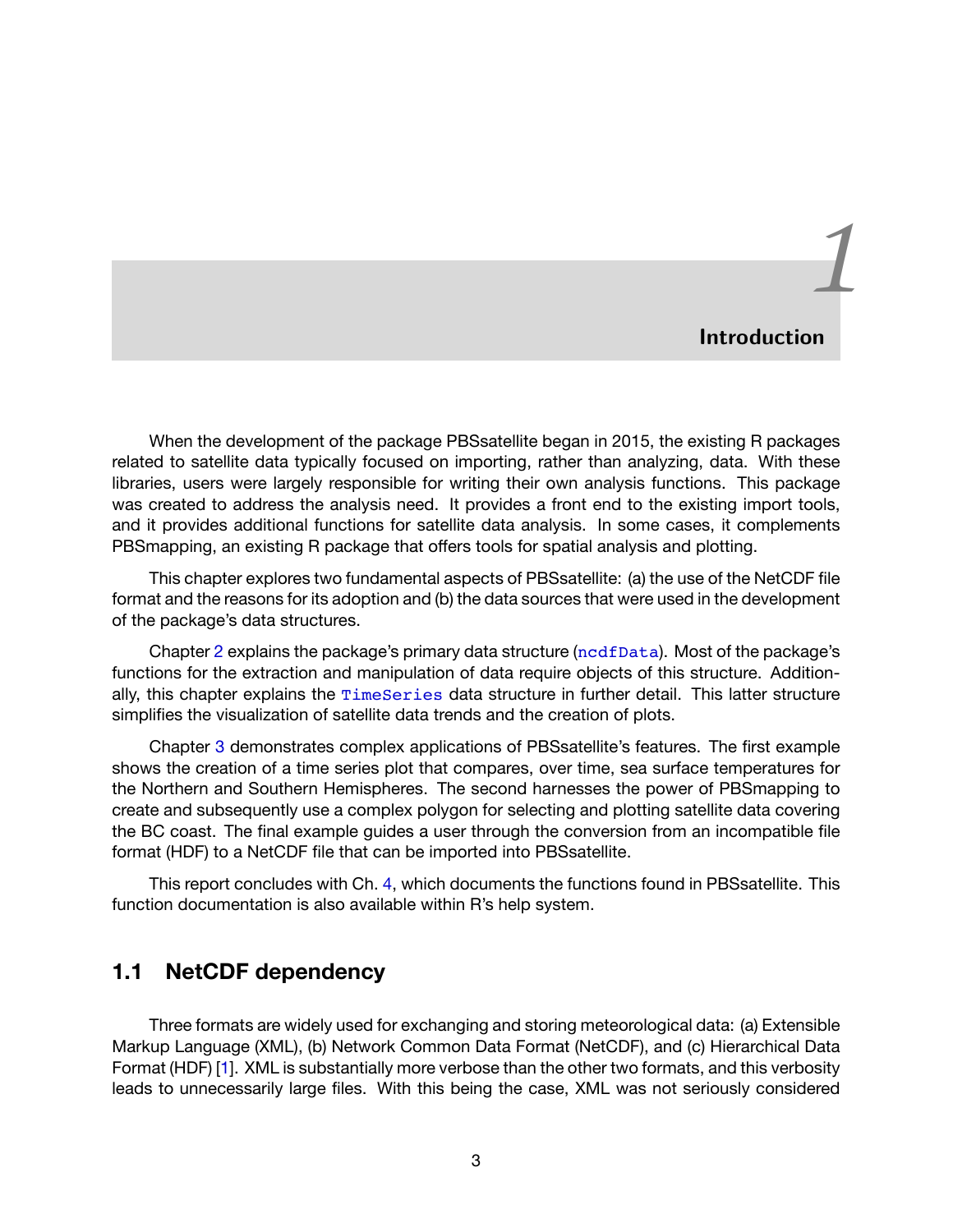for integration into PBSsatellite. The two remaining formats, NetCDF and HDF, received further consideration.

We selected NetCDF over HDF primarily due to the availability and quality of R packages for importing these files. At the time of writing, the Comprehensive R Archive Network (CRAN) did not host any packages explicitly for importing HDF files. The package rgdal, available on CRAN<sup>1</sup>, provides bindings for the Geospatial Data Abstraction Library, which can import HDF files when appropriately configured. Unfortunately, the available macOS and (reportedly) Windows versions are built *without* support for HDF. In contrast, three available NetCDF packages were hosted on CRAN: ncdf, ncdf4, and RNetCDF.2 Therefore, we selected NetCDF over HDF for PBSsatellite.

After focusing on NetCDF, we aimed to build upon the best of the three available NetCDF packages. The best package would maximize NetCDF compatibility and minimize additional system requirements (see Table [1.1](#page-6-1)).

<span id="page-6-1"></span>

| Package | <b>Advantages</b>                                                         | <b>Disadvantages</b>                                                                                                                       |
|---------|---------------------------------------------------------------------------|--------------------------------------------------------------------------------------------------------------------------------------------|
| ncdf    | · minimal requirements                                                    | • supports only NetCDF version 3                                                                                                           |
| ncdf4   | • supports NetCDF versions 3 & 4<br>· supports offsetting into data files | • requires library netcdf ( $\geq 4.1$ )                                                                                                   |
| RNetCDF | • none for PBSsatellite                                                   | • supports only NetCDF version 3<br>• requires library netcdf ( $\geq$ 3.6),<br>udunits ( $\geq 1.11.7$ ), or<br>udunits2 ( $\geq$ 2.1.22) |

Table 1.1: NetCDF Packages

It was important to make PBSsatellite compatible with as many data sets as possible. Given the information in Table [1.1](#page-6-1), we chose ncdf4. While ncdf4 adds one external dependency,<sup>3</sup> it provides support for both NetCDF version 3 and 4 and the ability to offset into NetCDF data files. When users are interested in only a subset of data within a large data set, the offset functionality can effectively skip irrelevant data to reach desired data, making processing significantly faster.

# <span id="page-6-0"></span>**1.2 Data sources**

Before designing the [ncdfData](#page-45-1) object (Section [2.1\)](#page-9-1), eight data sets were obtained and inspected. Five of these data sets were from the National Oceanic and Atmospheric Administration (NOAA), one was from the Joint Institute for the Study of the Atmosphere and Ocean (JISAO), one was from the U.S. Joint Global Ocean Flux Study (USJGOFS), and the last was from the Cli-

<sup>&</sup>lt;sup>1</sup>rgdal is available at <https://cran.r-project.org/web/packages/rgdal/index.html>.

 $^2$ ncdf is no longer available on CRAN, ncdf4 is available at [https://cran.r-project.org/web/packages/](https://cran.r-project.org/web/packages/ncdf4/index.html) [ncdf4/index.html](https://cran.r-project.org/web/packages/ncdf4/index.html), and RNetCDF is available at [https://cran.r-project.org/web/packages/RNetCDF/](https://cran.r-project.org/web/packages/RNetCDF/index.html) [index.html](https://cran.r-project.org/web/packages/RNetCDF/index.html). Additional packages suitable for importing NetCDF files appear to now be available, too.

<sup>&</sup>lt;sup>3</sup>This external library, netcdf, is available for macOS, Linux, and Windows from a variety of sources. As a starting point, see the official site at <http://www.unidata.ucar.edu/software/netcdf/>. Windows users can download a binary installer that will simplify the installation.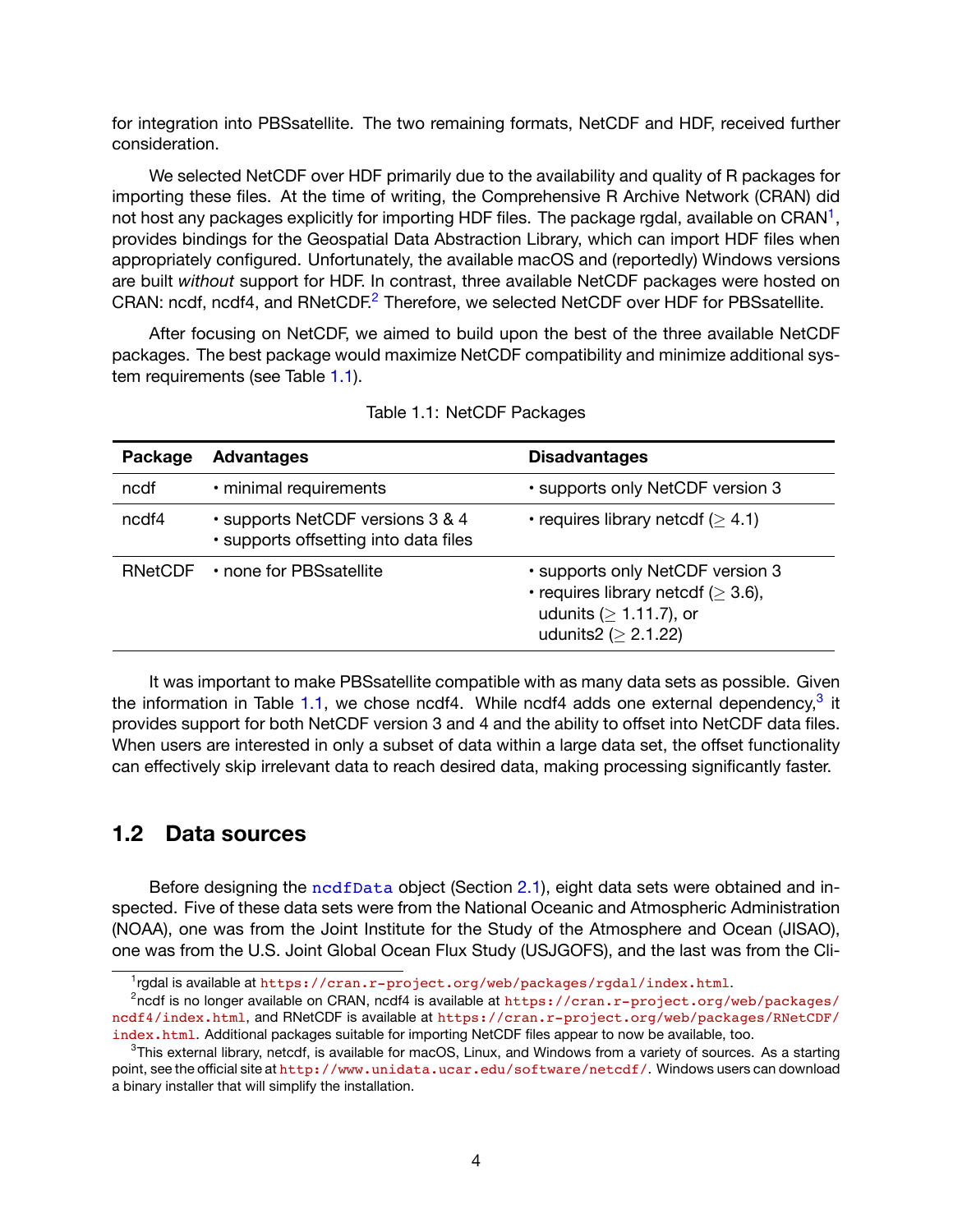<span id="page-7-0"></span>Table 1.2: The NetCDF data sources initially selected prior to designing the ncdfData object. A data location of "error" indicates that the R ncdf4 library could not open the file, and such files were not used in the design stage.

| <b>Source</b>  | Data Type                                 | <b>Data Location</b> |
|----------------|-------------------------------------------|----------------------|
| <b>NOAA</b>    | <b>Bedrock</b>                            | error                |
| <b>NOAA</b>    | Sea Surface Temperature (degrees Kelvin)  |                      |
| <b>NOAA</b>    | Sea Surface Temperature (degrees Celsius) |                      |
| <b>NOAA</b>    | Sea Surface Temperature                   | error                |
| <b>NOAA</b>    | Sea Surface Temperature (degrees Kelvin)  |                      |
| <b>JISAO</b>   | <b>Chlorophyll Concentrations</b>         |                      |
| <b>USJGOFS</b> | <b>Chlorophyll Concentrations</b>         | 2                    |
| CRU            | Sea Surface Temperature (degrees Kelvin)  |                      |

mate Research Unit (CRU) at the University of East Anglia, UK. These data sets were analyzed for consistencies, particularly in data location and attribute naming.

Where data sets consistently named their attributes in a particular way, this naming convention became the default for [ncdfData](#page-45-1) attribute acquisition. For example, most NetCDF data sets use the names "lat" and "lon" to store attributes for latitude and longitude coordinate sequences, respectively. Whenever possible, PBSsatellite locates such fundamental attributes automatically. When a NetCDF data file does not follow the expected naming conventions, the user must provide attribute names to the import functions to ensure that PBSsatellite locates the correct attributes.

The data variable most commonly appeared as the first variable (Table [1.2,](#page-7-0) "Data Location"). Some data sets, however, used a different location, e.g., the USJGOFS data set used the second data variable. For this reason, the first variable is the default when creating an [ncdf-](#page-45-1)[Data](#page-45-1) object, but it can be overridden when necessary using the dataVariable argument of a PBSsatellite function named [read.ncdfData](#page-49-1). For example, the user could pass dataVariable=2 to [read.ncdfData](#page-49-1) when loading the USJGOFS data set.

The sort order used for the X and Y coordinates was also common between several data sources. Most of the data sets had increasing X (longitude from west to east) and decreasing Y (latitude from north to south) coordinates. While it is possible to reorder these coordinates after creation, the operation can be time consuming. For that reason, we adopted the most frequently encountered order: increasing X and decreasing Y. When a NetCDF file does not follow this convention, [read.ncdfData](#page-49-1) detects the situation and reorganizes the X and Y coordinates accordingly so that the resulting object is always consistent in its ordering.

The time units within NetCDF files vary. For example, some files strictly use seconds since an epoch, whereas others use minutes or hours since an epoch. The format of this time attribute also varies greatly between data sets, e.g., "seconds since 1981-01-01 00:00:00" and "hours since 1997-1-1 1:0:0". When creating an [ncdfData](#page-45-1) object, the import routine performs a date conversion on these time attributes to create consistent timestamps. The creation of consistent timestamps simplifies subsequent data extraction and comparison operations. For example, prior to date conversion, a sheet of data with the epoch "seconds since 1981-01-01 00:00:00" could have erroneously received a date of "1". After introducing date conversion, however, it correctly receives the date "1981-01-01 00:00:0**1**".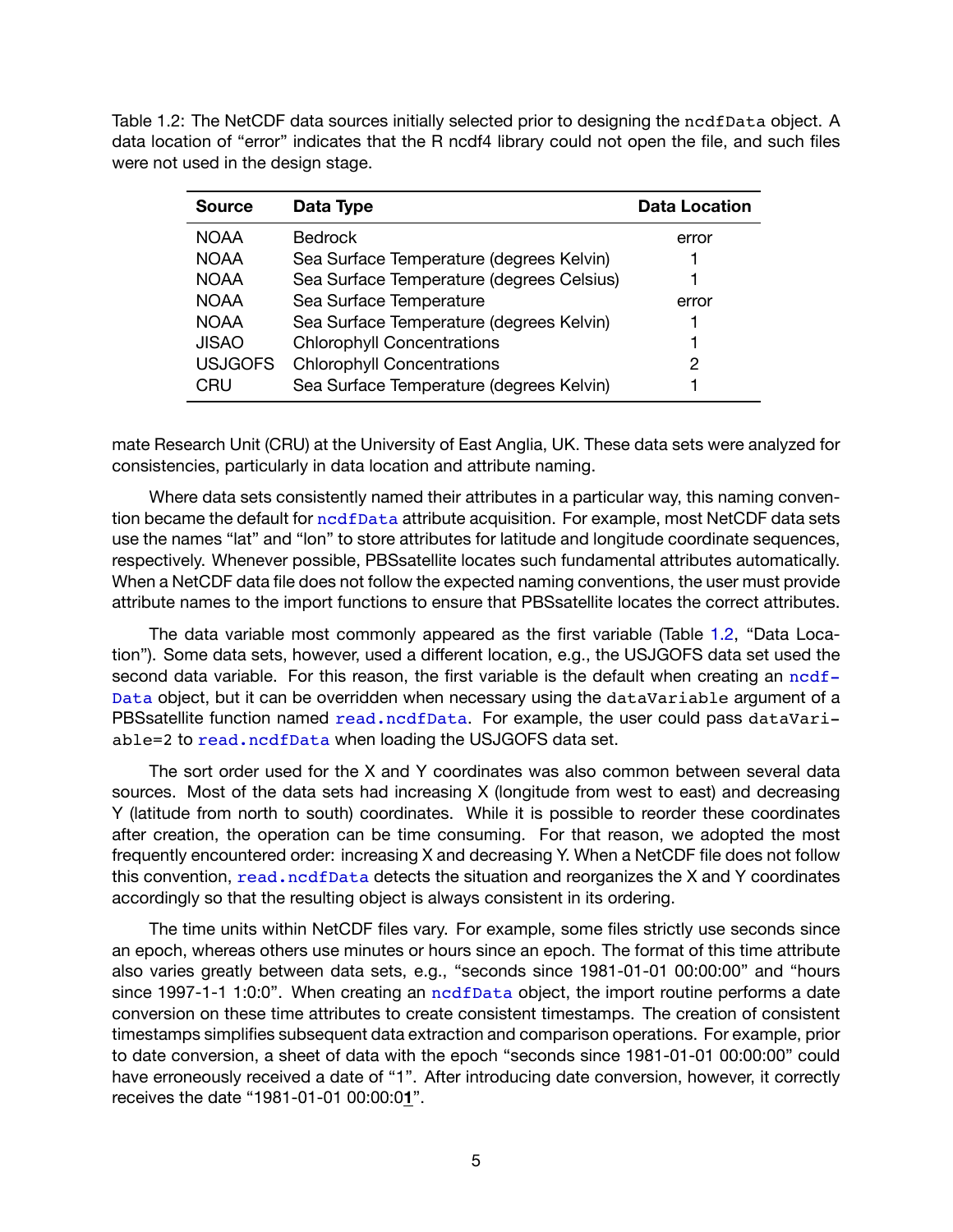NetCDF data sets frequently have missing data (see Section [2.1.2](#page-11-0)), and the value used to represent them varies between data sets, e.g., one data set might use -32767 and another might use -99. The ncdf4 package's function nc open, which is used by PBSsatellite to read NetCDF files, automatically detects the NetCDF's missing value attribute and replaces all occurrences of the specified value with NA. Given this ncdf4 functionality, missing data consistently appears as NA within [ncdfData](#page-45-1) objects.

One final significant inconsistency occurs with temperature units in sea surface temperature data sets. Chapter [2](#page-9-0) describes that [ncdfData](#page-45-1) objects contain an attribute that stores the [ncdf-](#page-45-1)[Data](#page-45-1)'s data units. In most cases, the attributes in [ncdfData](#page-45-1) objects are detected upon import without input from the user. In cases where an attribute is not located or an incorrect value is selected, the user can manually change the unit's variable when creating the [ncdfData](#page-45-1) object (the same applies with the data type variable).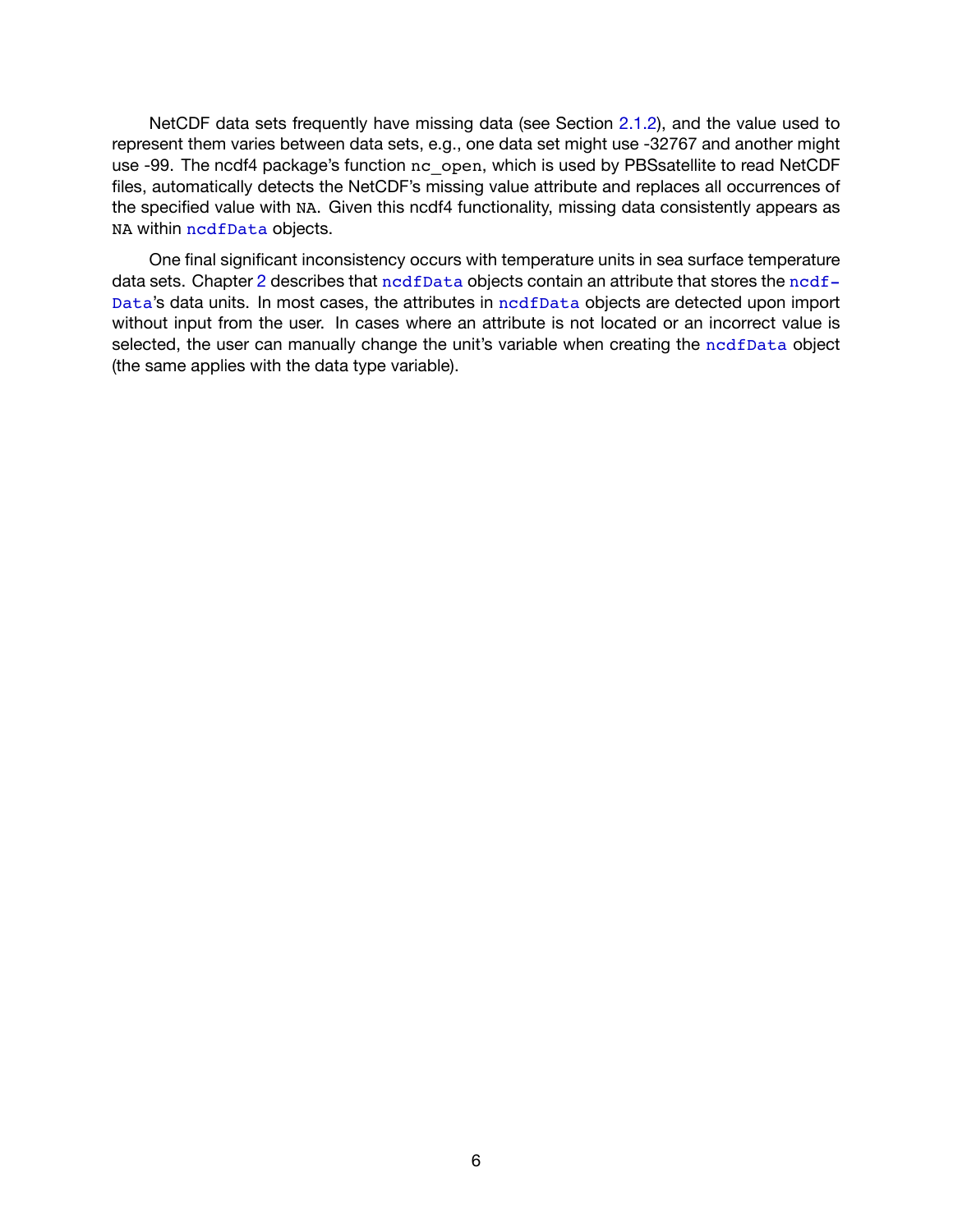# *2* **Data structures**

<span id="page-9-0"></span>PBSsatellite works with gridded satellite data in the NetCDF format and provides users with tools for manipulating, extracting, and analyzing information in a user-friendly manner. Given the variety of and variability within NetCDF files, this package introduces a new data type, [ncdfData](#page-45-1), to make the representation of data consistent within PBSsatellite. In addition to this new type, the [extractTimeSeries](#page-40-1) function produces a well-defined data frame intended for statistical analyses. The sections that follow describe both of these data structures.

# <span id="page-9-1"></span>**2.1 ncdfData data structure**

The [ncdfData](#page-45-1) data structure is the primary type used by the functions in PBSsatellite. The structure is a list of named objects (*slices*), where each slice represents satellite data from a moment in time and is named with a timestamp (a required date and an optional time in the format YYYY-MM-DD HH:MM:SS). More specifically, each slice is a list of matrices, where each matrix represents a *layer* of information. One of these layers, the data layer, is mandatory, and it contains the gridded satellite data corresponding to the timestamp of the slice. This layer is always the first in the slice, i.e., the first element in the list of layers. In some situations, a slice has additional layers such as the missing and/or error layer. These additional layers are created by the [scaleRegion](#page-53-1) function, which is used to change the resolution of an [ncdfData](#page-45-1) object.

#### <span id="page-9-2"></span>**2.1.1 Attributes**

In addition to the R objects (lists and matrices) that must appear in an nedfData object, these objects must also have a set of attributes (Table [2.1\)](#page-10-1). This section describes each attribute.

Recall that an [ncdfData](#page-45-1) object is a list of slices. Since it is a list, the conventional attribute names refers to the character vector that provides each slice's name. As described above, the slice names are timestamps, and naming slices in this manner allows for easy data extraction of both exact dates and date ranges. Slices are always stored in chronological order, i.e., the first slice in an [ncdfData](#page-45-1) object is the oldest.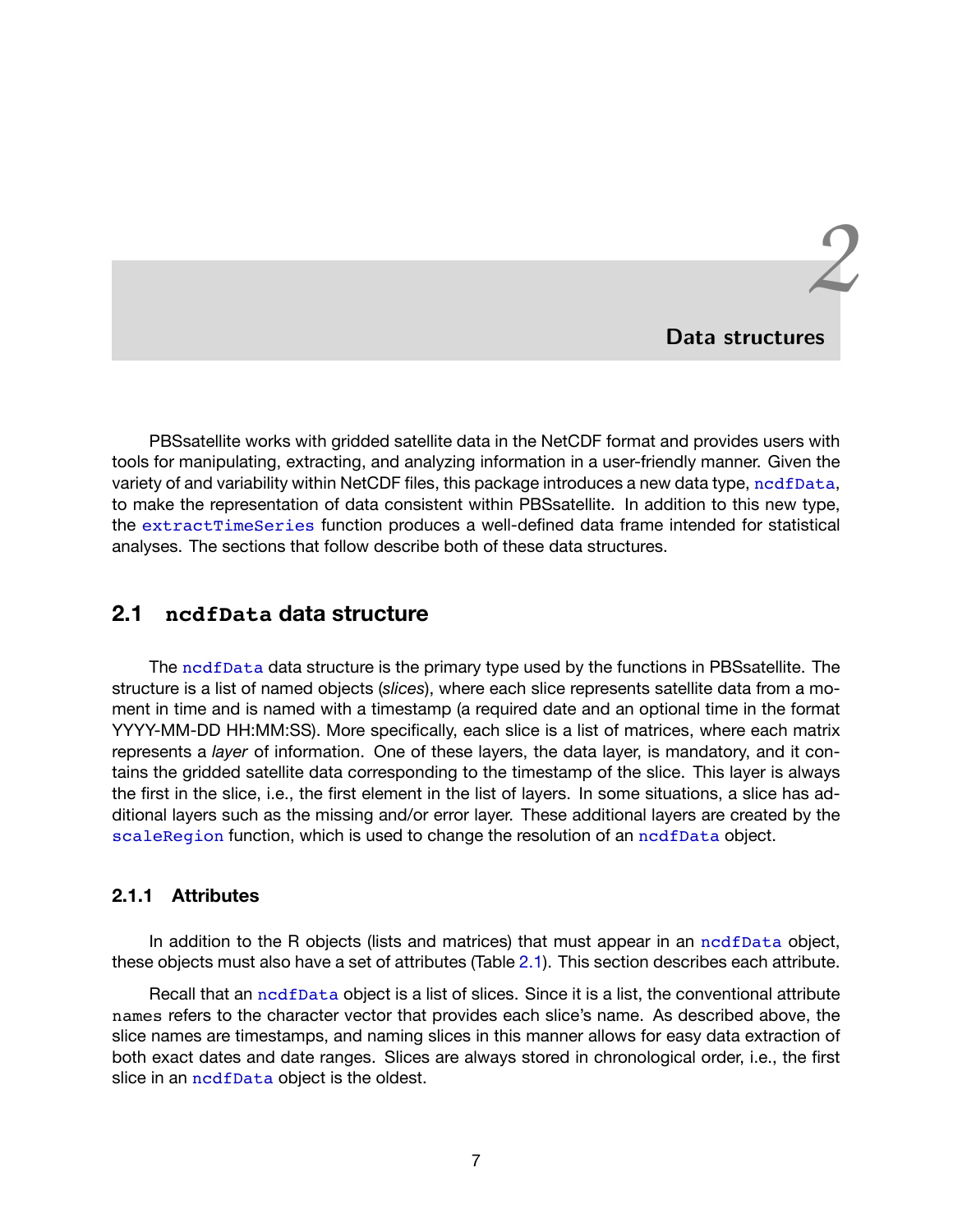<span id="page-10-1"></span>

| <b>Attribute</b> | <b>Description</b>                    |
|------------------|---------------------------------------|
| names            | Vector of timestamps, one per slice   |
| dataType         | Description of the data set           |
| dataUnits        | Units of the data set                 |
| x                | Vector of longitude coordinates       |
| у                | Vector of latitude coordinates        |
| class            | Type of the data structure (ncdfData) |

Table 2.1: Required attributes for an ncdfData object.

The dataType attribute describes the data being stored, e.g., "Long Term Mean of Sea Surface Temperature". Its value is often retrieved automatically when importing NetCDF data, but the user can override the description if desired.

The dataUnits attribute refers to the actual units for the object's data component, e.g., "degC" or "Kelvin". As with dataType, it is often retrieved automatically and can be overridden. Within an nodfData object, the units are consistent, i.e., the dataUnits attribute applies to every slice within the object.

The x attribute provides a numeric vector of longitude values (in degrees) for the X axis of the data in each slice. This sequence is always stored in ascending order, i.e., longitude values increase from left to right on a map. Note that internally, this attribute actually labels the *rows* of a slice matrix rather than the columns. Storing the data in this manner allows for the familiar ordering of X and Y when indexing a matrix, i.e.,  $[X, Y]$ .

The y attribute provides a numeric vector of latitude values (in degrees) for the Y axis of the data in each slice. This sequence is always stored in descending order, i.e., latitude values decrease from top to bottom on a map. Note that internally, this attribute actually labels the *columns* of a slice matrix rather than the rows for the reason discussed earlier.

Given the sort order of the values in the  $x$  and  $y$  attributes, the top-left corner of a map is the origin. For example, if a variable named m contains a matrix of data, the point  $m[1, 1]$  is located in the top-left corner of a plotted map.

In addition to the above attributes, an nedfData object must have the class nedfData. Where PBSsatellite functions expect [ncdfData](#page-45-1) objects, they may verify the existence of this class.

#### <span id="page-10-0"></span>**2.1.2 Structure details**

As introduced in Sect. [2.1](#page-9-1), an [ncdfData](#page-45-1) object often contains multiple time slices. A single slice can be retrieved by either name or index, e.g., the syntax sst**\$**"2001-02-01" and sst  $[11]$  both retrieve the first (and oldest) slice from the sst data set.<sup>1</sup> Each slice must always have a layer (data) containing the satellite data, and it may contain additional layers such as the missing and/or error layer. The [scaleRegion](#page-53-1) function creates these two additional layers when (and only when) it scales down an nodfData object. The missing layer (miss) contains the

<sup>&</sup>lt;sup>1</sup>The sst data set comes with PBSsatellite, and it can be loaded with the command **data**(sst).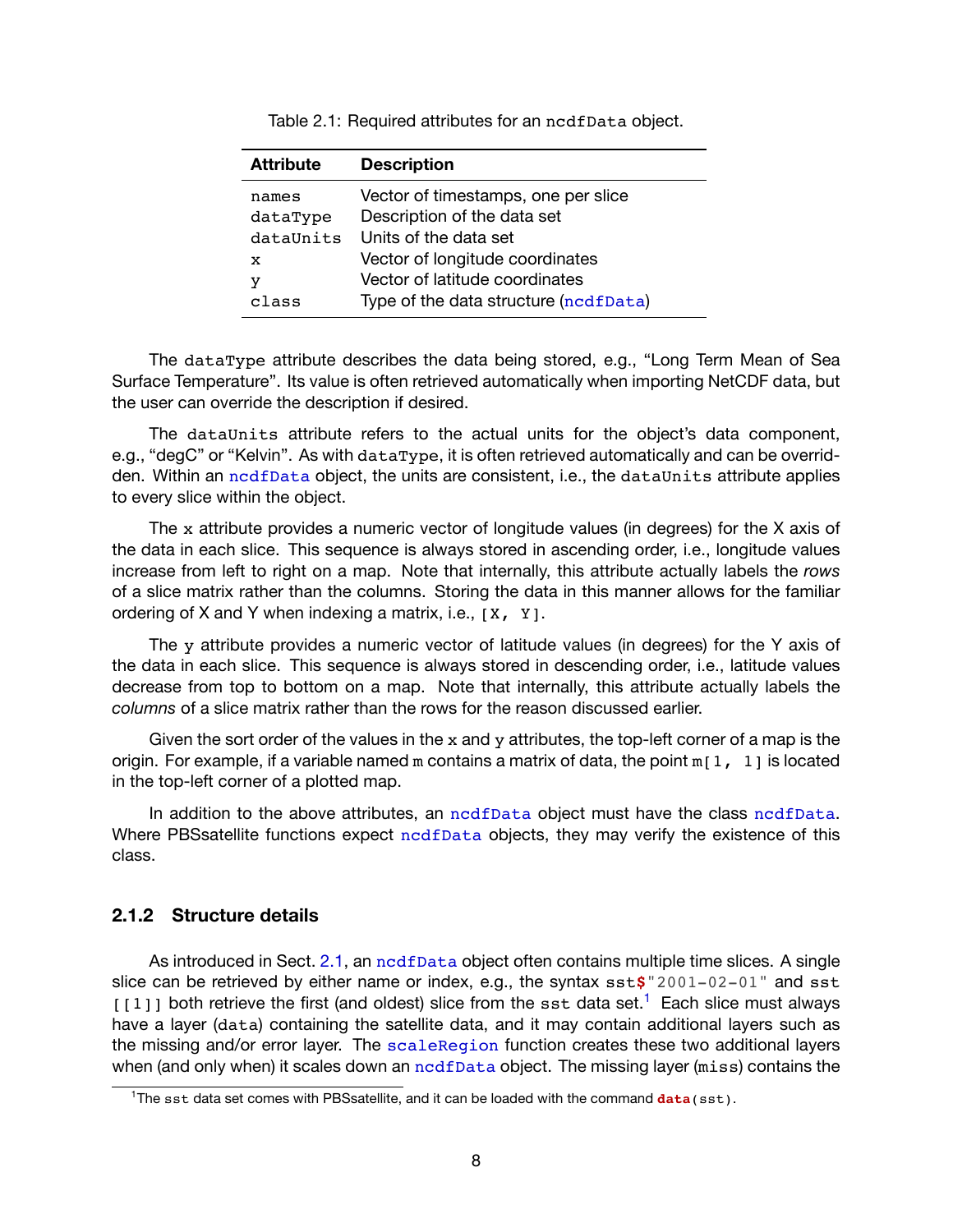<span id="page-11-0"></span>

Figure 2.1: ncdfData Layers. (\* denotes the required layer)

percentage of missing values encountered when scaling down a region. Similarly, the error layer (error) contains the percentage of error when scaling down a region. It is important to note that these additional layers must have the same dimensions as the data layer, i.e., they must contain point-for-point as much data (Fig. [2.1\)](#page-11-0).

Each layer in an [ncdfData](#page-45-1) object is stored as a matrix with dimensions **c**(**length**(x), **length**(y)). For slices with multiple layers, individual layers can be retrieved using list notation in the same way that slices can be retrieved.

In certain data sets, such as the ones that pertain to SST (Sea Surface Temperature), it is common to have missing data values, e.g., data points on land or points obstructed by cloud cover. In an [ncdfData](#page-45-1) object, an NA value is used to represent missing data.

Using matrices to store geographic data can be problematic as matrices are inherently rectangular and areas of interest may be non-rectangular. A non-rectangular region can be represented within rectangular matrices by assigning the value NaN (Not a Number) to points outside the region of interest.

In order to save processing time and space for such an [ncdfData](#page-45-1) object, functions that clip slices will always produce the lowest dimension matrices (considering all layers) that can store all of the object's data (values not encoded as NaN). In other words, any rows or columns in an [ncdfData](#page-45-1) object that contain NaN values exclusively will be removed, as these regions are no longer of importance due to clipping. For an example, see Figs. [2.2](#page-12-0) and [2.3.](#page-13-0)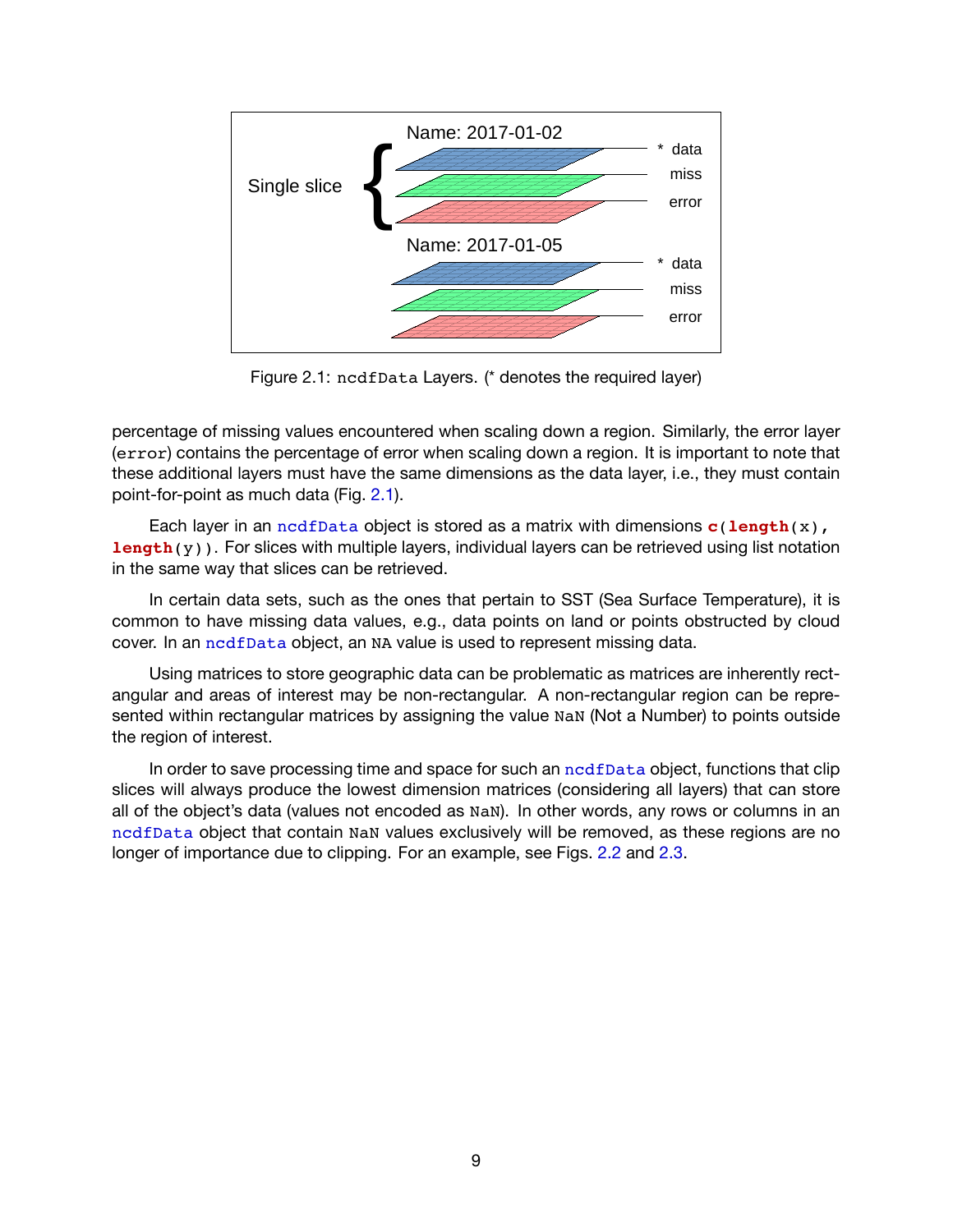```
## load the required data
data(sst)
data(worldLL)
## plot the first SST slice along with the worldLL polygons
plot(sst, slice=1, plt=c(.08, .98, .12, 1), mgp=c(1.7, 0.4, 0))
addPolys(worldLL)
## create 3 arbitrary polygons
polys <- data.frame(
   PID=c(rep(1, 4), rep(2, 4), rep(3, 4)),
   POS=c(1:4, 1:4, 1:4),
    X=c(155, 160, 150, 180, 0, 20, 20, 0, 45, 65, 55, 35),
    Y=c( 75, 50, 10, 85, 20, 20, 40, 40, 50, 50, 65, 65))
## create and add the PolySet
polys <- as.PolySet(polys, projection="LL")
addPolys(polys, col="blue")
```
(a) R code used to generate the plot in (b).



(b) Plot generated from the code in (a).

Figure 2.2: Three arbitrary polygons (blue) and the polygons from PBSmapping's worldLL data set (white) plotted on unclipped ncdfData.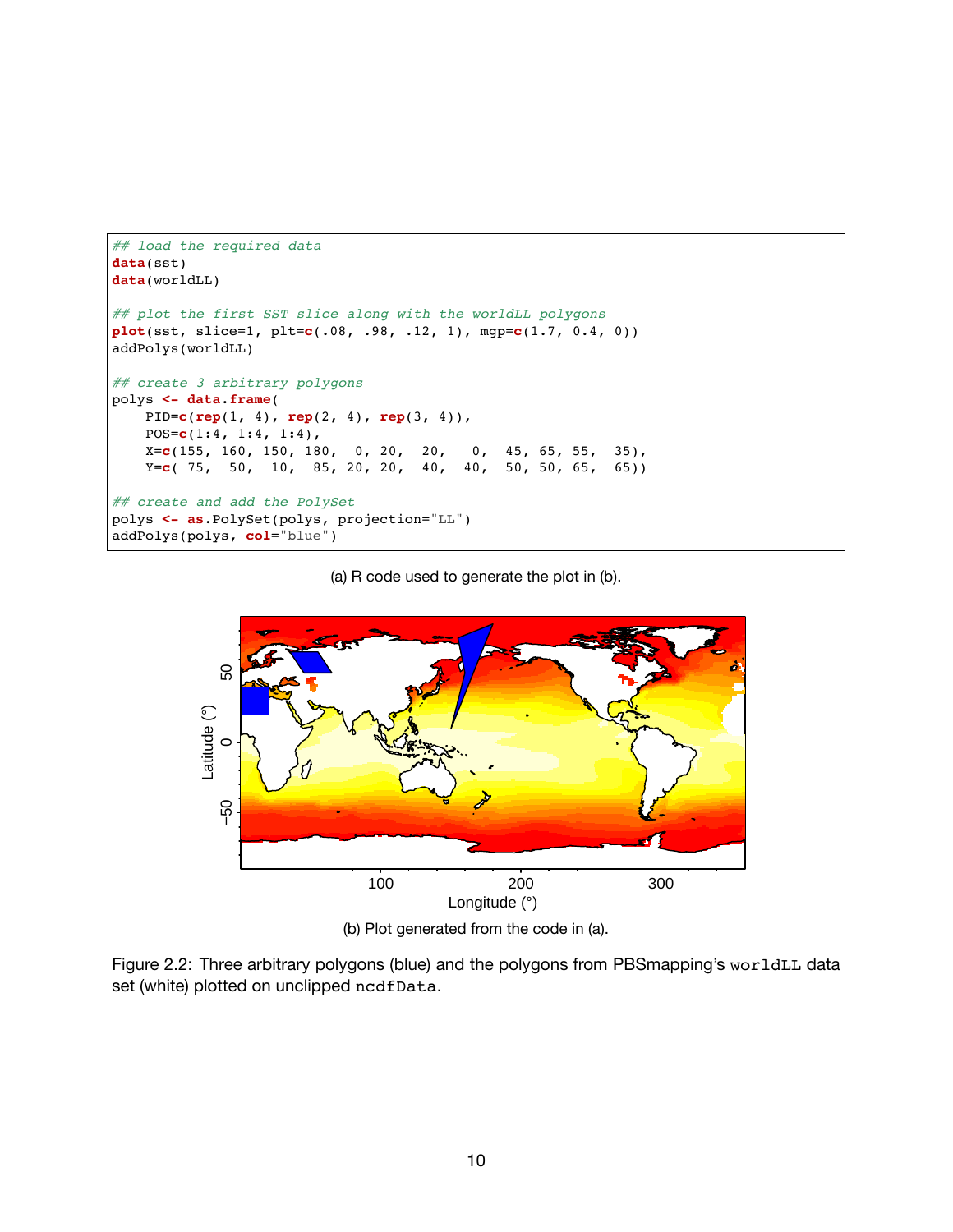```
## load the required data
data(sst)
data(worldLL)
## create 3 arbitrary polygons
polys <- data.frame(
   PID=c(rep(1, 4), rep(2, 4), rep(3, 4)),
   POS=c(1:4, 1:4, 1:4),
    X=c(155, 160, 150, 180, 0, 20, 20, 0, 45, 65, 55, 35),
    Y=c( 75, 50, 10, 85, 20, 20, 40, 40, 50, 50, 65, 65))
## create a PolySet
polys <- as.PolySet(polys, projection="LL")
## clip the SST data set using the polygons
sst <- clipRegion(sst, polygons=polys)
## plot the first (clipped) SST slice along with the worldLL and
## arbitrary polygons
plot(sst, slice=1, plt=c(.08, .98, .12, 0.98), mgp=c(1.7, 0.4, 0))
addPolys(worldLL)
addPolys(polys)
```
(a) R code used to generate the plot in (b).



(b) Plot generated from the code in (a).

Figure 2.3: The result of clipping ncdfData using the polygons in Fig. [2.2.](#page-12-0) In the resulting ncdfData object, NaN values represent clipped areas outside of the three polygons and NA values represent areas inside the polygons that have a missing data component.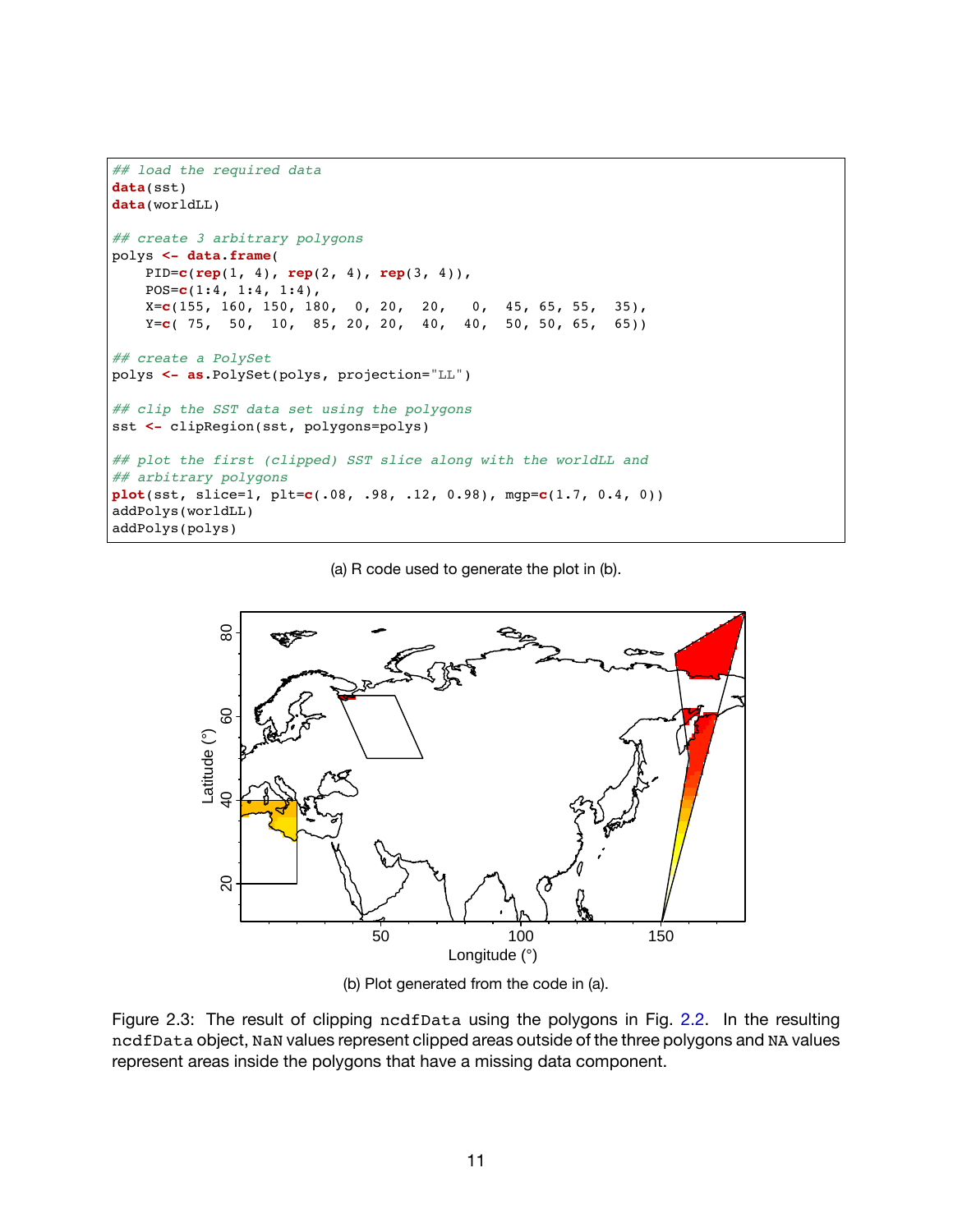

The code below shows creating, printing, and plotting a trivial [ncdfData](#page-45-1) object.

# <span id="page-14-0"></span>**2.2 TimeSeries data structure**

A TimeSeries object is a list of data frames that contains an analytical summary of an [ncdfData](#page-45-1)'s slices over time. These objects can be created using the function [extractTimeSeries](#page-40-1).

```
extractTimeSeries(ncdfData, xlim=NULL, ylim=NULL,
                  polygons=NULL, functions=c("sum", "mean", "sd"),
                  na.rm=TRUE, tlim=NULL, combine=1, by=NULL,
                  include.lowest=TRUE)
```
The [extractTimeSeries](#page-40-1) function accepts both standard R summary functions (e.g., **sum**, **mean**, and **sd**) and user-defined summary functions. User-defined summary functions allow users to incorporate their own research and summary techniques into their analysis. The functions argument of [extractTimeSeries](#page-40-1) determines the summary functions to apply when creating the TimeSeries.

Using the polygons argument to [extractTimeSeries](#page-40-1), a user can restrict the application of the summary function to subregions in each [ncdfData](#page-45-1) slice. If the polygons argument is not provided, the whole [ncdfData](#page-45-1) is considered one large subregion and the entire object will be summarized.

A TimeSeries object contains a list of data frames where each data frame summarizes a single slice of an [ncdfData](#page-45-1) object. Each polygon from polygons results in an additional row identified by a PID (polygon identifier). Each summary function creates an additional column identified by the function name. Within a single TimeSeries object, all of the data frames are uniform.

The polygons object must be a  $\text{PolySet}.^2$  Figure [2.4](#page-15-0) shows the creation of a trivial PolySet and its use with [extractTimeSeries](#page-40-1).

Slices from the original [ncdfData](#page-45-1) object may be omitted from the TimeSeries object using [extractTimeSeries](#page-40-1)'s tlim (time limit) argument. When the user provides a tlim argument,

<sup>&</sup>lt;sup>2</sup>The PolySet object is defined by PBSmapping. After loading the PBSmapping package in R, view the PolySet documentation with the command ?PolySet.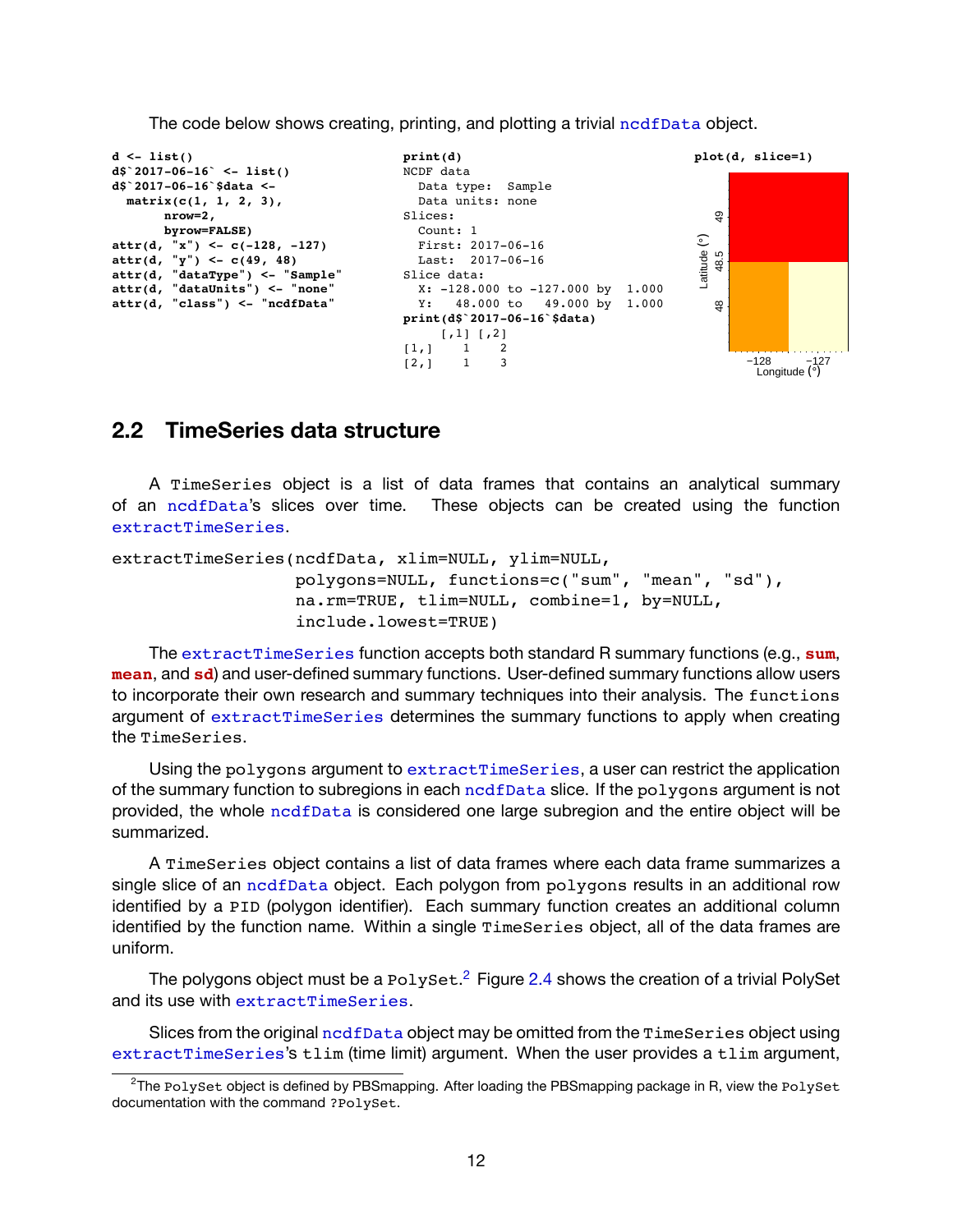```
## load sample ncdfData object
data(sst)
## create a PolySet with two polygons
polys <- data.frame(
   PID=c(rep(1, 4), rep(2, 4)),
   POS=c(1:4, 1:4),
   X=c(155, 160, 150, 180, 0, 20, 20, 0),
   Y=c( 75, 50, 10, 85, 20, 20, 40, 40))
polys <- as.PolySet(
   polys, projection="LL")
## create a time series object that
## contains a summary for each of the
## two polygons
ts <- extractTimeSeries(sst, polygons=polys)
## display the resulting object (right)
print(ts)
                                                $`2001-02-01`
                                                 PID sum mean sd
                                                1 1 1190.98 2.802306 7.5412064
                                                2 2 1729.63 15.040261 0.8559354
                                                $`2001-03-01`
                                                 PID sum mean sd
                                                1 1 1152.40 2.711529 7.4471030
                                                2 2 1733.61 15.074869 0.7494353
                                                $`2001-04-01`
                                                 PID sum mean sd
                                                   1 1 1254.69 2.952212 7.716375
                                                2 2 1825.51 15.874000 0.721301
                                                $`2001-05-01`
                                                 PID sum mean sd
                                                1 1 1535.88 3.613835 8.1701254
                                                2 2 2082.60 18.109565 0.5885894
```
(a) The code to create a TimeSeries object. The function extractTimeSeries uses sum, mean, and sd by default. (b) The resulting TimeSeries object created by the sample code in (a).

Figure 2.4: Sample code to create a TimeSeries object and the resulting object.

only the slices that fall within the provided tlim will be used to create the TimeSeries object.

The xlim and ylim arguments allow the user to limit the range of x and y coordinates that will be used in the TimeSeries. Similar to the tlim argument, only the coordinates that fall within the ranges of xlim and ylim will be used to create the TimeSeries. When using the xlim and ylim arguments combined with polygons, it is possible to clip out polygons entirely. When such clipping occurs, the resulting data frames do not contain rows for entirely clipped polygons, e.g., Fig. [2.5](#page-16-0).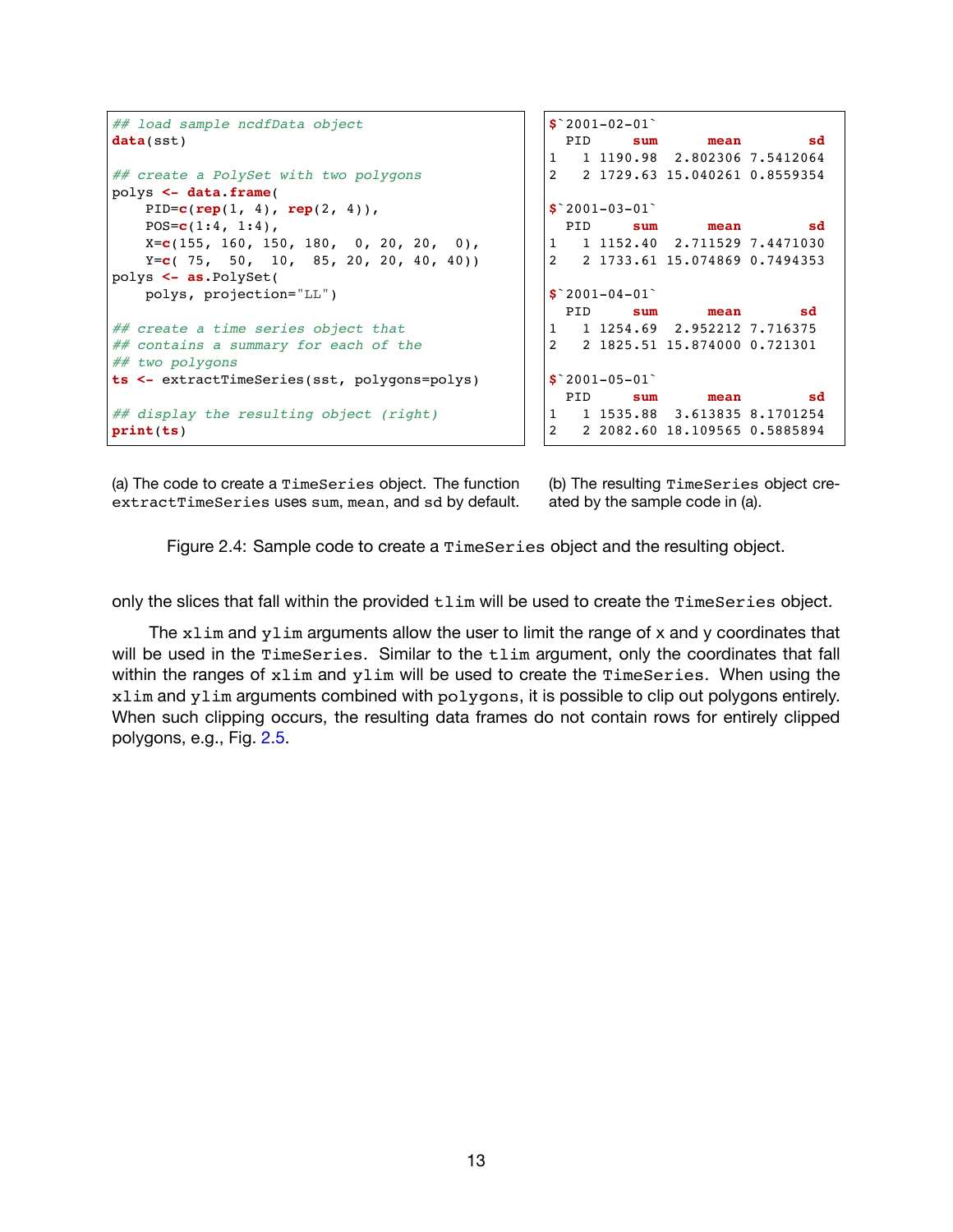```
## load ncdfData object
data(sst)
## create a PolySet with three polygons
polys <- data.frame(
   PID=c(rep(1, 4), rep(2, 4), rep(3, 4)),
   POS=c(1:4, 1:4, 1:4),
   X=c(155, 160, 150, 180, 0, 20, 20,
          0, 45, 75, 65, 35),
    Y=c( 75, 50, 10, 85, 20, 20, 40,
        40, 80, 90, 75, 65))
polys <- as.PolySet(polys, projection="LL")
## create a time series object that contains
## one summary for each polygon that is not
## clipped by the xlim/ylim argument
ts <- extractTimeSeries(sst, polygons=polys,
   xlim=c(0, 100), ylim=c(35, 60))
## display the resulting object (right)
print(ts)
```

```
$`2001-02-01`
 PID sum mean sd
1 2 1196.96 14.59707 0.4590395
$`2001-03-01`
PID sum mean sd
1 2 1203.55 14.67744 0.3992889
$`2001-04-01`
PID sum mean sd
1 2 1269.96 15.48732 0.3930226
$`2001-05-01`
PID sum mean sd
1 2 1459.84 17.80293 0.3553732
```
(a) Code that creates a TimeSeries object. The function extractTimeSeries accounts for both PolySet's polygons and the xlim and ylim arguments.

(b) The resulting TimeSeries object created by the sample code in (a). Notice that the X/Y limits caused the first and third polygons to be clipped.

Figure 2.5: Sample code to create a TimeSeries object that combines a PolySet with xlim and ylim arguments. Note that two polygons (PIDs 1 and 3) are missing in the resulting TimeSeries due to a clipping operation specified by the xlim and ylim arguments.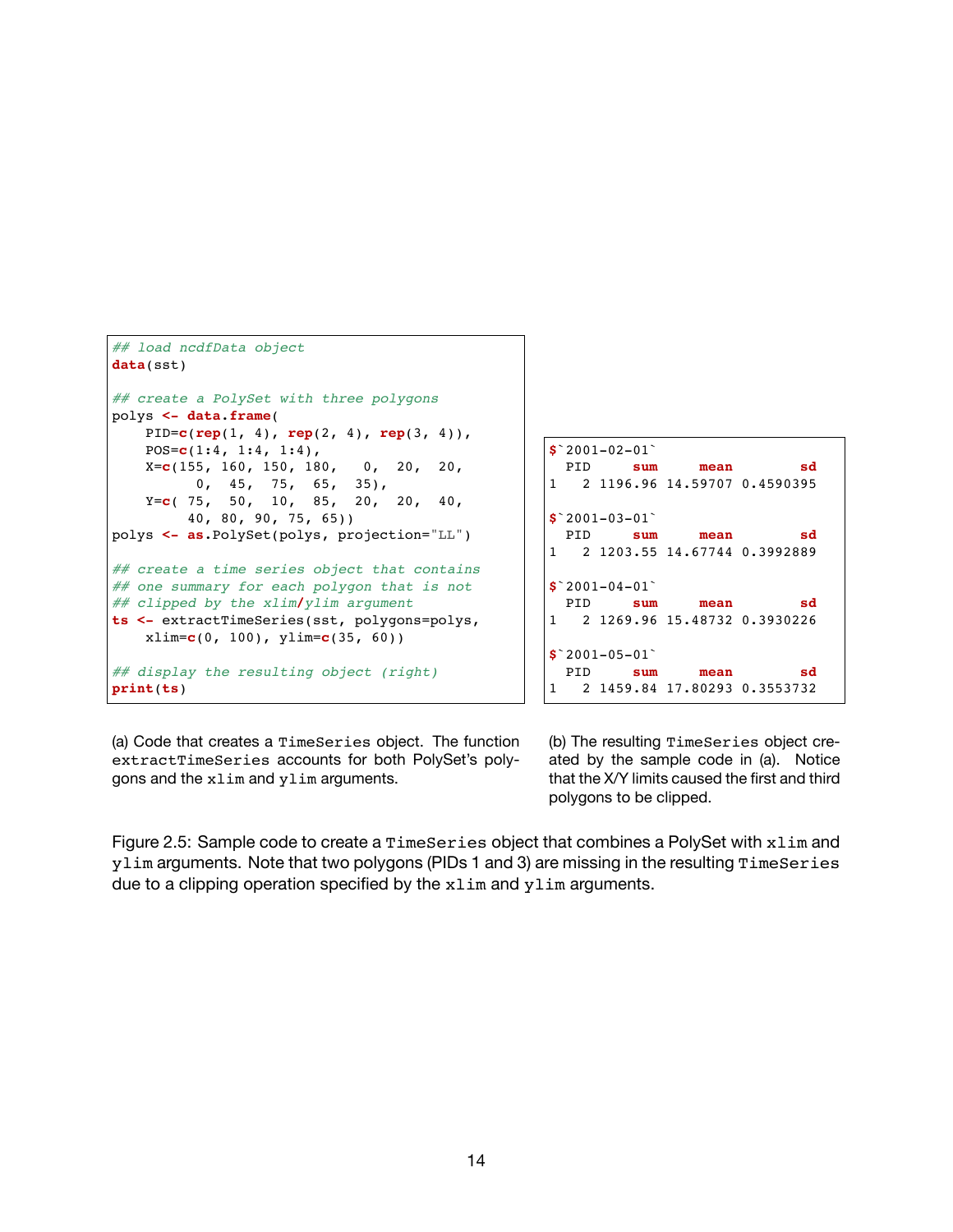# *3* **Usage patterns**

<span id="page-17-0"></span>This chapter describes some common usage patterns and aims to further explain the package's functionality. PBSsatellite's functionality can greatly simplify otherwise complex operations.

The first example describes how to create a time series plot from imported satellite data to visualize changes over time. The second describes how to limit such a plot to only those data points that occur within a specific region. It leverages functionality from a related package, PB-Smapping, to define a complex polygon for British Columbia's coastline. Given the polygon, it extracts the data from an [ncdfData](#page-45-1) object that overlap with the ocean. It uses this subset of points to ultimately create a time series plot. In the last example, a sequence of files from version 4 of the Hierarchical Data Format (HDF) are converted to NetCDF. Following the conversion, PBSsatellite can import the data into R.

# <span id="page-17-1"></span>**3.1 Creating time series plots**

When studying satellite data, the ability to quickly visualize trends for a specific geographic region can improve the efficiency of data analysis. In PBSsatellite, the [extractTimeSeries](#page-40-1) function returns a TimeSeries object. This object has a straightforward structure (Section [2.2](#page-14-0)), and using the PBSsatellite function list ToDF, can be converted into a data frame that combines time slices and can be easily plotted using built-in R functions.

Consider the first slice of the sea surface temperature data set  $(sst)$  $(sst)$  $(sst)$  included with the PBSsatellite package (Fig. [3.1](#page-18-0)a). Suppose that the user wants to extract time series data for each hemisphere and plot the mean sea surface temperature for each hemisphere. The PBSmapping commands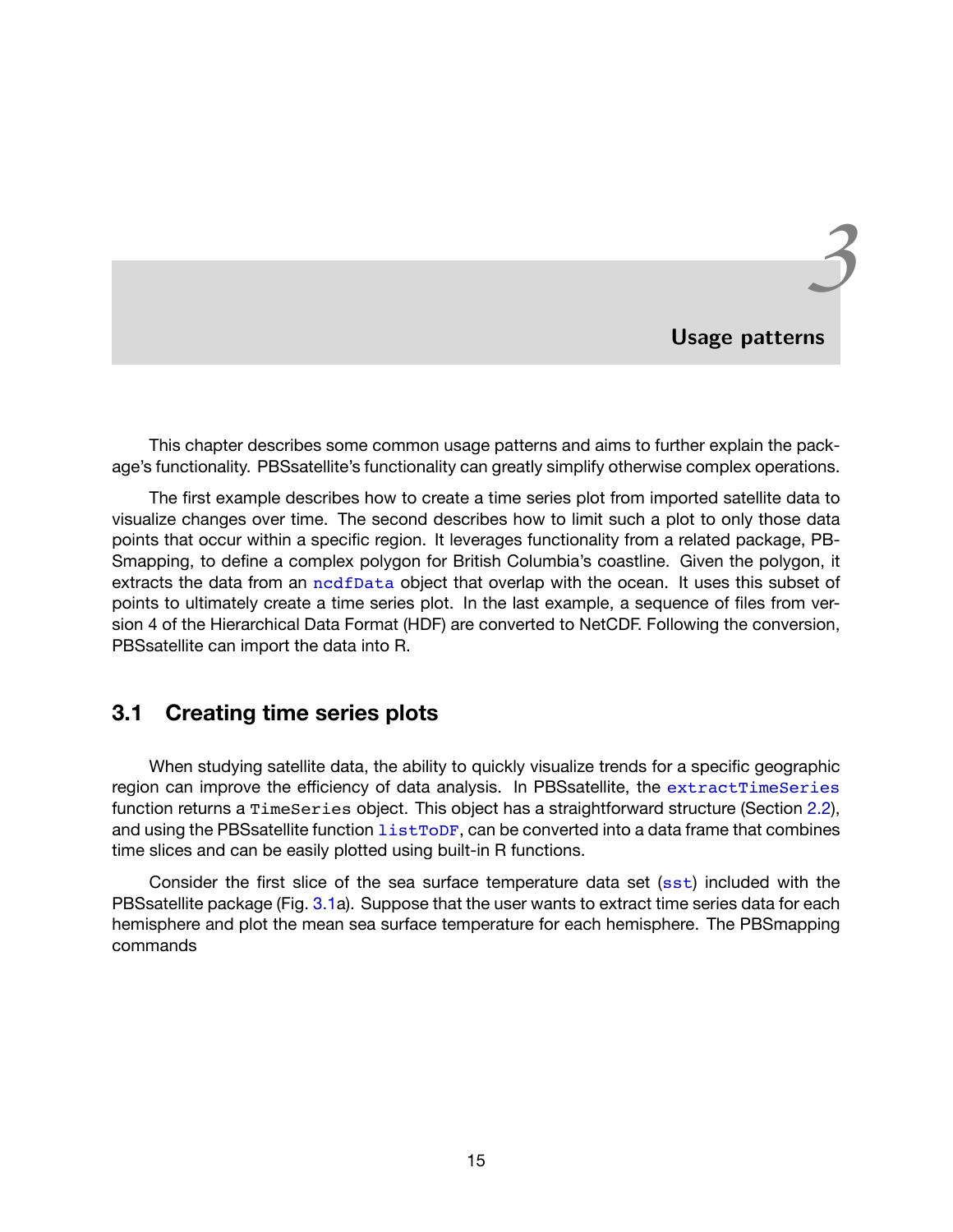|   |             |                |              |          |  |  | $g \le -$ makeGrid(x=c(0, 360), $y=c(-90, 0, 90)$ , addSID=FALSE) |
|---|-------------|----------------|--------------|----------|--|--|-------------------------------------------------------------------|
|   | print(q)    |                |              |          |  |  |                                                                   |
|   |             |                | PID POS X Y  |          |  |  |                                                                   |
|   | 1           | $\overline{1}$ |              | $0 - 90$ |  |  |                                                                   |
|   | $2 \quad 1$ |                | $2,360 - 90$ |          |  |  |                                                                   |
| 3 |             | 1 3 3 6 0      |              | 0        |  |  |                                                                   |
| 4 | 1           | 4              | $\mathbf{0}$ | 0        |  |  |                                                                   |
| 5 | 2           | $\mathbf{1}$   | $\mathbf{0}$ | 0        |  |  |                                                                   |
| 6 | 2           |                | 2 360        | 0        |  |  |                                                                   |
|   | 2           |                | 3 360        | 90       |  |  |                                                                   |
| 8 | 2           | 4              | 0            | 90       |  |  |                                                                   |

create a PolySet with one polygon for each hemisphere (Fig. [3.1b](#page-18-0)). Superimposing the two polygons (Fig. [3.1](#page-18-0)b) over the sea surface temperatures (Fig. [3.1a](#page-18-0)) with the commands

```
plot(sst, slice=1)
addPolys(g, col=adjustcolor(c("blue", "red"), alpha.f=0.2))
```
<span id="page-18-0"></span>produces Fig. [3.1](#page-18-0)c and clearly shows the relationship between the polygons and the data set.



(a) The sst data set bundled with PBSsatellite.

(b) The PolySet generated by makeGrid.

(c) The PolySet representing the two hemispheres superimposed on the sst data set.

Figure 3.1: Input data used in this example.

Given this input data, the PBSsatellite function [extractTimeSeries](#page-40-1) can extract summary data for each polygon from each slice of the [sst](#page-56-1) object. The command

#### **extractTimeSeries(sst)**

will generate Fig. [3.2a](#page-19-1). Although such a TimeSeries object follows rather directly from the input data, it is not especially amenable to plotting and further analysis. The PBSsatellite function [listToDF](#page-43-1) simplifies further processing by using the attribute names to collapse the list of data frames into a single data frame while generating a new column for the names (Fig. [3.2b](#page-19-1)).

Given the data frame from  $listToDF$ , built-in R functions can generate a time series plot (Fig. [3.3](#page-20-0)). This figure provides code for the complete process that includes creating one polygon for each hemisphere, creating a TimeSeries object, and plotting the collapsed time series object.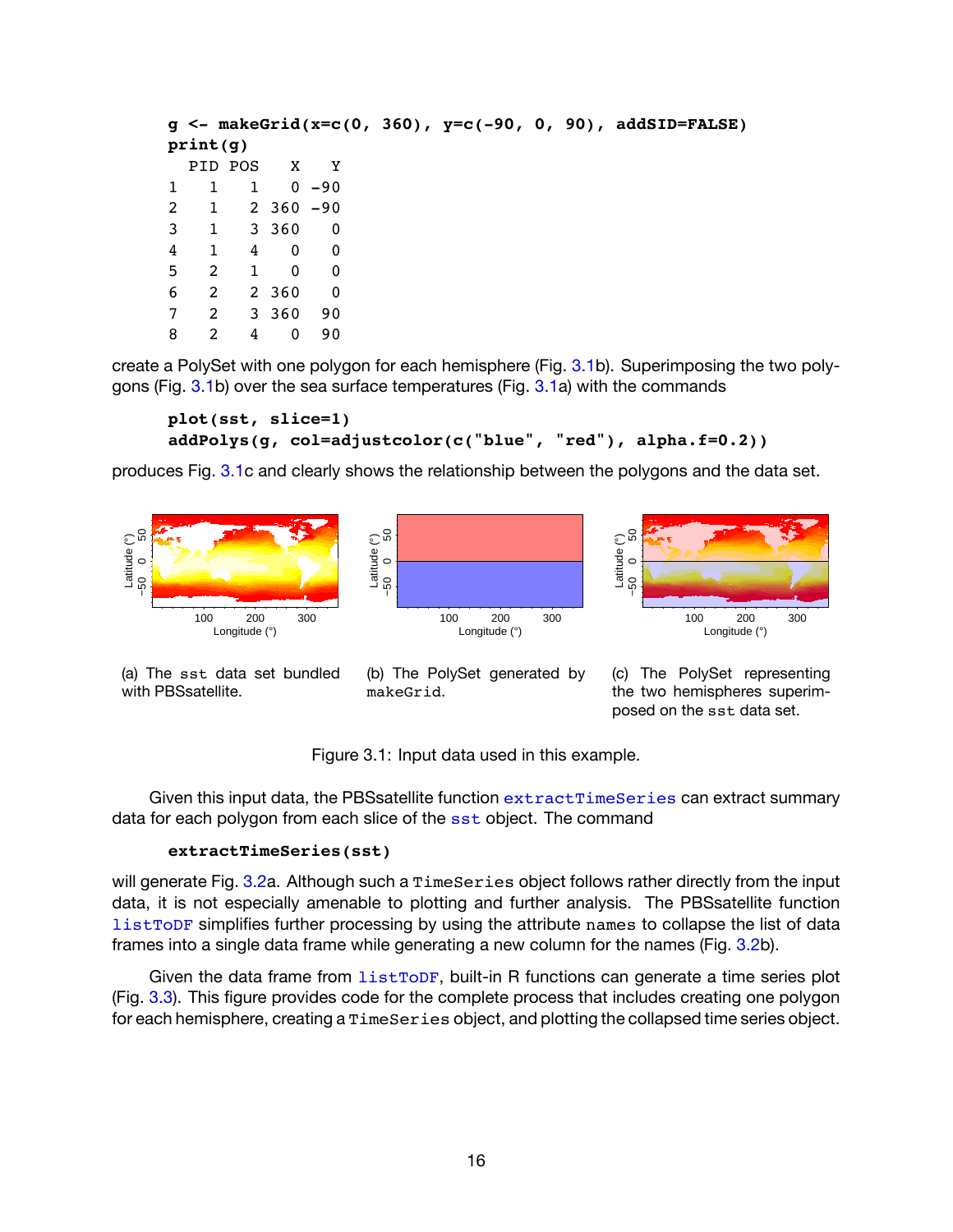```
$^{\textdegree}2001-02-01PID sum mean sd
1 1 357483.4 15.46141 10.73330
2 2 246355.0 11.67670 11.95005
$^{\circ}2001-03-01^{\circ}PID sum mean sd
1 1 355020.1 15.35488 10.92622
2 2 247695.1 11.74022 12.07278
$^{\circ}2001-04-01^{\circ}PID sum mean sd
1 1 342895.3 14.83047 11.02855
2 2 255777.8 12.12332 12.28897
$^{\textdegree}2001-05-01$^{\textdegree}PID sum mean sd
1 1 325321.3 14.07038 10.92656
2 2 271396.7 12.86362 12.42489
                                            names PID sum mean sd
                                     1 2001-02-01 1 357483.4 15.46141 10.73330
                                     2 2001-02-01 2 246355.0 11.67670 11.95005
                                     3 2001-03-01 1 355020.1 15.35488 10.92622
                                     4 2001-03-01 2 247695.1 11.74022 12.07278
                                     5 2001-04-01 1 342895.3 14.83047 11.02855
                                     6 2001-04-01 2 255777.8 12.12332 12.28897
                                     7 2001-05-01 1 325321.3 14.07038 10.92656
                                     8 2001-05-01 2 271396.7 12.86362 12.42489
```
(a) Sample list produced by extractTime-(b) Sample data frame returned from listToDF when Series. given the list in (a).

Figure 3.2: Conversion from a list produced by extractTimeSeries to a data frame using the function listToDF.

# <span id="page-19-0"></span>**3.2 Working with coastlines**

Satellite data sets often include points spanning the entire globe, and in many cases, they may contain readings from both land and water. Meanwhile, analysis may focus on a specific geographic area, e.g., only measurements for the water within a region. This section provides an example of selecting a region of interest (a coastline) and excluding land measurements from the [ncdfData](#page-45-1) object.

In this scenario, a user wants to perform sea surface temperature analysis on the coastal region of British Columbia (BC). Consider the sea surface temperature data set ( $sst$ ) included with PBSsatellite, which was previously used in Sect. [3.1](#page-17-1) (Fig. [3.1](#page-18-0)a). The PBSmapping commands

```
bcCoast <- data.frame(PID=c(rep(1, 7)), POS=c(1:7),
                    X=c(223, 226, 235, 238, 238, 226, 223),
                    Y=c( 58, 53, 48, 48, 50, 60, 59.5))
bcCoast <- as.PolySet(bcCoast, projection="LL")
print(bcCoast)
 PID POS X Y
1 1 1 223 58.0
2 1 2 226 53.0
3 1 3 235 48.0
4 1 4 238 48.0
5 1 5 238 50.0
6 1 6 226 60.0
7 1 7 223 59.5
```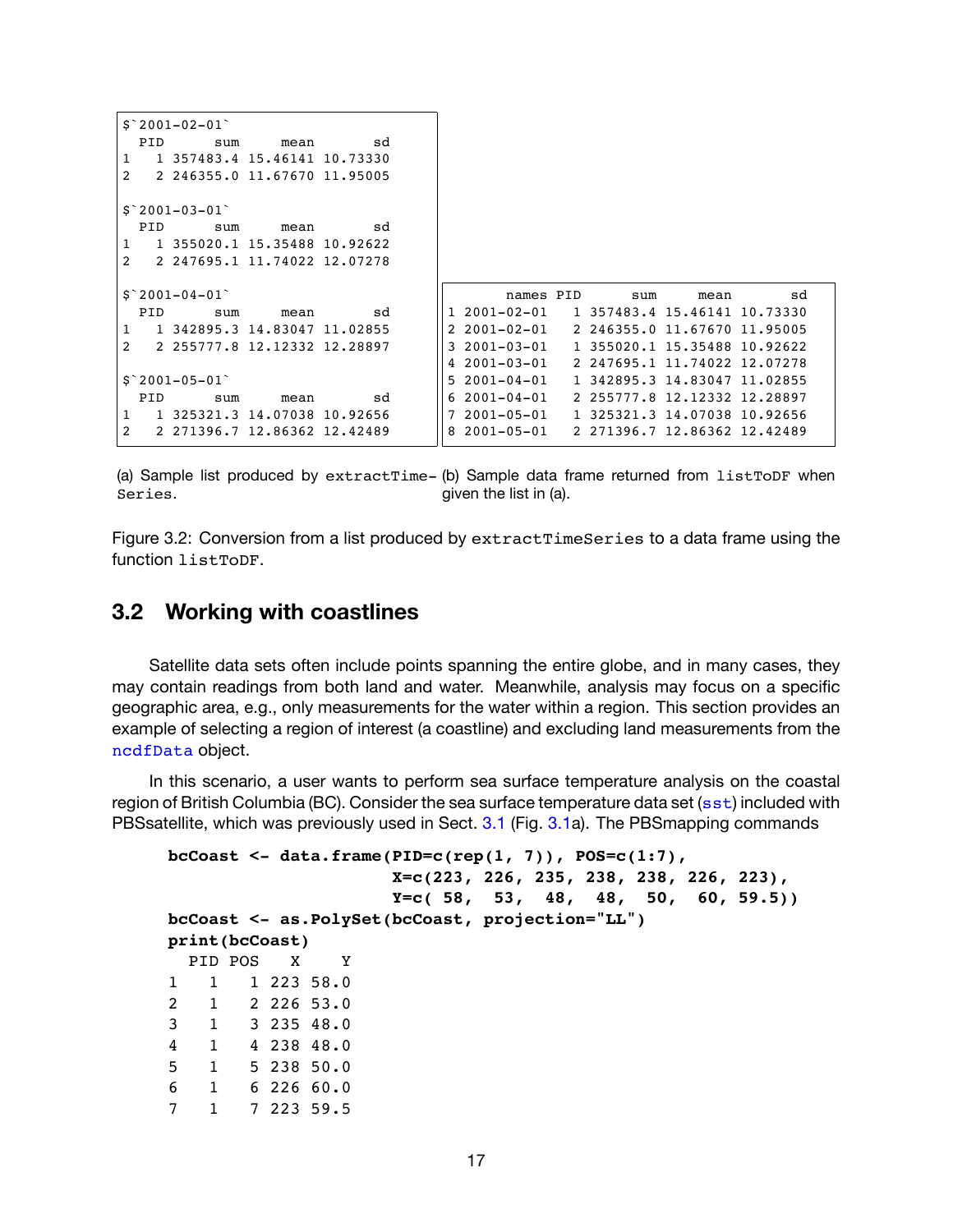```
1 ## load ncdfData object
2 data(sst)
3
4 ## create a PolySet with a polygon
5 ## for each hemisphere
6 polys <- makeGrid(
7 x=c(0, 360), y=c(-90, 0, 90),
8 addSID=FALSE, projection="LL")
9
10 ## create a time series object
11 tsList <- extractTimeSeries(
12 sst, polygons=polys)
13
14 ## convert the time series object into
15 # a data frame
16 tsDF <- listToDF(tsList)
17
18 ## set up some plot parameters
19 par(mgp=c(1.7, 0.4, 0),
20 mar=c(2.7, 2.7, 1.5, 1.5),
                                          21 tck=c(-0.02), cex=0.9)
                                          22
                                          23 ## plot mean for the southern
                                                hemisphere
                                          24 \# first (without x axis)
                                          25 plot(tsDF[tsDF$PID == 1, "mean"],
                                          26 type='b', xaxt='n', col='blue',
                                          27 ylim=c(11, 16),
                                          28 ylab=attributes(sst)$dataUnits)
                                          29 lines(tsDF[tsDF$PID == 2, "mean"],
                                          30 type='b', col='red')
                                          31
                                          32 ## create appropriate x-axis labels
                                               and
                                          33 # add a title
                                          34 axis(1,
                                          35 at=1:nrow(tsDF[tsDF$PID == 1, ]),
                                          36 lab=as.Date(names(tsList)))
                                         37 title(main=attributes(sst)$dataType)
```
(a) The code used to generate the time series plot shown in (b).



(b) A time series plot showing the mean sea surface temperature for data within the southern (blue) and northern (red) hemispheres.

Figure 3.3: Time series plot.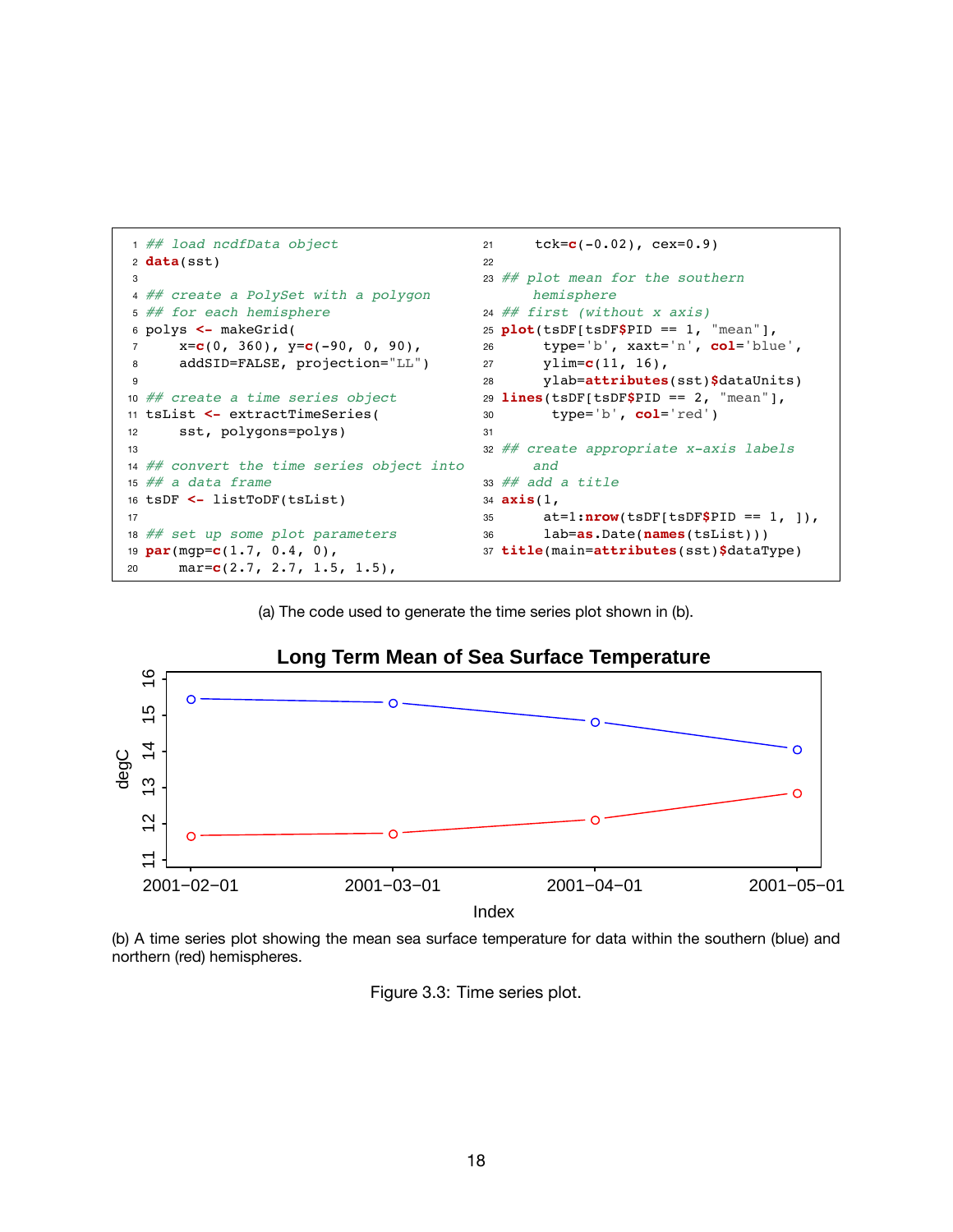create a PolySet containing a polygon with seven vertices that overlies both land and sea within the BC coastal region (Fig. [3.4a](#page-21-1)). PBSmapping includes the joinPolys function, which can join one or more PolySets using set theoretic operations, i.e., difference, intersection, union, and exclusive-or. This function can be used to subtract the BC coastline and its islands from the seven-vertex polygon to generate a new PolySet with polygons that overlie only the water within our region of interest. The following PBSmapping commands

#### **data(worldLLhigh) bcComplex <- joinPolys(bcCoast, worldLLhigh, operation="DIFF")**

perform the subtraction and produce the PolySet shown in Fig. [3.4b](#page-21-1).

The PBSsatellite commands

```
data(sst)
sstBcCoast <- clipRegion(sst, polygons=bcComplex)
```
clip data from the existing data set ( $sst$ ). The resulting data set contains sea surface temperature readings for the coloured portions of Fig. [3.4c](#page-21-1). Note that regions without colour have no numeric value, i.e., their value is NaN.

<span id="page-21-1"></span>



the BC coast (worldLLhigh) data clipped using the polygon in from (a) with PBSmapping's (b). joinPolys function.

Figure 3.4: The steps in isolating the sea surface temperatures (SSTs) within an arbitrary polygon.

# <span id="page-21-0"></span>**3.3 Converting HDF to NetCDF to ncdfData**

As stated in Sect. [1.1,](#page-5-1) R lacks adequate library support for importing files in the HDF file format. For that reason, PBSsatellite can only directly import NetCDF data files. At the same time, important satellite data sets are available as HDF files, and PBSsatellite users should be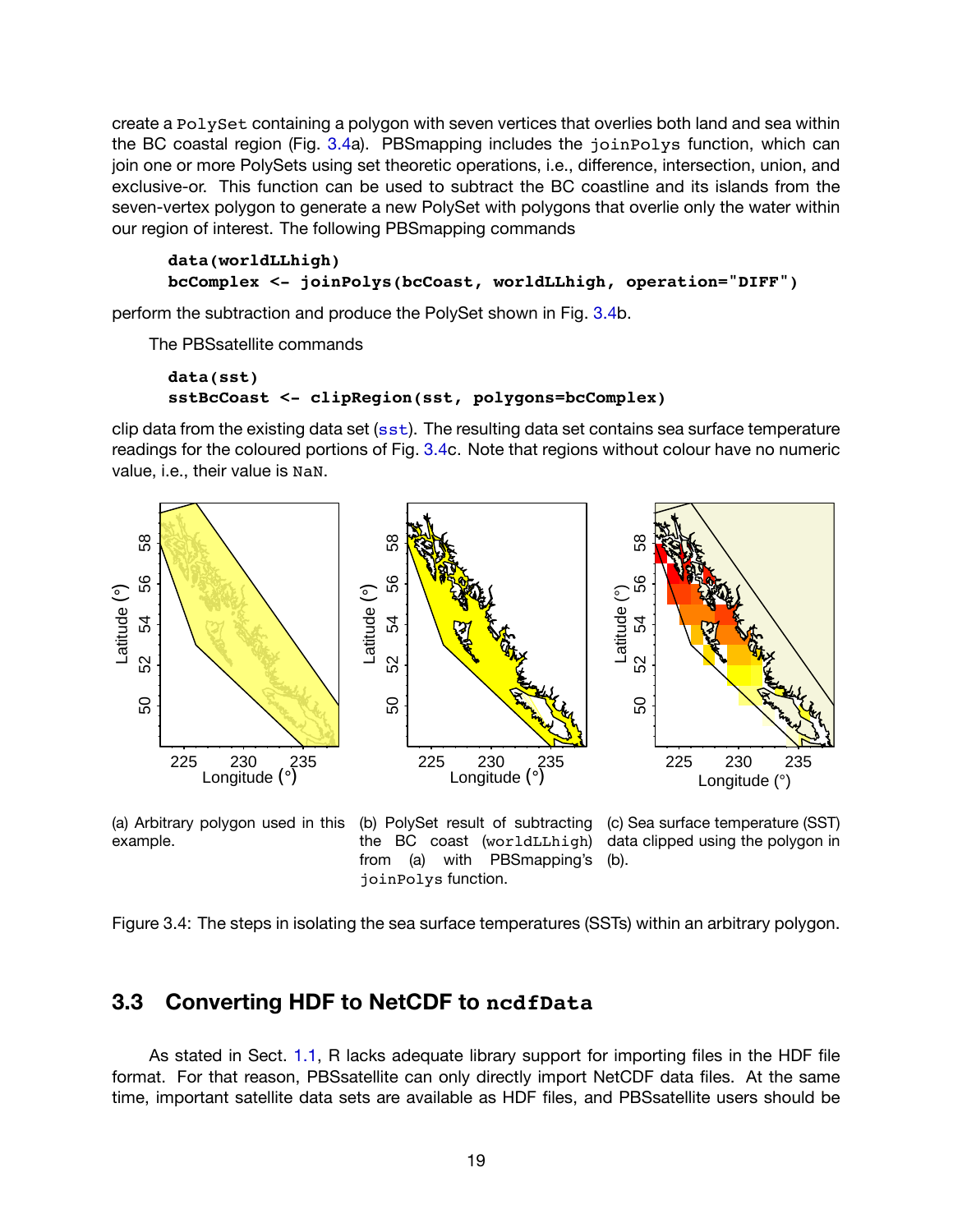able to use them. This section describes how PBSsatellite users can convert HDF data sets to NetCDF data sets outside of the PBSsatellite package.

#### <span id="page-22-0"></span>**3.3.1 Conversion software**

Two software packages are required to complete the the HDF to [ncdfData](#page-45-1) conversion.

The University Corporation for Atmospheric Research provides software named the NCAR Command Language (NCL). This software supports file format conversion between many satellite data formats including from HDF to NetCDF.

The software is available as a binary download for Windows, macOS, and Linux systems with step-by-step installation instructions and examples. These installation instructions are available at <https://www.ncl.ucar.edu/Download/>. Look for the section titled "Download source code or the appropriate binaries for your system." Note that running NCL on Windows can only be done under the *Windows 10 Subsystem for Linux* or under *Cygwin/X (32-bit)*.

The second software package that aids in the HDF to [ncdfData](#page-45-1) conversion is developed by the NetCDF Operators (NCO) and provides NetCDF merging functionality. NCO additionally provides tools that allow for both renaming and creating dimensions, which are fundamental in this conversion process.

The software is available as a binary download for Windows, macOS, and Linux systems. Users can download NCO and access installation instructions at [http://nco.sourceforge.](http://nco.sourceforge.net/) [net/](http://nco.sourceforge.net/). Click on the link "Executables" to see the available pre-built executables.

# <span id="page-22-1"></span>**3.3.2 Before converting HDF files**

This section provides a list of issues that must be resolved during the conversion progress. The next section, Sect. [3.3.3](#page-23-0), documents solutions to them.

Each HDF file typically contains data from one moment in time. Thus, creating an [ncdfData](#page-45-1) object from such a file (after converting it to a NetCDF file) would produce an object containing only a single slice. If multiple NetCDF files are merged before they are imported into PBSsatellite, we can obtain multi-slice [ncdfData](#page-45-1) objects, but these objects will have inconsistencies (compared to typical NetCDF files) that must be resolved.

The inconsistencies in merged files include the following:

- 1. The time attributes may be incorrectly formatted. The time unit attribute in converted files is spread over multiple parameters such as a day, hour, minute, second rather than a single attribute. In a typical NetCDF file, the units for the single time attribute may be something such as "days since 2006-01-01 00:00:00."
- 2. The time dimension may be absent. After the individual parameters of the converted file are manipulated to create a single time attribute, this attribute may not be correctly identified as the time dimension. In a NetCDF file, the data dimension (sequence of slices) must have a corresponding time dimension that provides a time attribute for each slice. The time dimension is required because slices may be spaced irregularly in time.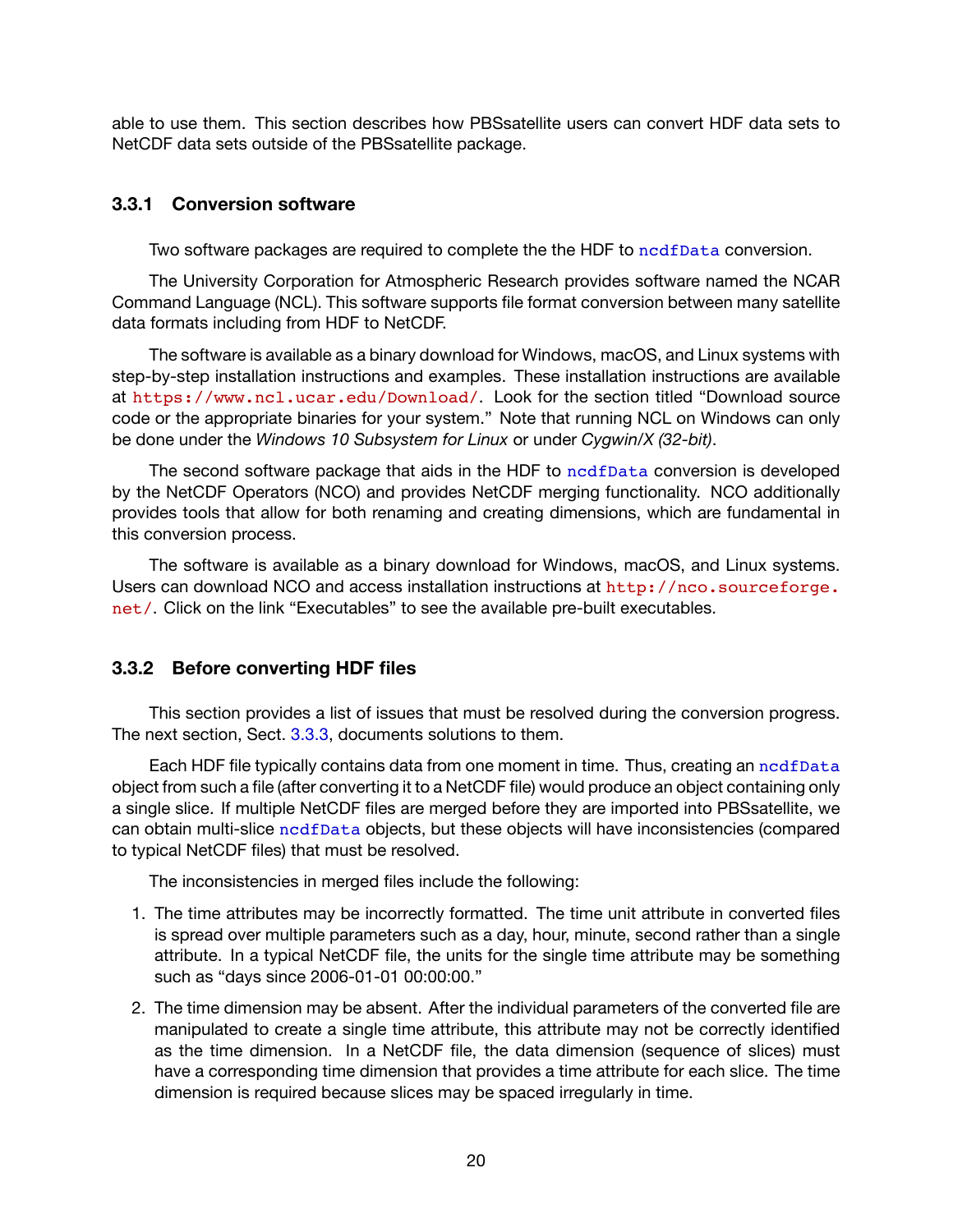- 3. Latitude and longitude coordinate sequences may be absent. The new NetCDF files do not contain proper X and Y sequence components. For more information on these sequences, see Fig. [3.5.](#page-23-1) Without these components, it is impossible to create an [ncdfData](#page-45-1) object because points of data are lacking locations in geographic space.
- <span id="page-23-1"></span>4. The missing value attribute cannot be found. On import, the ncdf4 library automatically detects the missing value argument and converts each missing value to NA. With the new NetCDF file, the missing value argument cannot be found by the library.

```
$names
[1] "1-02-01" "1-03-01" "1-04-01" "1-05-01"
$dataType
[1] "Long Term Mean of Sea Surface Temperature"
$dataUnits
[1] "degC"
$x
 [1] 0.5 1.5 2.5 3.5 ... 359.5
$y
 [1] 89.5 88.5 87.5 86.5 ... -89.5
<u>Sclass</u>
[1] "ncdfData"
```
Figure 3.5: The attributes of a sample ncdfData object within R.

With the additional software from NCO ([http://nco.sourceforge.net/](http://nco.sourceforge.net/#Executables) [#Executables](http://nco.sourceforge.net/#Executables)), most of the issues above can be fixed. After addressing the issues, newly created NetCDF files are fully functional with PBSsatellite.

#### <span id="page-23-0"></span>**3.3.3 Conversion process: HDF to NetCDF to ncdfData**

This section provides a step-by-step description of how HDF data can be imported into PBSsatellite. The process involves converting the HDF files into NetCDF files, which are subsequently merged and used to create an [ncdfData](#page-45-1) object.

The conversion is described in four parts. Parts one to three use the operating system's command line with the required NCL and NCO software mentioned in section [3.3.1](#page-22-0).<sup>1</sup> Part four uses R to complete the conversion by creating an nodfData object.

At the start of the process, assume that three HDF files exist in a directory with the following filenames: 20170102.hdf, 20170105.hdf, and 20170109.hdf.<sup>2</sup> These three related HDF files hold data from three separate dates, with the first file having the date January 2, 2017. It

<sup>1</sup>We tested these commands on both an Ubuntu Linux and a macOS machine. The commands may need to be adapted for a Windows machine.

<sup>&</sup>lt;sup>2</sup>These files were downloaded from <https://data.nodc.noaa.gov/crw/tsps50km/sst/2017/>. The original filenames, e.g., sst.night.field.50km.n19.20170102.hdf, have been abbreviated for clarity.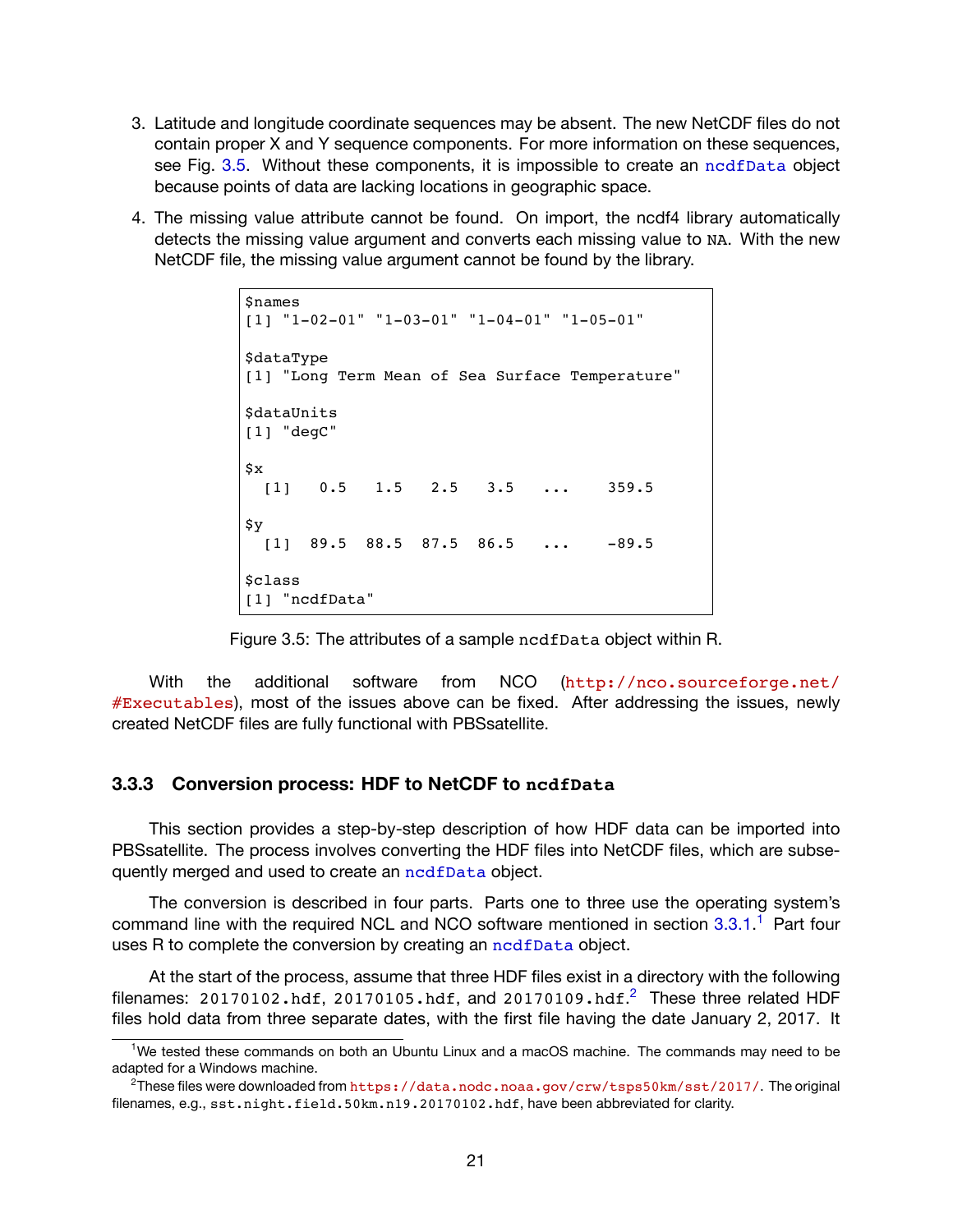is important that all of the HDF files are from the same data source as attempts to merge files with varying resolutions and/or units will likely fail. If the file names did not contain necessary information for the conversion, e.g., dates or units, the command ncl filedump can be used to gather more information about the file, e.g., Fig. [3.6.](#page-24-0)

> <span id="page-24-0"></span>**ncl\_filedump 20170102.hdf** Copyright (C) 1995-2017 - All Rights Reserved University Corporation for Atmospheric Research NCAR Command Language Version 6.4.0 The use of this software is governed by a License Agreement. See http://www.ncl.ucar.edu/ for more details. Variable: f Type: file filename: 20170102 path: 20170102.hdf file global attributes: crwhdf\_version : 1.0 cwhdf\_version : 3.4 ... start time : 0 start time unit : seconds since 00:00:00 UTC begin\_date : 2016-12-29 begin\_time : 00:00:00 UTC stop\_date : 2017-01-02 stop\_time : 00:00:00 UTC ...

Figure 3.6: Abbreviated output from the command ncl filedump showing the date and time of collection.

#### **Part 1: Convert HDF files to NetCDF**

The program ncl\_convert2nc performs the HDF to NetCDF conversion. Further documentation and examples can be found at [https://www.ncl.ucar.edu/Document/Tools/](https://www.ncl.ucar.edu/Document/Tools/ncl_convert2nc.shtml) [ncl\\_convert2nc.shtml](https://www.ncl.ucar.edu/Document/Tools/ncl_convert2nc.shtml).

The following command line

```
for f in *.hdf; do
   ncl_convert2nc $f -c 'Comment: Converted 3 HDF files to NetCDF'
done
```
will convert all of the files with the hdf file extension within the current directory, and it will produce NetCDF files within the same directory.<sup>3</sup>

```
ncl_convert2nc *.hdf -c 'Comment: Converted 3 HDF files to NetCDF'
```
 $3$ Using an earlier version of ncl convert2nc, the following command line would perform the conversion:

According to ncl\_convert2nc --help for the latest version of the software, this command line continues to be correct. Unfortunately, the latest of version of the software fails when the command line specifies multiple HDF files.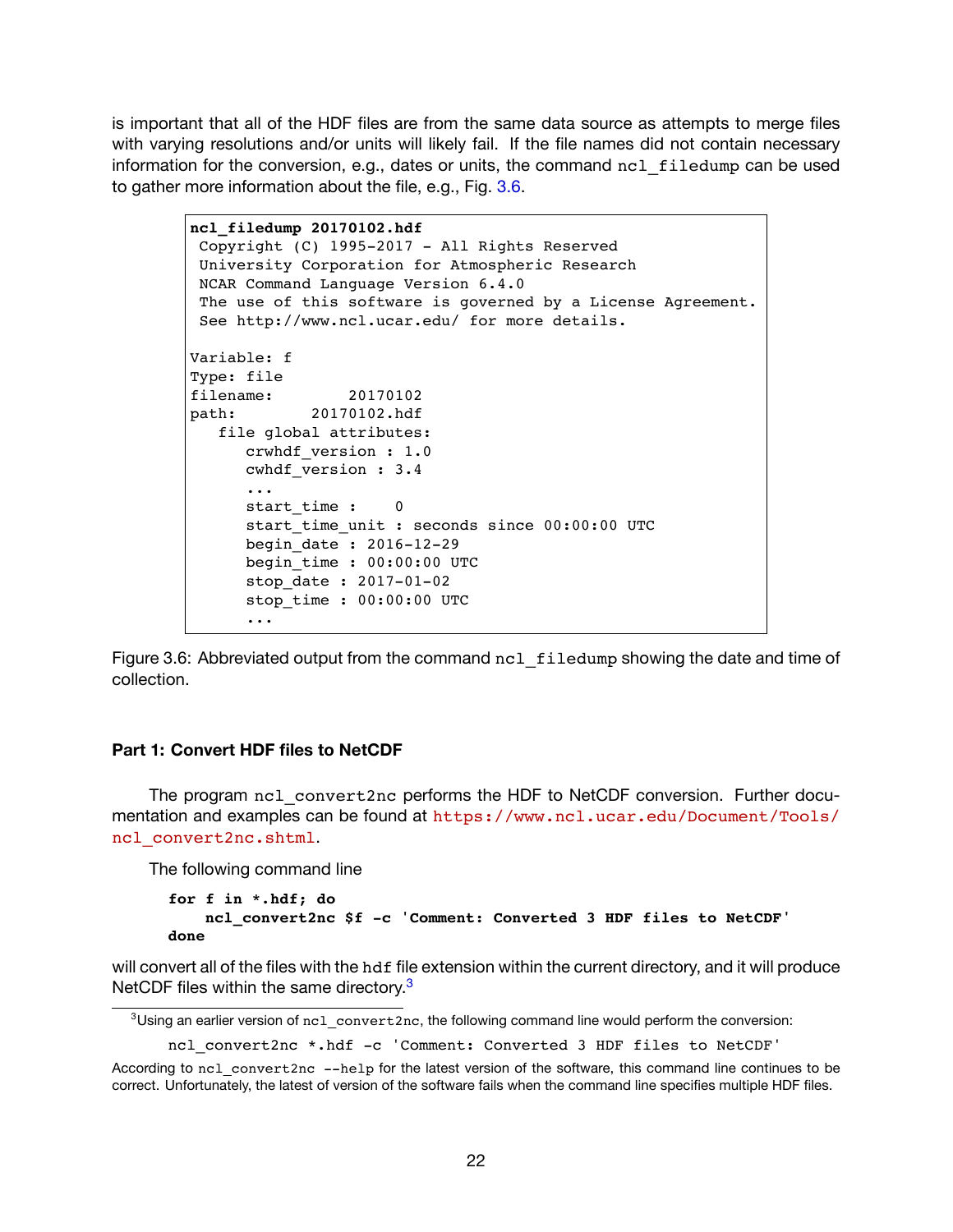The -c argument will create a comment within the new NetCDF files. In our example, the preceding command will convert 20170102.hdf, 20170105.hdf, and 20170109.hdf to produce 20170102.nc, 20170105.nc, and 20170109.nc, respectively.

#### **Part 2: Merge new NetCDF files**

After converting individual HDF files to the NetCDF format, the individual NetCDF files must be merged into a single NetCDF file containing an array of slices (Section [3.3.2\)](#page-22-1). To simplify the commands in Part 3, we recommend that you create the output file in a different directory than the input files, e.g., a subdirectory named out. The following command line uses ncecat (provided by NCO) to merge all of the files with the file extension nc within the current directory:

#### **ncecat 20170102.nc 20170105.nc 20170109.nc out/20170102-20170109.nc**

It produces the output file 20170102-20170109.nc within a directory named out. In the preceding command, the input filenames were listed explicitly to ensure that they appear in the correct order. Depending on the filenames, you may be able to use a shortcut. If the following command

**echo \*.nc** 20170102.nc 20170105.nc 20170109.nc

lists the files in the correct order, then the ncecat command line can safely be abbreviated to

```
ncecat *.nc out/20170102-20170109.nc
```
#### <span id="page-25-0"></span>**Part 3: Add missing attributes**

At this stage, we have a single NetCDF file (20170102-20170109.nc) that contains the data of all the source NetCDF files. Before we can import this file into an R-based [ncdfData](#page-45-1) object, we must ensure that it contains several essential values:

- an integer time dimension for units since an epoch,
- a floating-point lon dimension for longitude values in the grid,
- a floating-point lat dimension for latitude values in the grid, and
- an integer missing value attribute that specifies the value used for missing data.

The command ncdump shows the content of a NetCDF file, and its output can help us determine whether we need to create any new dimensions. For example, the initial lines from the output of the following command line

```
ncdump out/20170102-20170109.nc
netcdf \20170102-20170109 {
dimensions:
        record = UNLIMITED ; \frac{1}{3} currently)
        latitude = 331;
        longitude = 720;
```
list the dimensions in the NetCDF file. In this case, the output shows that both the latitude and longitude dimensions exist and the time dimension is missing.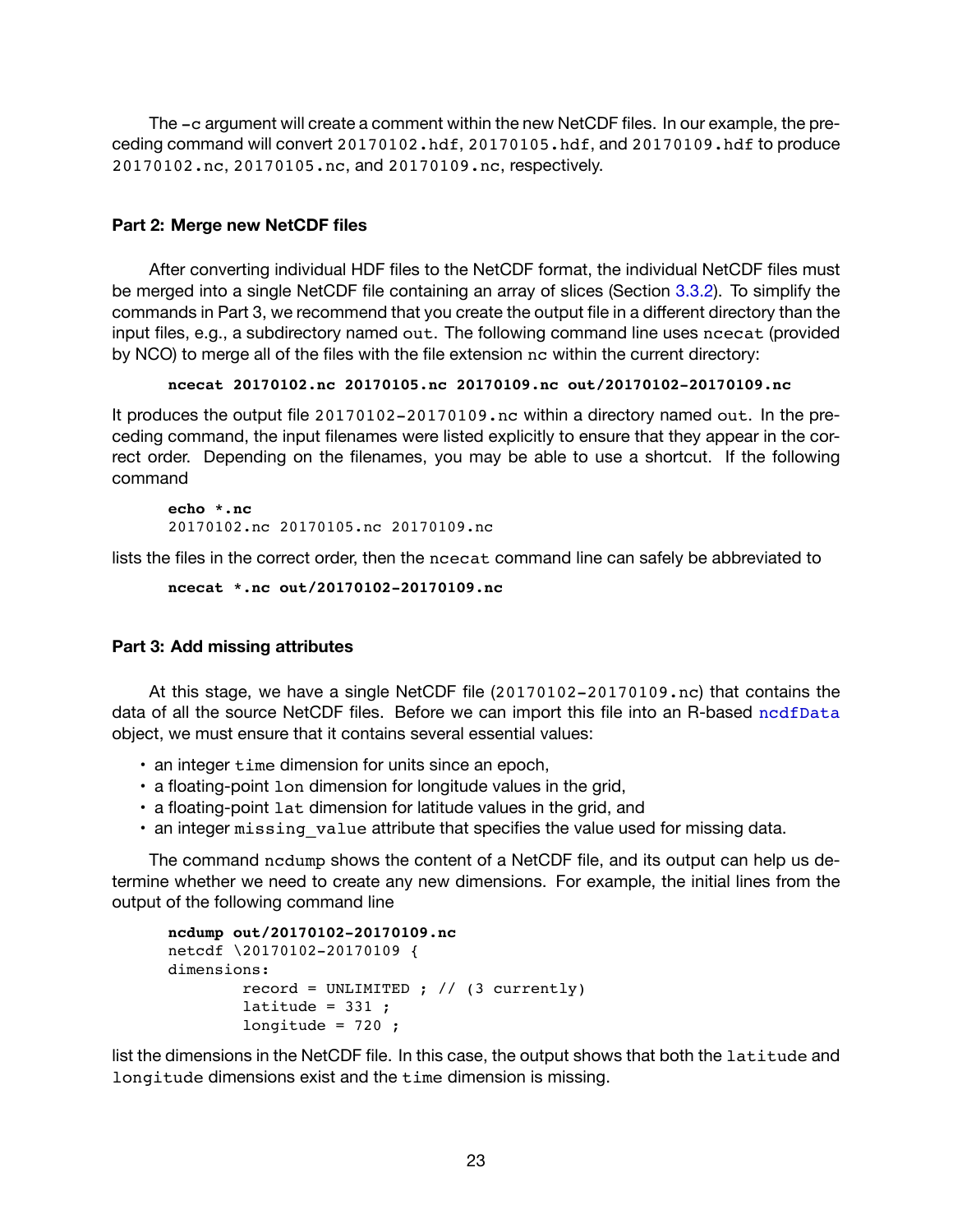The integer time dimension provides a timestamp for each slice within the merged file. We recommend that you use ncl filedump to manually find the appropriate attributes by inspecting one of the input NetCDF files, e.g.,

```
ncl_filedump 20170102.nc
      ...
```

```
pass date unit : days since 1 January 1970
pass_date : 17164
...
```
In the sample above, the string pass date unit describes the epoch and pass date provides an appropriate integer for the time dimension. At this time, note the string used for the epoch; you will need it in Part 4. If the earlier command **echo \*.nc** listed files in the correct order, use the following command to extract all of the integer timestamps

```
TIMES=($(ls *.nc | xargs -n1 ncl_filedump | grep "pass_date :" | \
 egrep -o '[0-9]+'))
```
and determine whether the command succeeded by listing the times with the command

```
echo ${TIMES[@]}
```
In our example, the command produces the output 17164 17168 17171.

Given that the variable TIMES now contains the timestamps, we can add them to the merged NetCDF file with the following command

```
ncap2 -Oh -s "defdim(\{\text{time}\}, \text{S}\{\text{#TIMES}[\Theta]\}); \
                time[time]={$(IFS=,; echo "${TIMES[*]}")};" \
  out/20170102-20170109.nc out/20170102-20170109.nc
```
In the preceding command, defdim(\"time\",  $\frac{1}{2}$  {#TIMES[ $\frac{0}{2}$ ]}); defines a new dimension named time with a fixed size equal to the number of times in the variable named TIMES. The fixed size should also correspond to the number of files that were merged together. The argument out/20170102-20170109.nc appears twice on the command line: the first occurrence refers to the input file and the second the output file. In this particular case, the command will overwrite the file out/20170102-20170109.nc with a new file containing the time dimension.

Although the NetCDF file already contains dimensions for both longitude and latitude, the following text demonstrates the creation of both dimensions. To manually create the dimensions, we recommend that you use ncl filedump to manually determine the distance between points in the newly created NetCDF file out/20170102-20170109.nc.

**ncl\_filedump out/20170102-20170109.nc**

```
...
easternmost_longitude : 179.75
westernmost_longitude : 179.75
northernmost latitude : 85.25
southernmost latitude : -80.25
spatial description : The rows of the data array are oriented in
  west-east direction and columns in north-south direction. Each
  element (pixel) is 0.5 by 0.5 degree in size. The first element
  (0,0) is at the northwest corner of the coverage area. The
  southernmost latitude, northernmost latitude,
  westernmost longitude, and easternmost longitude attributes give
  the locations of the outer edges of the boundary pixels.
```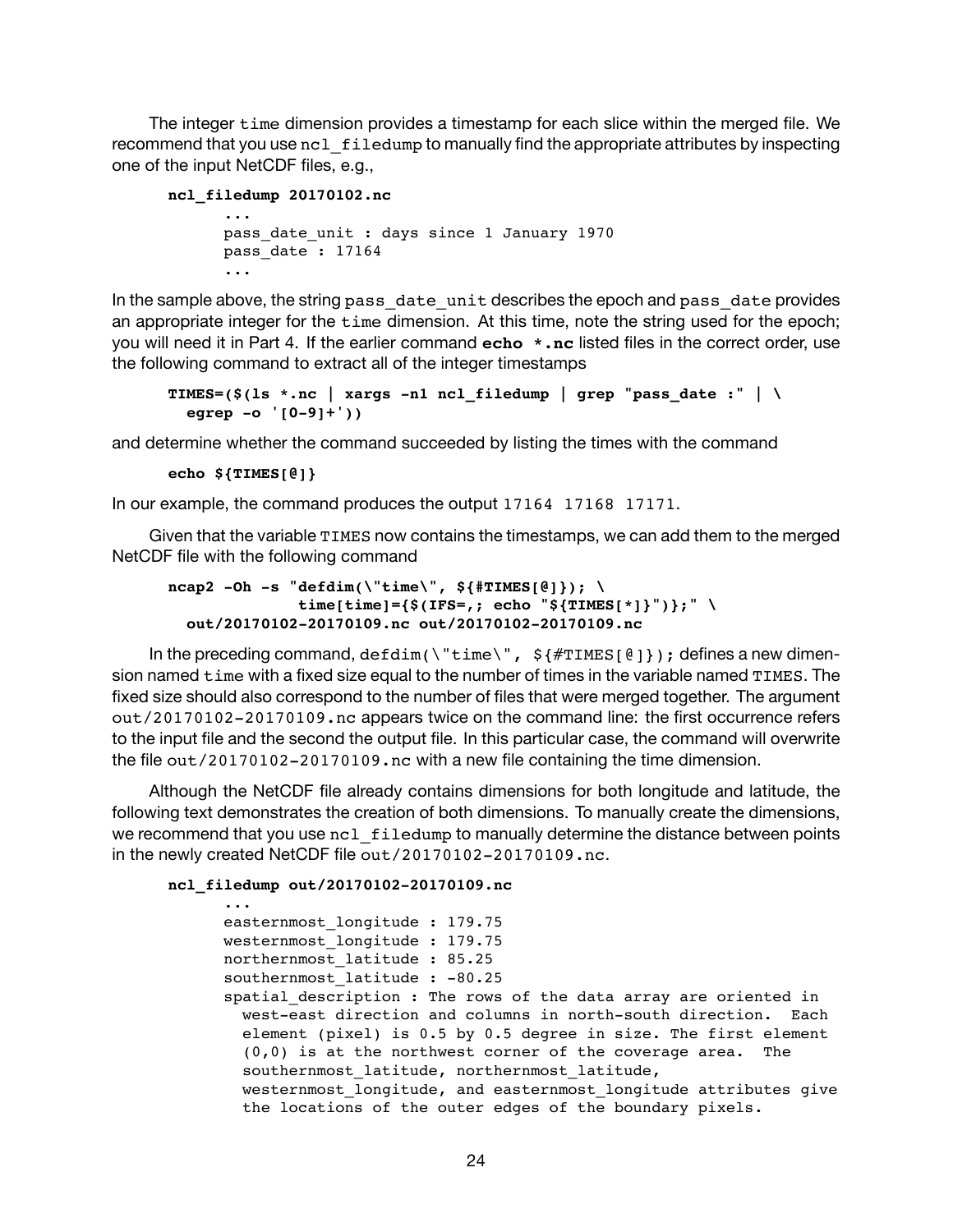```
spatial_resolution_unit : degrees
spatial resolution row : 0.5
spatial resolution column : 0.5
...
lattice = 331longitude = 720
```
Note that the attribute names vary between NetCDF files. For example, we have observed Longitude\_Step and Latitude\_Step in place of spatial\_resolution\_column and spatial resolution row, respectively. Look for attributes that describe the data layout, too, e.g., the preceding spatial description attribute.

In the output above, note that westernmost\_longitude/easternmost\_longitude, the spatial description, and longitude contradict each other. If these boundaries represent the outer edges of boundary pixels (spatial description), the western-most pixel center would be -179.5 and the eastern-most pixel center would be 179.5. The sequence -179.5, -179.0, -169.5, …, 179.5 contains 719 points, one less than the expected 720 (longitude). To determine the correct range of longitude points, we revisited the data source web site: http://coralreefwatch.noaa.gov/satellite/metadata/crw\_sst [50km\\_xml\\_2003\\_format\\_20110103.txt](http://coralreefwatch.noaa.gov/satellite/metadata/crw_sst_50km_xml_2003_format_20110103.txt). This page describes

Each grid is 0.5 degree latitude by 0.5 degree longitude in size, centered at latitudes of from 80.0S northward to 85.0N and at longitudes of from 180W eastward to 179.5E.

The following commands will create and display the size of longitude and latitude dimensions.

```
LON=($(printf "%sf " $(seq -180 0.5 179.5)))
echo ${#LON[@]}
720
LAT=($(printf "%sf " $(seq 85 -0.5 -80)))
echo ${#LAT[@]}
331
```
Once these values are correct, the commands

```
ncap2 -Oh -s "defdim(\{\text{Un}\}, \\text{lon}[\text{lon}]=\{\$(\text{IFS=},\text{; echo "$\$}\{\text{LON['*]}\}\text{''}\ \}\text{''}out/20170102-20170109.nc out/20170102-20170109.nc
ncap2 -Oh -s "defdim(\"lat\", ${#LAT[@]}); \
                lat[lat]=\{math>$(IFS=; echo "${LAT[*]} \\" \
  out/20170102-20170109.nc out/20170102-20170109.nc
```
will create the dimensions in the NetCDF file.

In the last step of this part, an attribute named missing value may need to be added to the NetCDF file. The utility  $nc1$  filedump can help identify an appropriate value for this attribute:

**ncl\_filedump out/20170102-20170109.nc**

```
...
missing value : -7777
...
FillValue : -7777
...
```
Note that the missing value attribute may appear under other names, too, e.g., Fill. In this particular case, the value -7777 is a placeholder for missing values in the data matrix.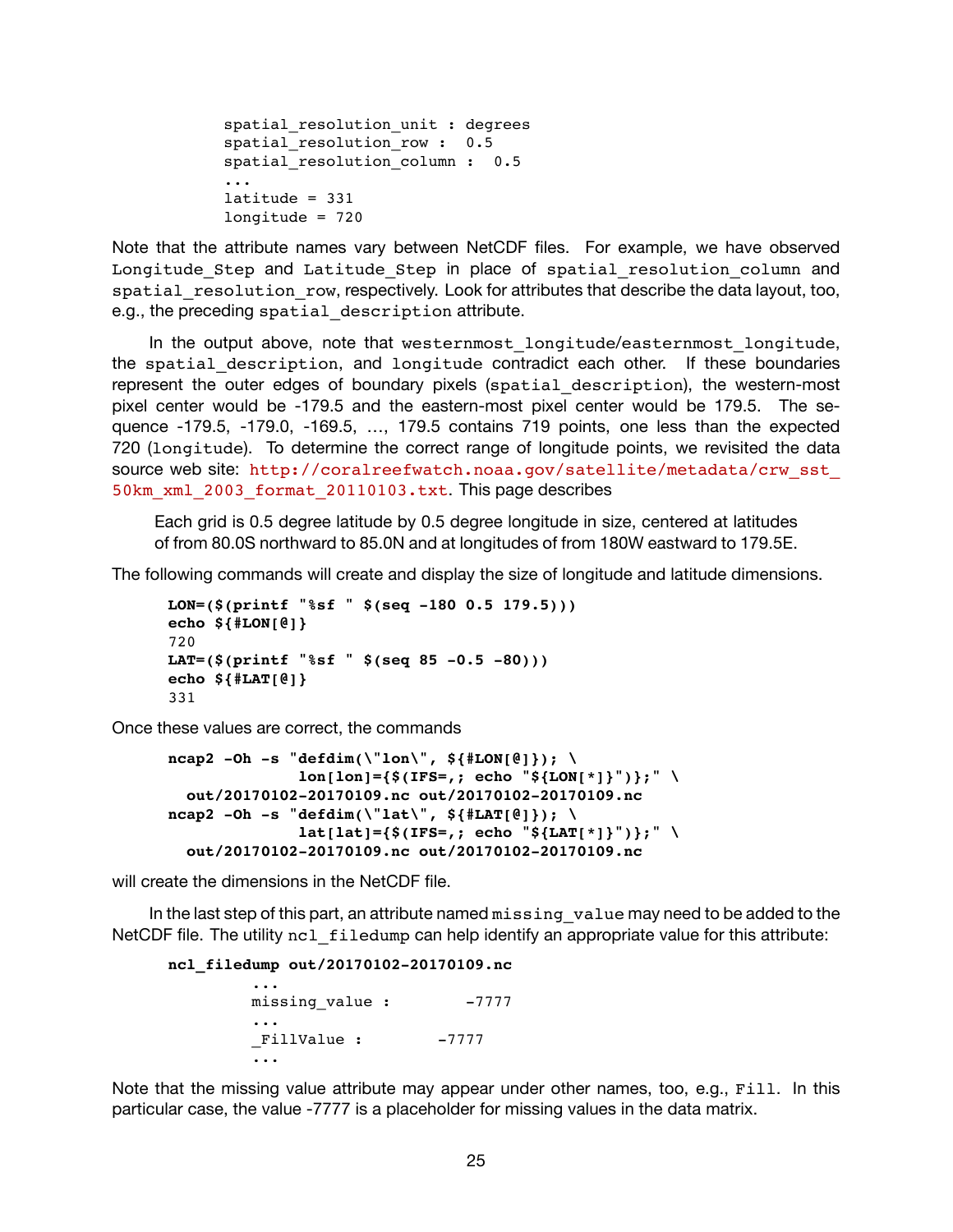After identifying the value for the missing attribute, the following command can be used to set the attribute:

```
ncatted -O -a missing_value,,c,i,"-7777" out/20170102-20170109.nc
```
Even if a correctly-named attribute exists, the preceding call to ncatted can be used without causing any harm. It is important to use the name missing value because the R library ncdf4 will look such an attribute when converting missing values to NA.

#### **Part 4: Create the ncdfData object**

The preceding parts have produced a NetCDF file, e.g., out/20170102-20170109.nc that can be imported into R. For this part, use the PBSsatellite package within R.

The following command will create an  ${\rm ncdfbata}$  object and complete the conversation from HDF to [ncdfData](#page-45-1):

```
ncdfData <- read.ncdfData("out/20170102-20170109.nc",
                          Ux="degrees", Uy="degrees",
                          Utime="days since 1970-01-01",
                          dataUnits="x100 Celsius",
                          dataType="SST", x="lon",
                          y="lat", time="time")
```
Note that the units for both the X and Y dimension are specified using the argument Uy and Uy, respectively. The Utime argument uses the epoch noted earlier in subsection [3.3.3.](#page-25-0) In order for the library to correctly interpret the string, the date days since 1 January 1970 must be rewritten as days since 1970-01-01. In some cases, the R package ncdf4 cannot detect data units; for this reason, specify dataUnits and dataType to ensure the [ncdfData](#page-45-1) object has the correct information. The dataUnits argument specifies the units for each point of data in the data set, and the dataType effectively specifies the title for the data set.

The output from the command-line program ncl**\_**filedump can provide hints for how to set these various arguments. For more information about [ncdfData](#page-45-1) attributes, see section [2.1.](#page-9-1)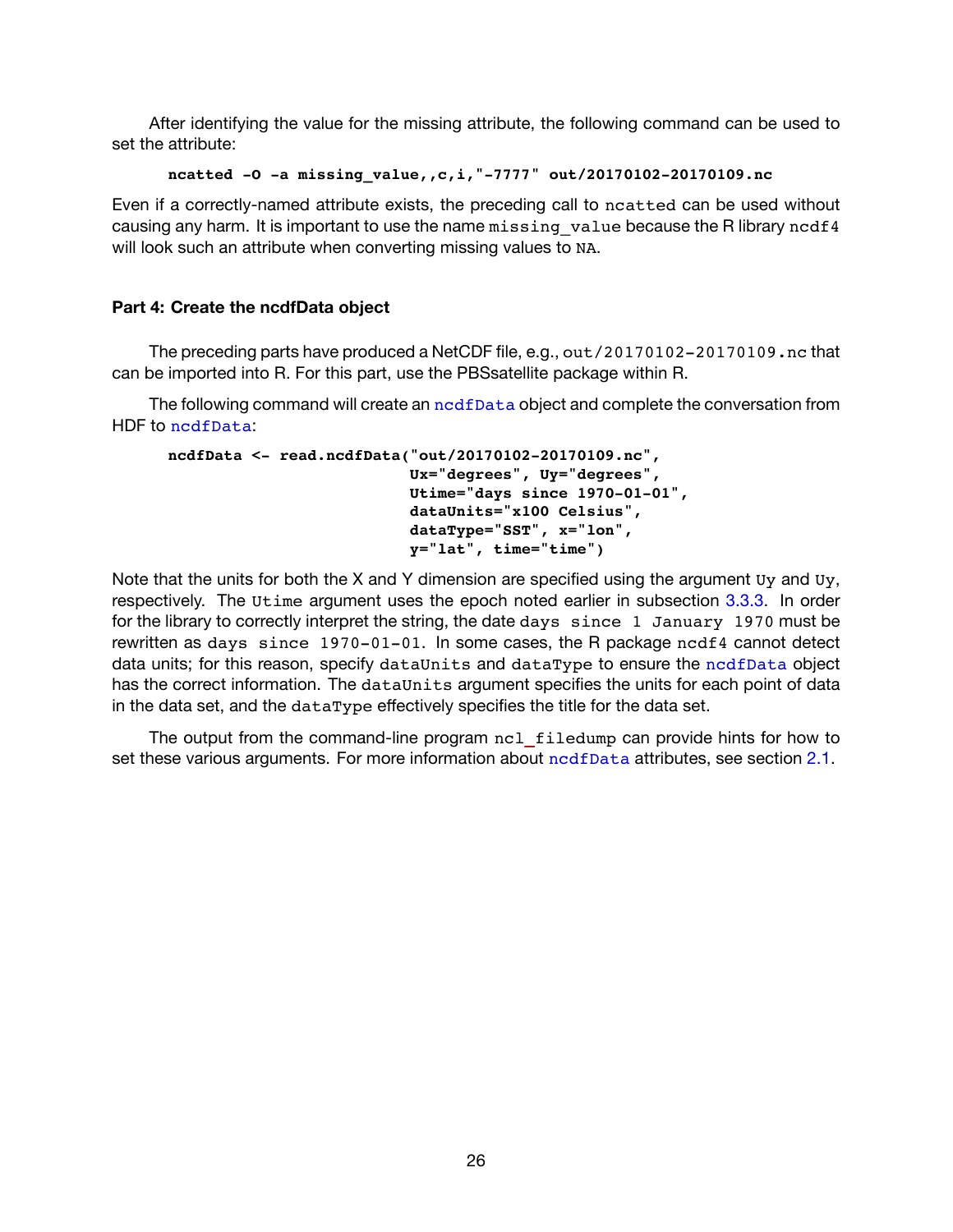# **PBSsatellite functions**

*4*

<span id="page-29-1"></span><span id="page-29-0"></span>PBSsatellite *PBS Satellite: Plot and Analyze Satellite Data*

#### **Description**

This software stores NetCDF data within a clearly defined structure that we call nodfData. Given the consistent representation in an [ncdfData](#page-45-1) object, these objects can be used in a variety of PBSsatellite functions regardless of variations in length, attributes, data type, and version. Using the functions available within PBSsatellite, users can manipulate [ncdfData](#page-45-1) objects in a variety of ways: they can be scaled, clipped, and summarized. PBSsatellite also allows the subsetting of data based on dates and date ranges. Users have the ability to run summary functions on nedfData that allow for statistical analysis of specific regions of data over time. Users also have the ability to create their own summary functions for more specific statistical analysis.

#### **Author(s)**

Nicholas Lefebvre and Nicholas Boers

#### **See Also**

#### PBSmapping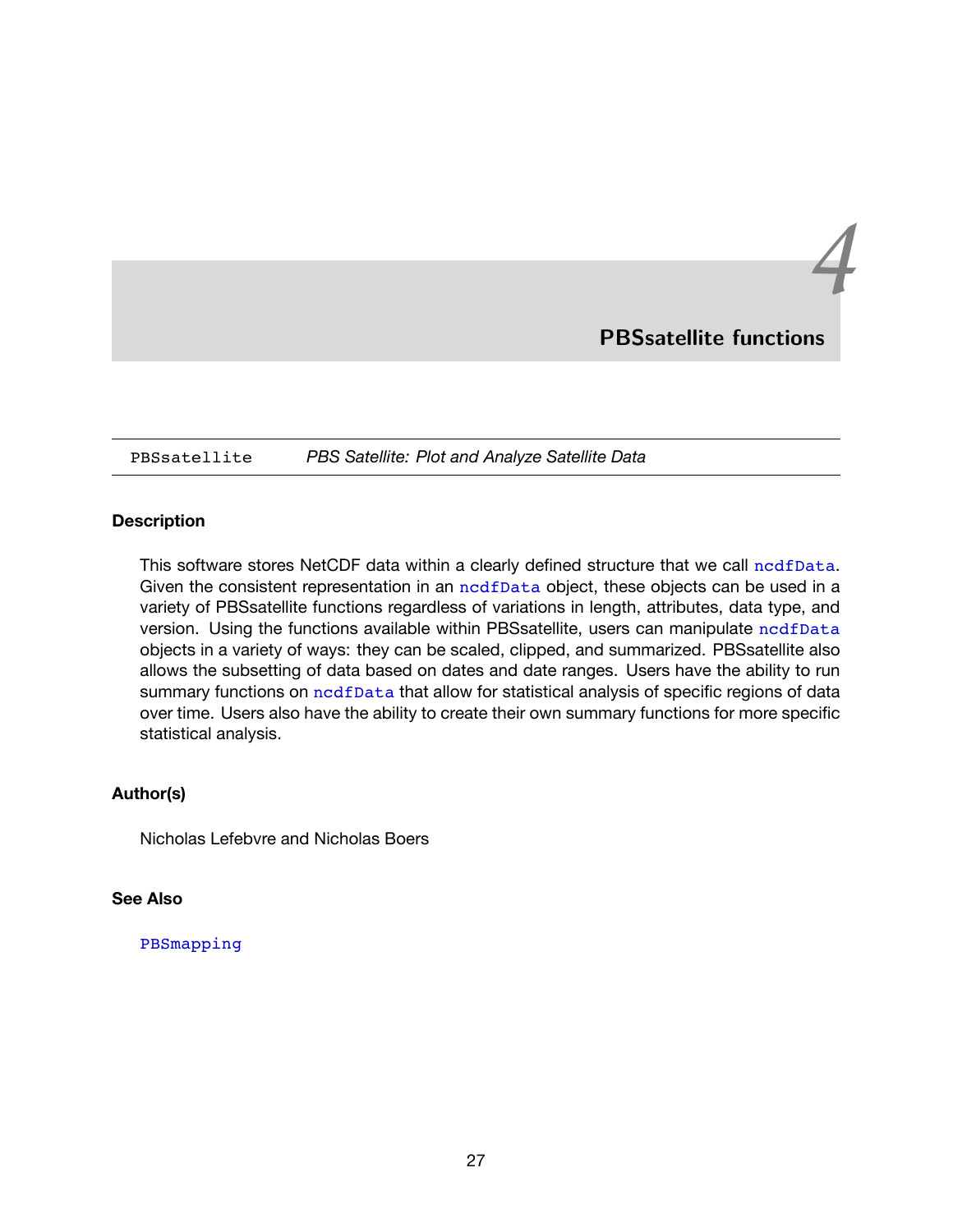<span id="page-30-1"></span><span id="page-30-0"></span>assessMissingData

#### **Description**

Create an assessment of missing data in each [ncdfData](#page-45-1) slice.

#### **Usage**

```
assessMissingData(ncdfData, tlim = NULL, xlim = NULL,
   ylim = NULL, polygons = NULL, include.lowest = TRUE)
```
#### **Arguments**

| ncdfData       | ncdfData used for missing data assessment.                                                                    |
|----------------|---------------------------------------------------------------------------------------------------------------|
| tlim           | start date and end date of assessment in a vector of length 2; if<br>$tlim == NULL$ , then assess all slices. |
| xlim           | range of X-coordinates.                                                                                       |
| ylim           | range of Y-coordinates.                                                                                       |
| polygons       | polygons that describe the complex region to assess; if specified, the value<br>must be a PBSmapping PolySet. |
| include.lowest |                                                                                                               |

see [clipRegion](#page-32-1).

#### **Details**

It is common with satellite data for data sets to have missing values. This function indicates to the user the completeness of a given data set. It is also common for satellites to have bad readings for a duration, e.g., a week; thus, the function can be applied to every slice. With the output of this function, the user can determine which slices are complete enough to use.

#### **Value**

A numeric vector containing the percentage (i.e., a value from 0 to 100) describing the missing data in each slice of the [ncdfData](#page-45-1) object.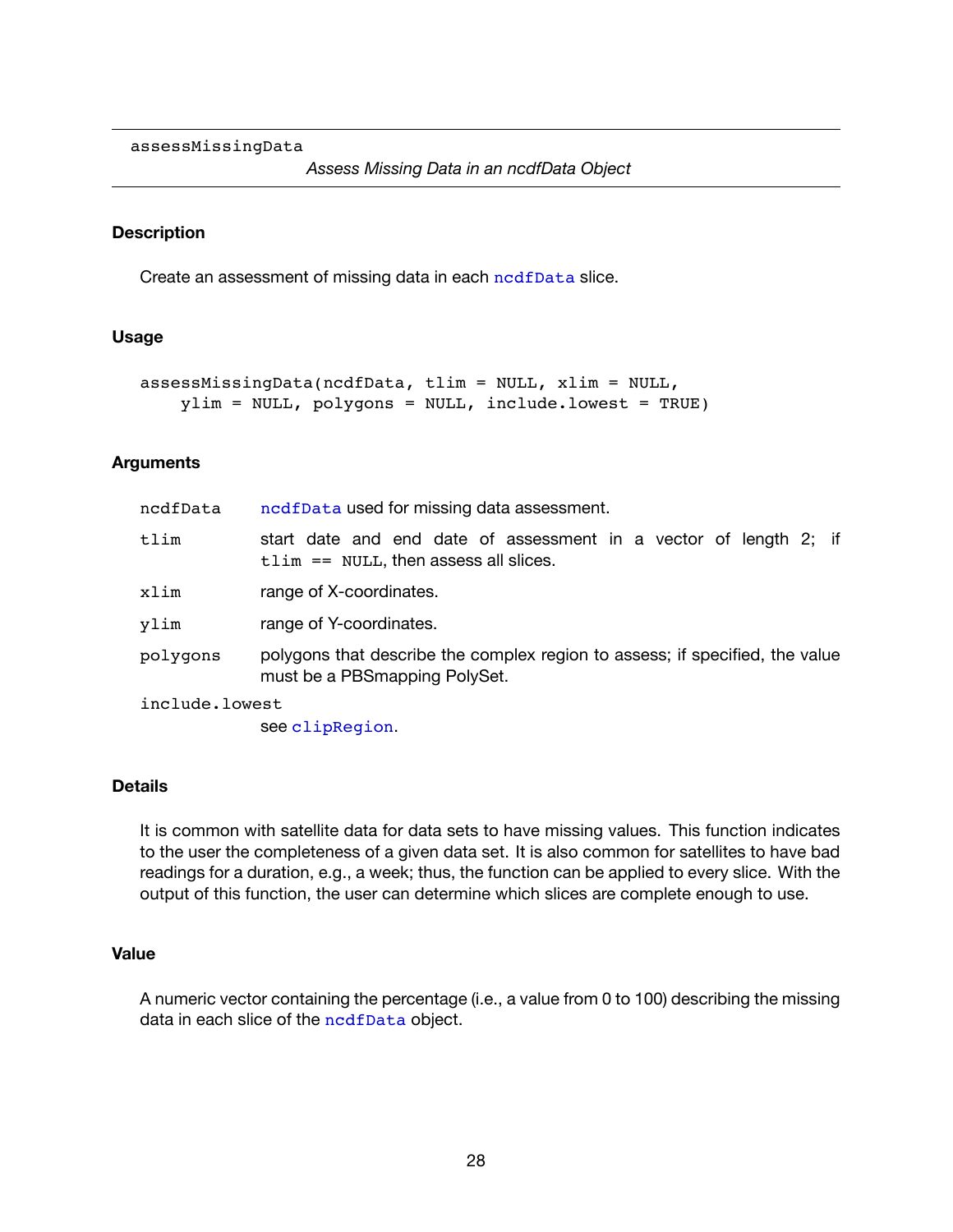#### **Author(s)**

Nicholas Lefebvre

#### **See Also**

[extractSlices](#page-38-1), [clipRegion](#page-32-1).

#### **Examples**

```
local(envir = .PBSsatEnv, expr = {
 ## load ncdfData object
 data(sst)
 ## get missing data assessment
 md <- assessMissingData(sst)
 print(md)
 ## use a polygon for missing data assessment;
 ## create 2 polygons
 polys <- data.frame(PID = c(rep(1, 4), rep(2, 4)),POS = c(1:4, 1:4),X = c(155, 160, 150, 180, 0, 20, 20, 0),
                      Y = c(75, 50, 10, 85, 20, 20, 40, 40)md <- assessMissingData(sst, polygons = polys)
 print(md)
})
```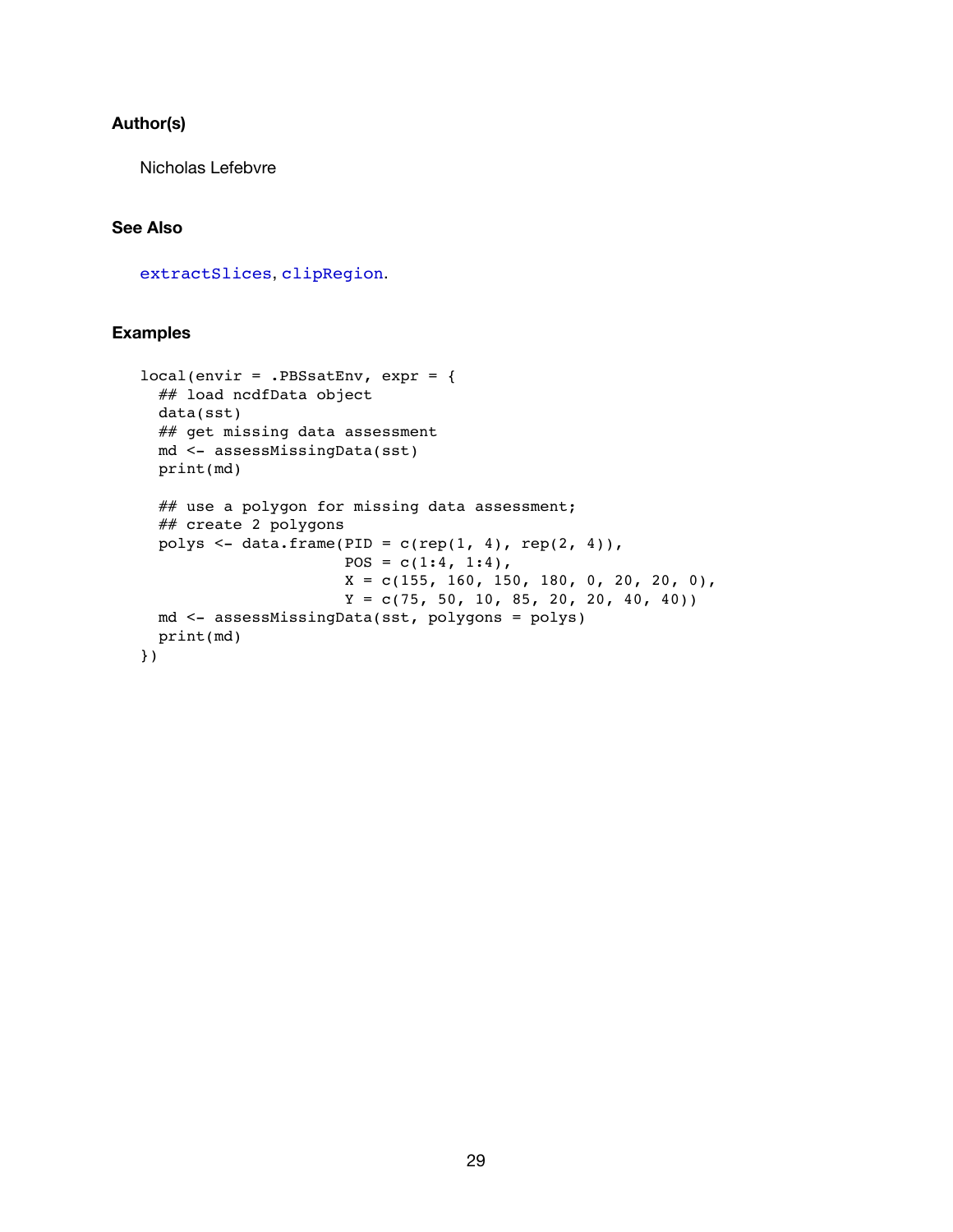<span id="page-32-1"></span><span id="page-32-0"></span>

#### **Description**

Clip all slices of an nedfData object to the specified region.

#### **Usage**

```
clipRegion(ncdfData, xlim = NULL, ylim = NULL, polygons = NULL,
    include.lowest = TRUE)
```
#### **Arguments**

| ncdfData       | ncdfData from which to clip region.                                                                                                                                                                                                         |  |
|----------------|---------------------------------------------------------------------------------------------------------------------------------------------------------------------------------------------------------------------------------------------|--|
| xlim           | range of X-coordinates included in the result.                                                                                                                                                                                              |  |
| ylim           | range of Y-coordinates included in the result.                                                                                                                                                                                              |  |
| polygons       | data points that occur inside a polygon are included and points outside all<br>polygons are excluded; if specified, the value must be a PBS mapping PolySet.                                                                                |  |
| include.lowest |                                                                                                                                                                                                                                             |  |
|                | ignored unless user specifies xlim/ylim: if TRUE, includes points that fall<br>on $min(xlim)$ and/or $min(ylim)$ but not points that fall on $max(xlim)$<br>and/or $max(ylim)$ . If FALSE, it does the opposite, including points that fall |  |

on  $max(xlim)$  and/or  $max(ylim)$  but not points that fall on  $min(xlim)$ 

#### **Details**

In most cases, data sets contain information spanning the whole world; therefore, it is useful for the user to be able select a region that better suits his or her individual needs. For example, a user can select a geographical area such as the Northeast Pacific by specifying xlim and/or ylim arguments. For more complex selection, a user can select a geographical area such as the Georgia Strait using polygons.

and/or min(ylim). If NULL, includes all boundary points.

Clipping is applied to every [ncdfData](#page-45-1) slice.

In situations where both  $xlim$  and/or  $ylim$  and polygons are provided,  $xlim$  and  $ylim$  clipping occurs first and then polygons clipping occurs on the intermediate result.

#### **Value**

A new [ncdfData](#page-45-1) object containing modified slices from an existing [ncdfData](#page-45-1).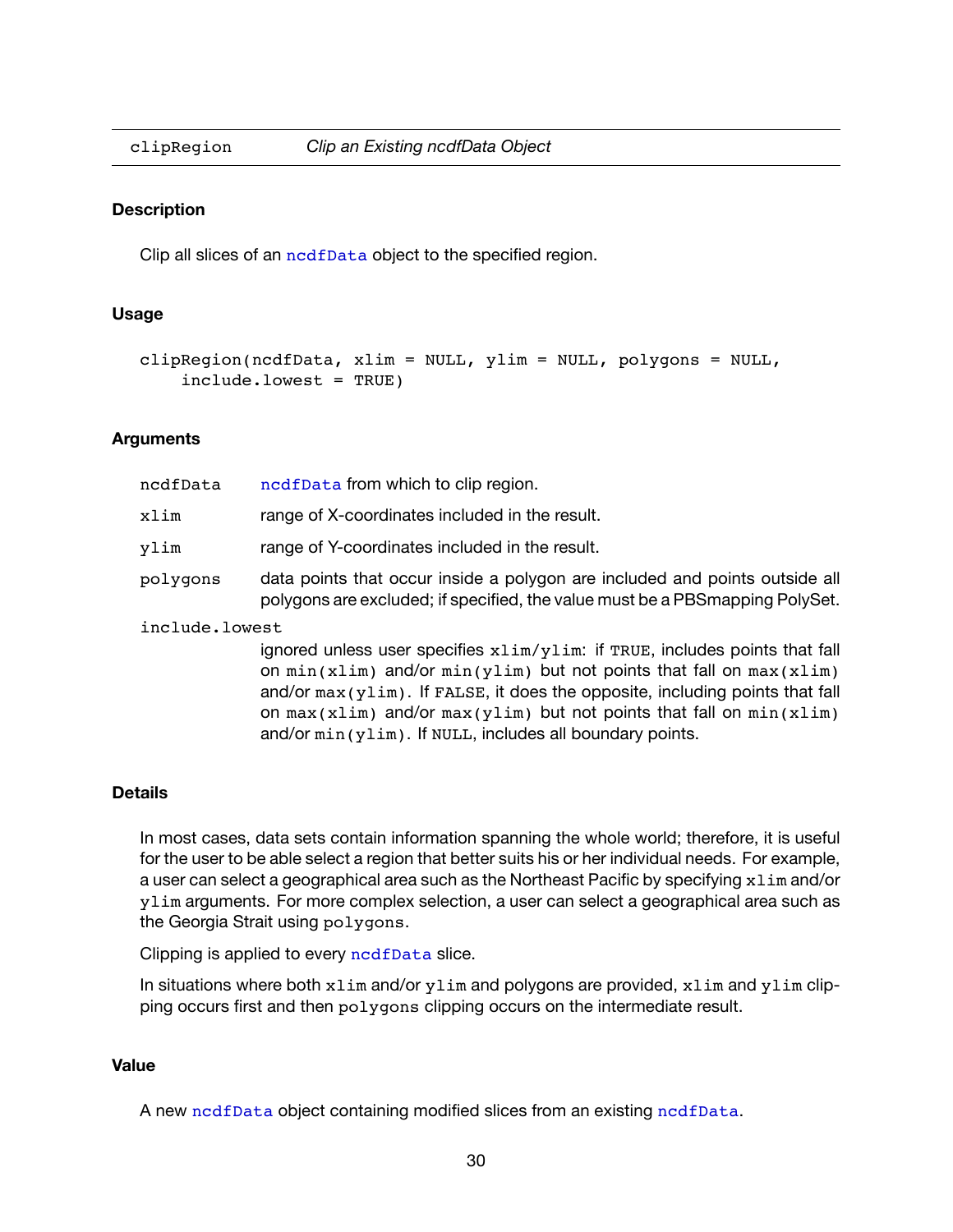#### **Author(s)**

Nicholas Lefebvre

#### **See Also**

[extractSlices](#page-38-1).

#### **Examples**

```
local(envir = .PBSsatEnv, expr = {
 ## load ncdfData object
 data(sst)
 ## load worldLL polygons for displaying
 data(worldLL)
 ## clip region based on xlim and ylim
 ncdfDataClip <- clipRegion(sst, xlim = c(190, 320),
                             ylim = c(5, 80),
                             include.lowest = NULL)
 ## print newly clipped ncdfData object
 print(ncdfDataClip)
 ## plot ncdfData object
 plot(ncdfDataClip, slice = 1)
 addPolys(worldLL, col = "beige")
 ## clip region based on xlim, ylim, and polygons:
 ## create 2 polygons
 polys \leq data.frame(PID = c(rep(1, 4), rep(2, 4)),
                      POS = c(1:4, 1:4),X = c(155, 160, 150, 180, 0, 20, 20, 0)Y = c(75, 50, 10, 85, 20, 20, 40, 40)ncdfDataClip <- clipRegion(sst, xlim = c(.5, 300),
                             ylim = c(-50, 90), polygons = polys,
                             include.lowest = NULL)
 ## print newly clipped ncdfData object
 print(ncdfDataClip)
 ## plot ncdfData object
 plot(ncdfDataClip, slice = 1)
 ## add some polygons to show the clipped region
 addPolys(polys, border = "blue", lwd = 2)addPolys(worldLL, border = "gray")
})
```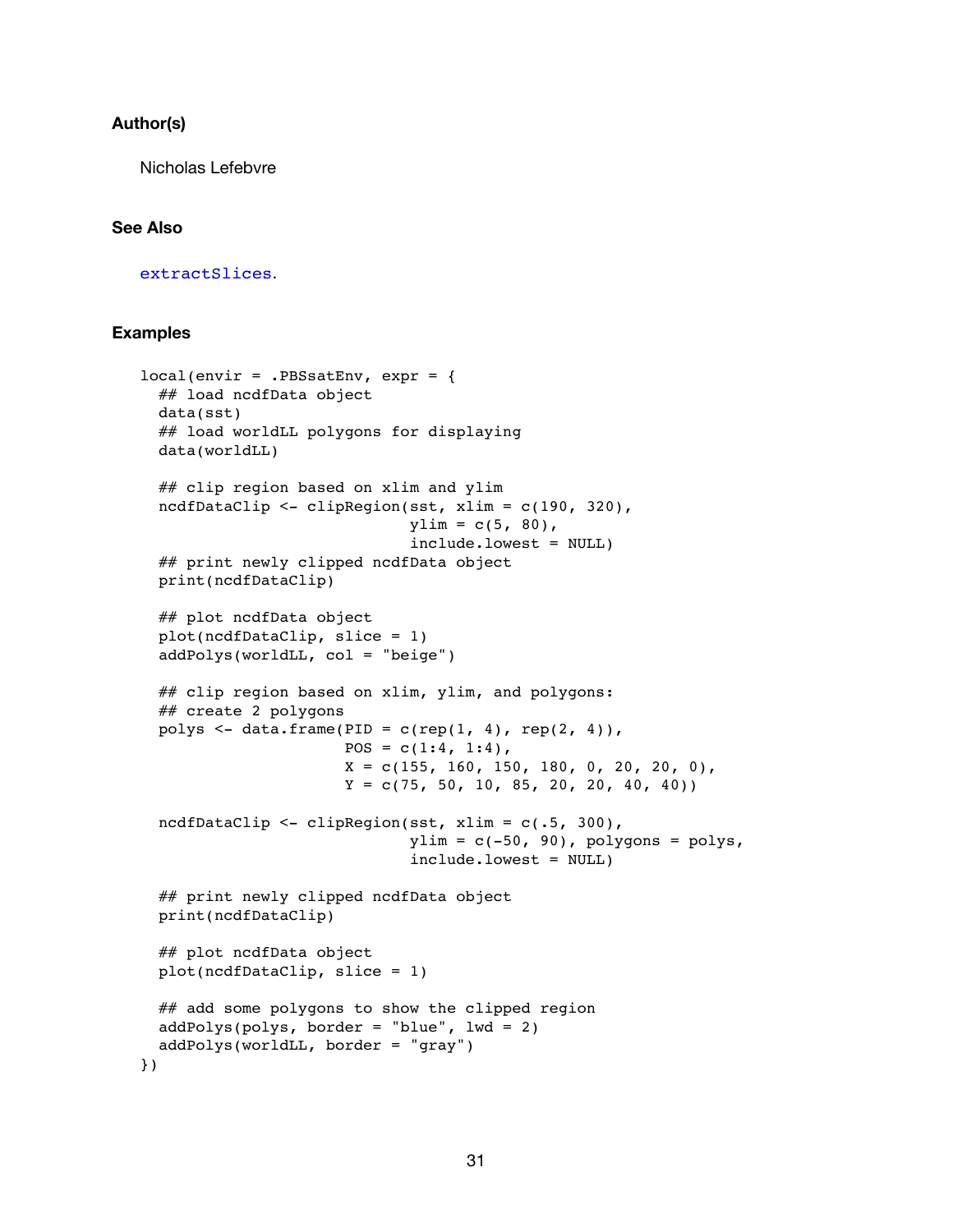<span id="page-34-0"></span>convert.ncdfData *Convert ASCII Data to a NetCDF File*

#### **Description**

Convert satellite ASCII data to a NetCDF file, specifically an ncdf4 binary file.

#### **Usage**

```
convert.ncdfData(filename, zfld, nc.filename = "converted.nc",
    summary.func = sum, offset = c(0, 0), mv = NA,
    dataType = "Chlorophyll", data Units = "mg/m3")
```
#### **Arguments**

| filename     | name of the ASCII source file (comma-delimited, CSV-like) containing satellite<br>gridded data.                                                   |
|--------------|---------------------------------------------------------------------------------------------------------------------------------------------------|
| zfld         | string vector of fields in the source file that contain satellite measurements<br>(e.g., "Chl").                                                  |
| nc.filename  |                                                                                                                                                   |
|              | name of the NetCDF binary file that user wants to create.                                                                                         |
| summary.func |                                                                                                                                                   |
|              | summary function (e.g., sum) to aggregate multiple measurements at unique<br>combinations of (lon, lat, time).                                    |
| offset       | coordinate $(x, y)$ offset to adjust ASCII $(X, Y)$ grid coordinates in case the latter<br>is defined by some vertex other than the top left one. |
| mv           | missing value indicator, usually NA in PBS satellite.                                                                                             |
| dataType     | string representing type of data in the file (e.g., "SST", "Chl").                                                                                |
| dataUnits    | string representing units of dataType (e.g., "Celsius", "mg m^3").                                                                                |

#### **Details**

Users sometimes prefer storing satellite data in cumbersome ASCII files. This function attempts to convert such files to a more efficient ncdf4 binary format. The function imports the ASCII file and locates the appropriate three dimensions (lon, lat, date) to create 3D arrays of z-value data. These data are then passed to the PBSsatellite function create.ncdfData, which creates an ncdf4 binary file.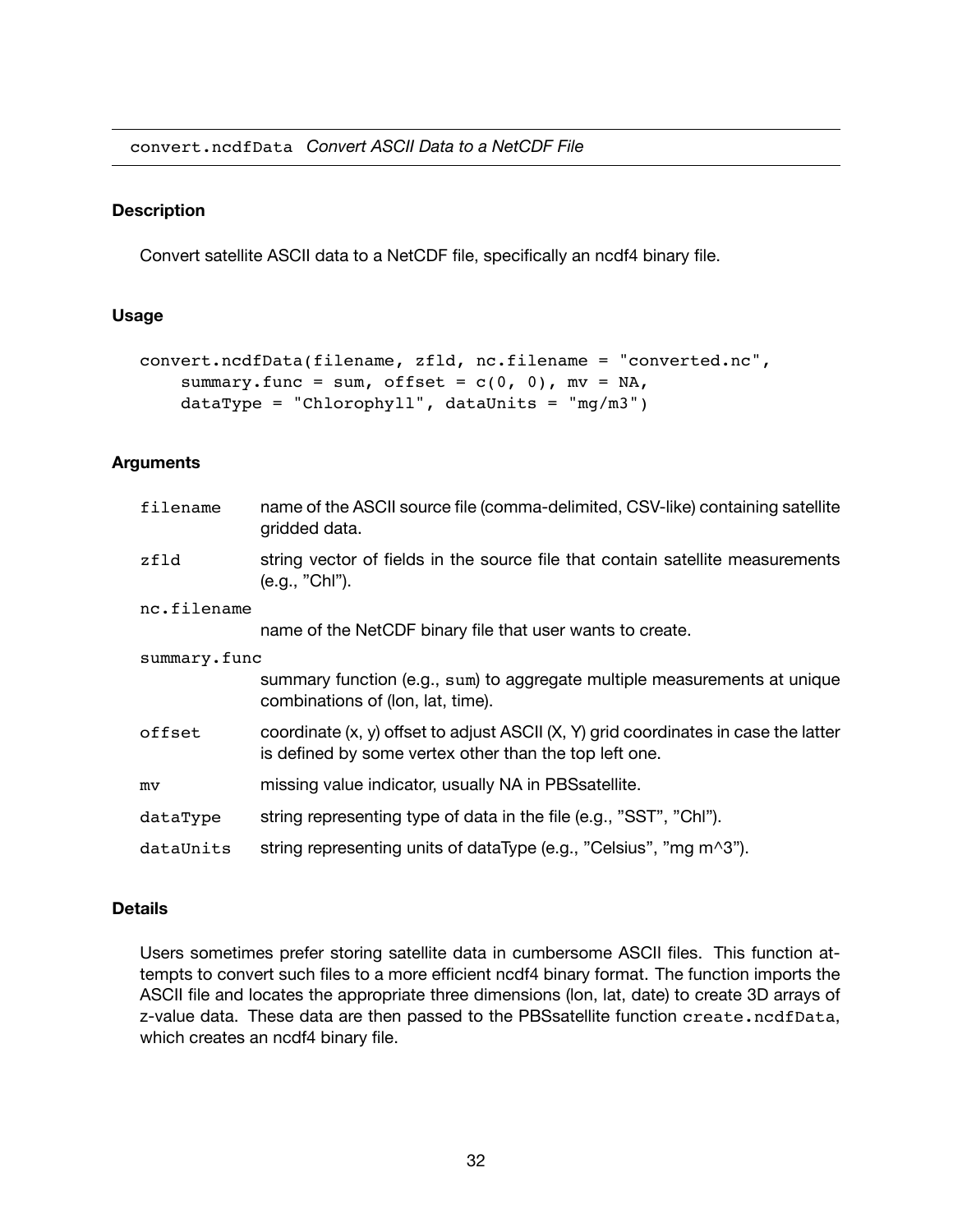### **Value**

No object is returned to the user's working environment. An ncdf4 file (e.g., "converted\_chla.nc") is created in the user's working directory.

#### **Note**

This function uses the fread function from the R package data.table to facilitate loading very large ASCII files.

#### **Author(s)**

Rowan Haigh, Research Biologist, Pacific Biological Station, Fisheries and Oceans Canada, Nanaimo BC

### **See Also**

[create.ncdfData](#page-36-1), [read.ncdfData](#page-49-1), [plot.ncdfData](#page-46-1)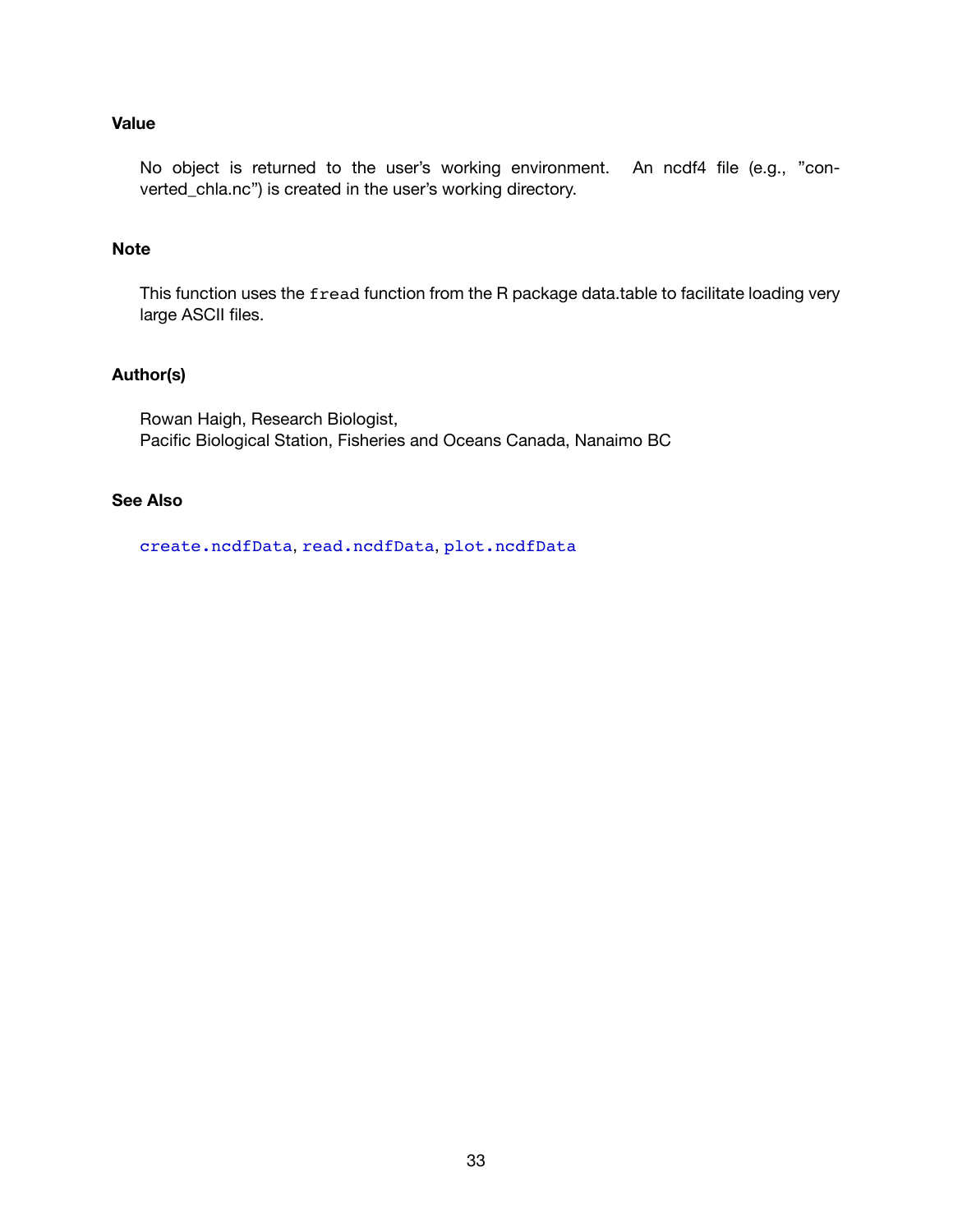<span id="page-36-1"></span><span id="page-36-0"></span>create.ncdfData *Create an ncdf4 File*

#### **Description**

Create a NetCDF (ncdf4) file from data.

#### **Usage**

```
create.ncdfData(filename, xvals, yvals, tvals,
    tmess = "days since 1900-01-01", zlist, mv = NA,
    dataType = "Chlorophyll", data Units = "mg/m3",longname = filename)
```
#### **Arguments**

| filename  | name of ncdf4 file to create.                                                                                                  |
|-----------|--------------------------------------------------------------------------------------------------------------------------------|
| xvals     | discrete values of X (longitude) that define the spatial grid.                                                                 |
| yvals     | discrete values of Y (latitude) that define the spatial grid.                                                                  |
| tvals     | discrete values of time (dates "YYYY-MM-DD") to define temporal slices.                                                        |
| tmess     | time message or descriptor; the most versatile is "days since YYYY-MM-DD",<br>where specified date is the first in the series. |
| zlist     | list of z-value 3D arrays, where each array dimension is defined by (lon, lat,<br>date).                                       |
| mv        | missing value indicator, usually NA in PBS satellite.                                                                          |
| dataType  | string representing type of data in the file (e.g., "SST", "Chl").                                                             |
| dataUnits | string representing units of dataType (e.g., "Celsius", "mg m^3").                                                             |
| longname  | long name descriptor, e.g., "Some chlorophyll data I downloaded from<br>NOAA."                                                 |

#### **Details**

This function creates NetCDF files in the ncdf4 format. Such files load into R incredibly quickly.

#### **Value**

No object is returned to the user's working environment. An ncdf4 file (e.g., "some\_chla.nc") is created in the user's working directory.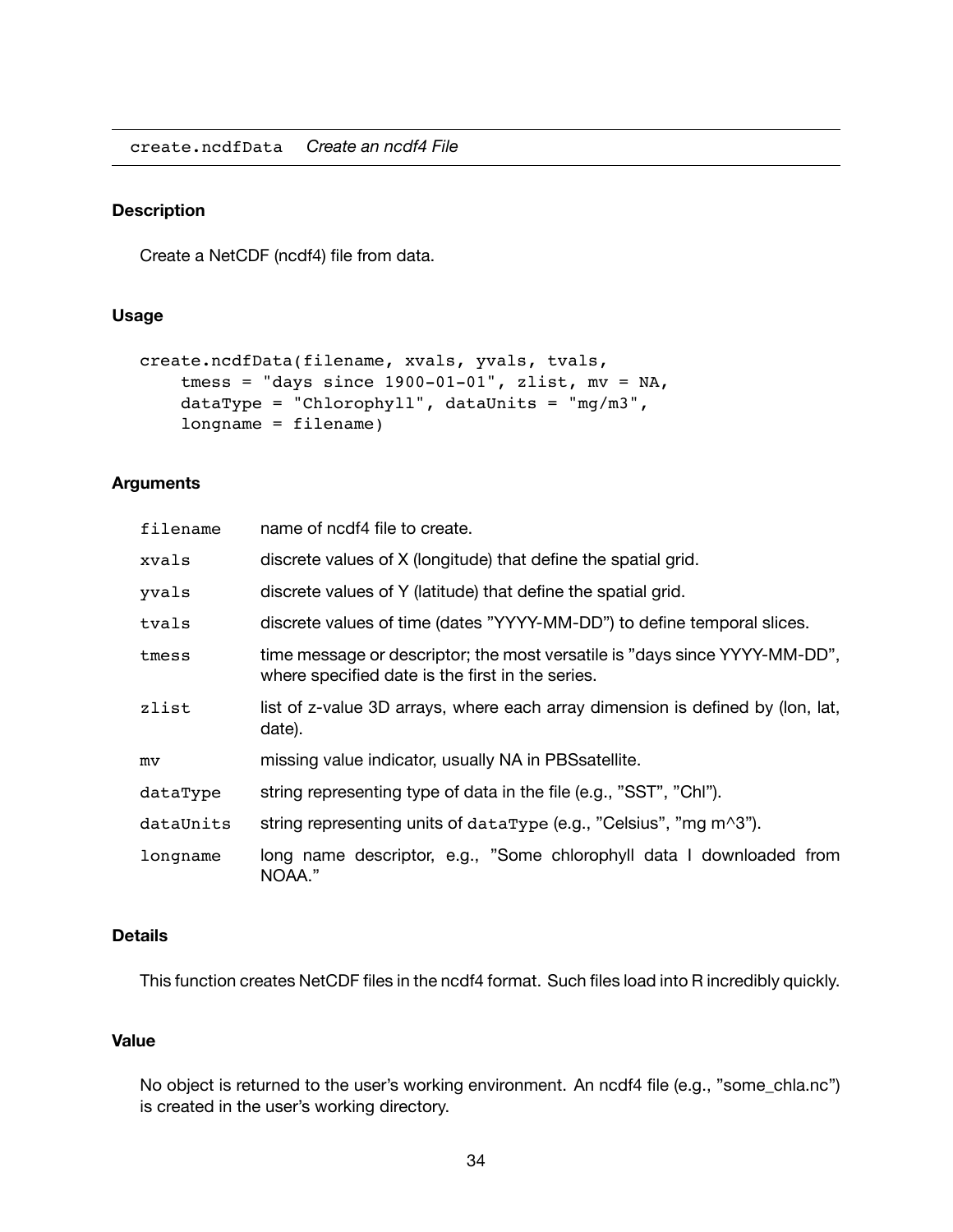### **Note**

See posting by user3710546 (Mar. 11, 2015 at 10:48) at: <http://stackoverflow.com/questions/28949971>

# **Author(s)**

Rowan Haigh, Research Biologist, Pacific Biological Station, Fisheries and Oceans Canada, Nanaimo BC

# **See Also**

[read.ncdfData](#page-49-1), [print.ncdfData](#page-48-1), [plot.ncdfData](#page-46-1)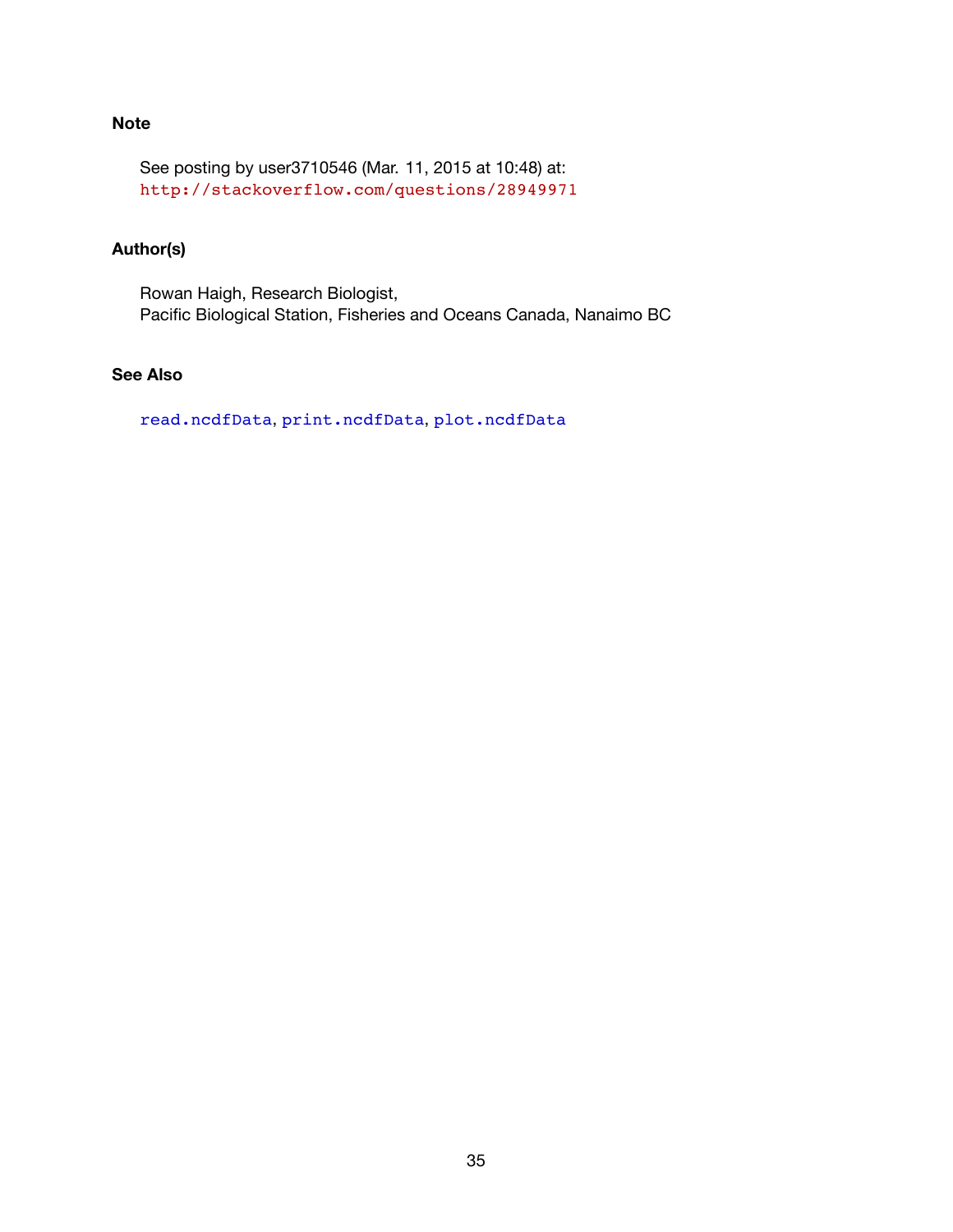<span id="page-38-1"></span><span id="page-38-0"></span>extractSlices *Extract ncdfData Slice(s)*

#### **Description**

Extract slices from an [ncdfData](#page-45-1) object.

#### **Usage**

extractSlices(ncdfData, slices = NULL, dates = NULL, tlim = NULL)

#### **Arguments**

| ncdfData | ncdfData from which to extract slices.                                                              |
|----------|-----------------------------------------------------------------------------------------------------|
| slices   | numeric vector containing the slices to extract from ncdfData.                                      |
| dates    | vector of date strings containing specific dates of slices used to extract slices<br>from nodfData. |
| tlim     | vector of date strings (length 2) used to extract slices from nodfData based<br>on a time range.    |

#### **Details**

The user must specify one of the three arguments: slices, dates, or tlim. A new [ncdfData](#page-45-1) object will be created containing the slices that the user has indicated.

#### **Value**

An nedfData object containing the specified slices.

### **Author(s)**

Nicholas Lefebvre

### **See Also**

[assessMissingData](#page-30-1), [clipRegion](#page-32-1).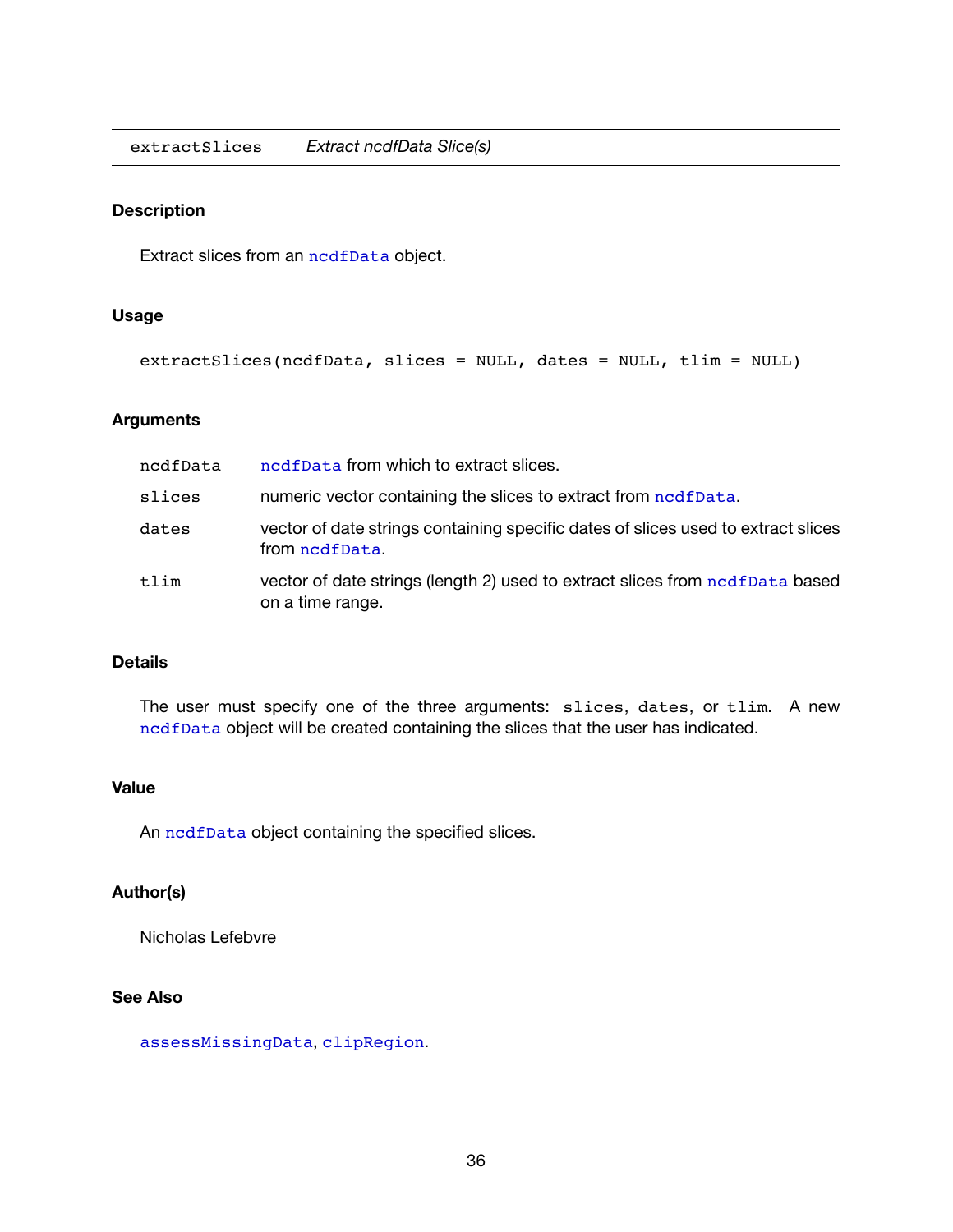#### **Examples**

```
local(envir = .PBSsatEnv, expr = {
 ## load ncdfData object
 data(sst)
 ## extract slices based on date strings:
 ## create dates object
 dates <- c("2001-03-01", "2001-05-01")
 newNcdfData <- extractSlices(sst, dates = dates)
 print(newNcdfData)
 ## extract slices based date range/tlim:
 ## create tlim object
 tlim \leq c("2001-02-04", "2001-07-02")
 newNcdfData <- extractSlices(sst, tlim = tlim)
 print(newNcdfData)
 ## extract slices based on slices
 newNcdfData <- extractSlices(sst, slices = c(2,3))
 print(newNcdfData)
})
```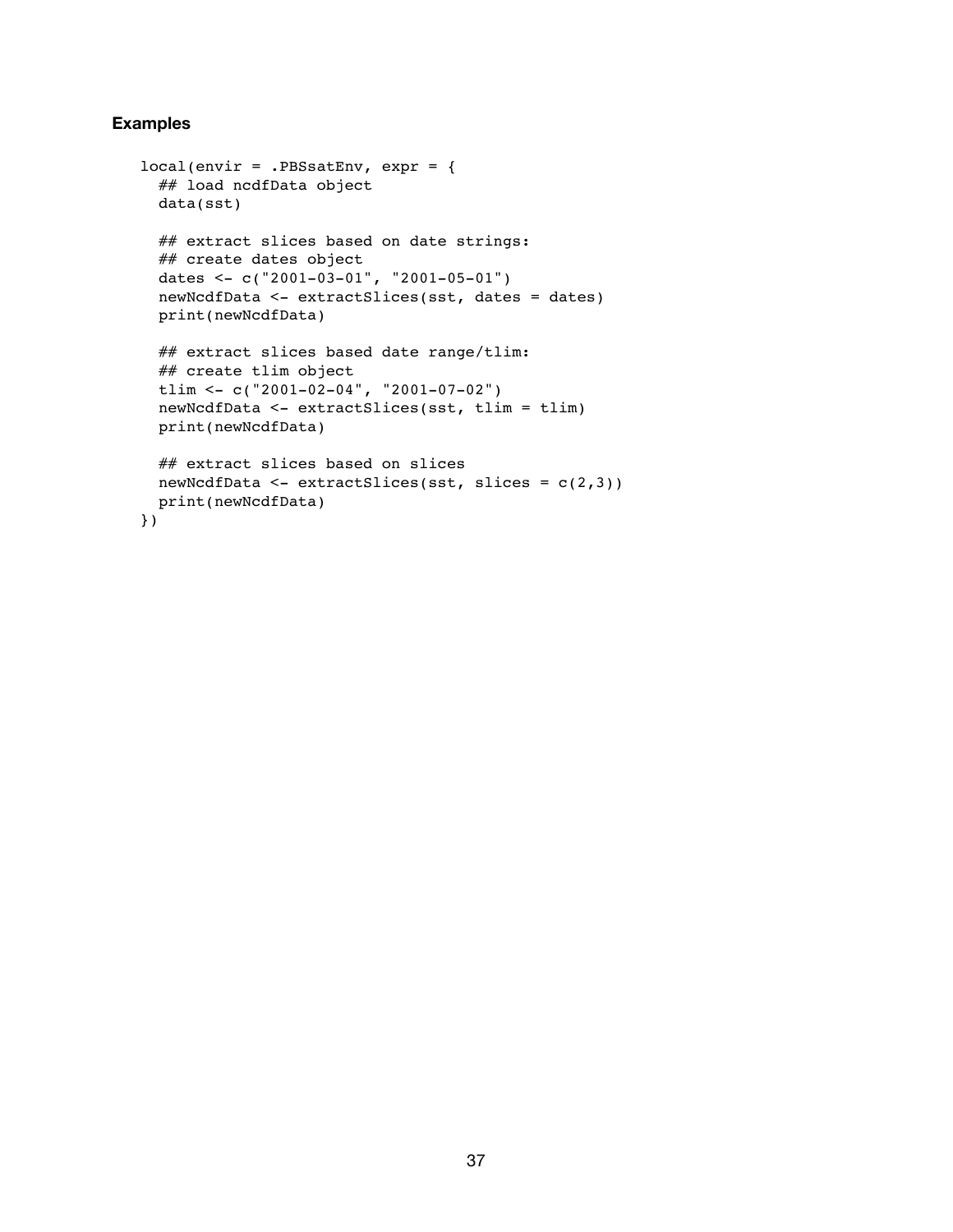<span id="page-40-1"></span><span id="page-40-0"></span>extractTimeSeries

*Extract ncdfData Time Series*

#### **Description**

Create a time series from [ncdfData](#page-45-1) based on a given location, using specified functions.

#### **Usage**

```
extractTimeSeries(ncdfData, xlim = NULL, ylim = NULL,
   polygons = NULL, functions = c("sum", "mean", "sd"),
   na.rm = TRUE, tlim = NULL, combine = 1, by = NULL,
    include.lowest = TRUE)
```
### **Arguments**

| ncdfData       | ncdfData to extract time series from.                                                                                                                                                                                                                                                     |  |
|----------------|-------------------------------------------------------------------------------------------------------------------------------------------------------------------------------------------------------------------------------------------------------------------------------------------|--|
| xlim           | range of X-coordinates.                                                                                                                                                                                                                                                                   |  |
| ylim           | range of Y-coordinates.                                                                                                                                                                                                                                                                   |  |
| polygons       | complex range of coordinates from which to extract time series. If more than<br>one polygon, a time series is created for each polygon and will be labelled<br>with the PID. If specified, the value must be a PBS mapping PolySet.                                                       |  |
| functions      | vector of strings where each string names a function; each function must ac-<br>cept a numeric vector and produce a single numeric value.                                                                                                                                                 |  |
| na.rm          | Boolean or Boolean vector that indicates whether NAs should be omitted; if a<br>vector, should match one-to-one with elements of functions.                                                                                                                                               |  |
| tlim           | start date and end date of when to begin and end a time series.                                                                                                                                                                                                                           |  |
| combine        | integer number of slices to be combined in each call to each function in<br>functions, e.g., given nodfData with 6 slices, a combine value of 2 will<br>produce time series statistics for three times, where the value for each time is<br>derived from the data from two source slices. |  |
| by             | integer number indicating whether the function should skip slices, e.g., pro-<br>duce time series statistics for every second slice in ncdfData.                                                                                                                                          |  |
| include.lowest |                                                                                                                                                                                                                                                                                           |  |

see [clipRegion](#page-32-1).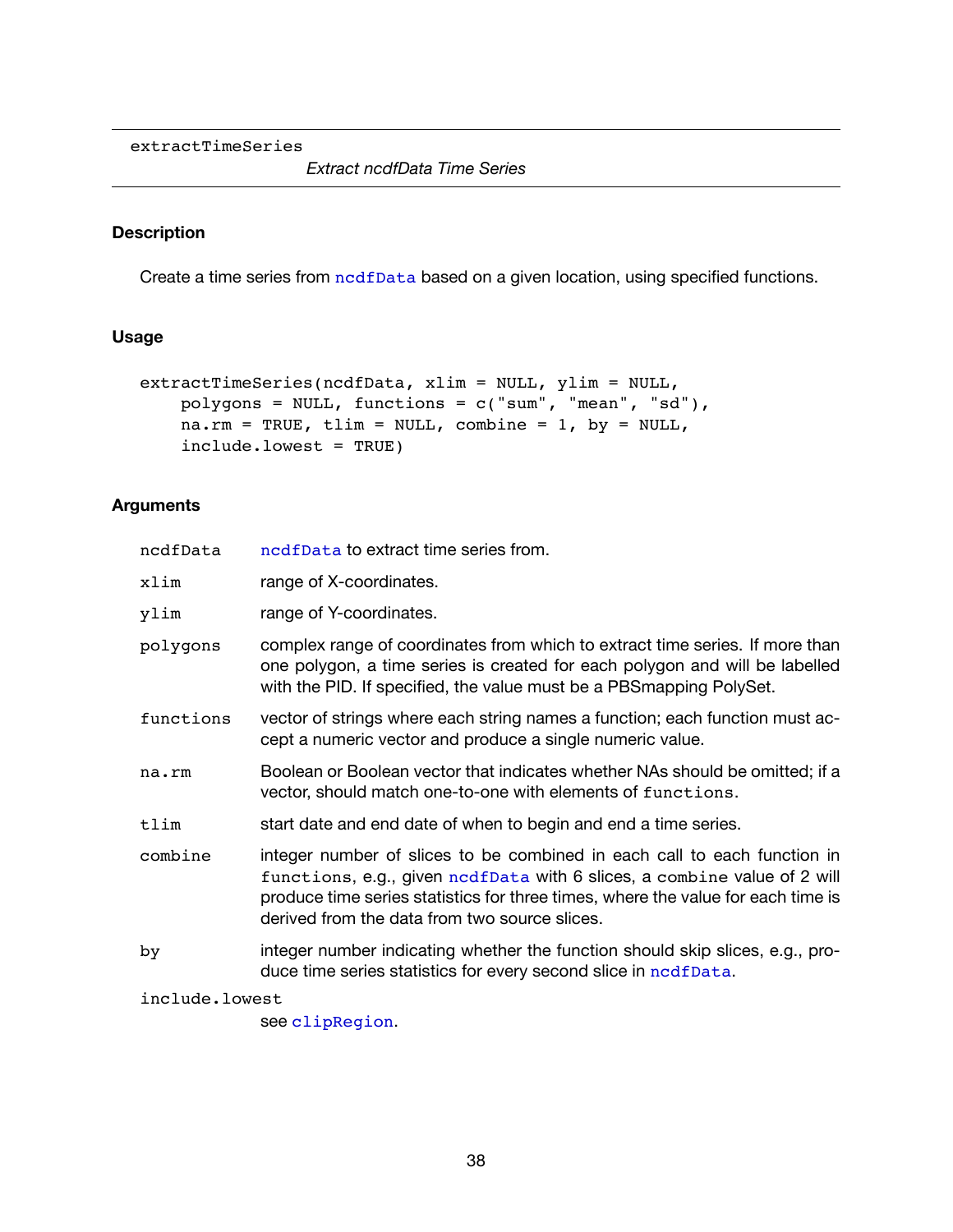#### **Details**

In the case of  $xlim/ylim$ , the resulting time series data does not include a subregion identifier. In the case of polygons (one or more), the resulting data set contains a subregion identifier equal to the corresponding PID from polygons.

For each slice in the data set, the function will determine which points fall within the region(s) of interest. It will pass these points (as a vector) into each of the listed functions.

If a combine value is provided that is not a factor of length(ncdfData) (the number of slices), slices will be removed from the tail of the [ncdfData](#page-45-1) object in order to accommodate the combine value.

#### **Value**

A list of data frames, where each list element is named according to its corresponding timestamp. The data frames contain a PID for each  $polygon$  that exists inside of  $xlim$  and  $ylim$ . If  $xlim == NULL, ylim == NULL, and polygons == NULL, function s will summarize$ the entire region specified in [ncdfData](#page-45-1).

If polygons == NULL there will be only one PID for the entire  $xlim/ylim$  of [ncdfData](#page-45-1). If polygons != NULL, each polygon will have a corresponding row in the data frame. Each specified function in functions will have a corresponding column in the data frame.

#### **Author(s)**

Nicholas Lefebvre

#### **See Also**

[clipRegion](#page-32-1), EventData.

#### **Examples**

```
local(envir = .PBSsatEnv, expr = {
 ## load ncdfData object
 data(sst)
 ## create a time series based on full map
 ts <- extractTimeSeries(sst)
 print(ts)
 ## create a time series based on 2 polygons:
 ## create polygons
 polys <- data.frame(PID = c(rep(1, 4), rep(2, 4)),POS = c(1:4, 1:4),X = c(155, 160, 150, 180, 0, 20, 20, 0)
```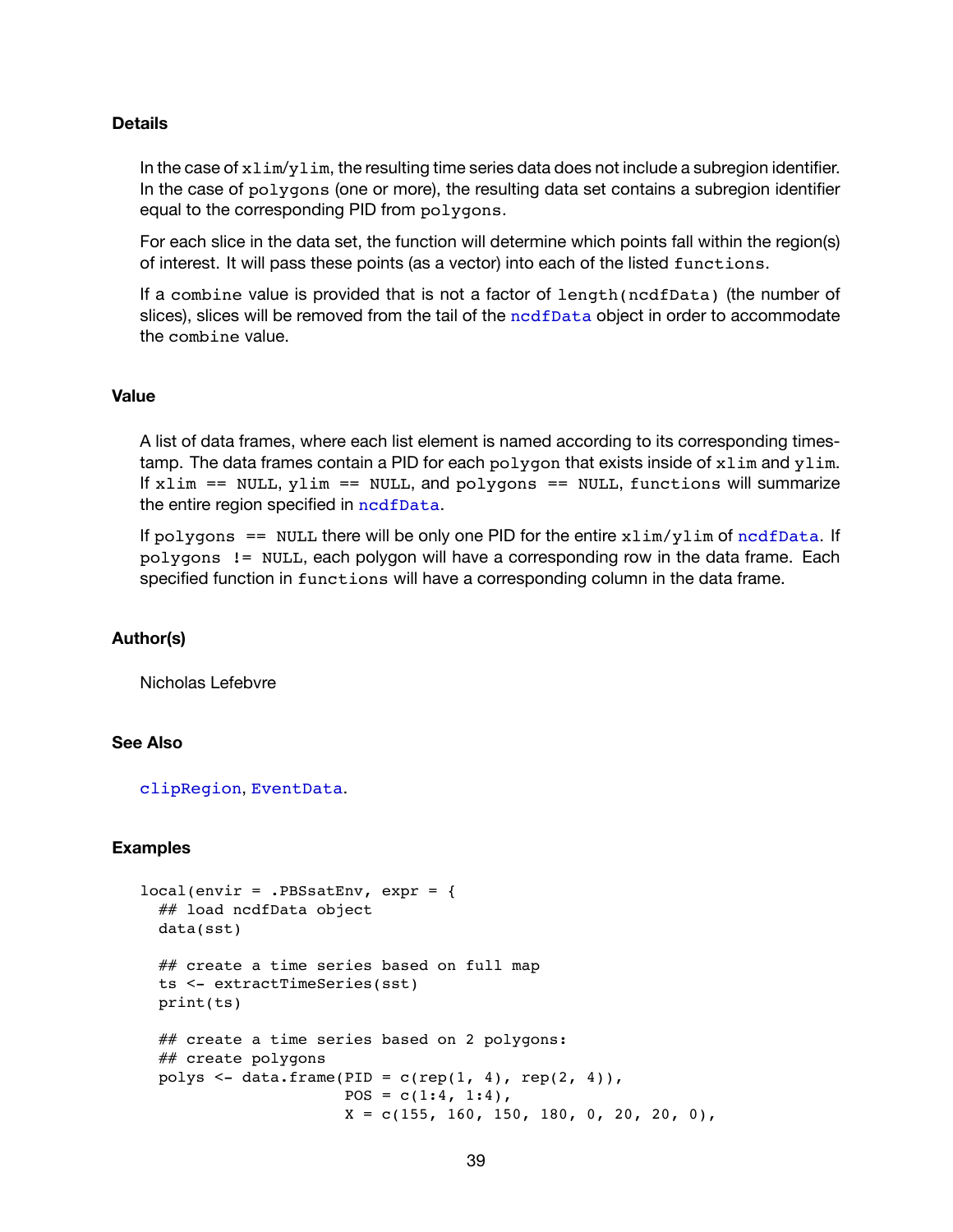```
Y = c(75, 50, 10, 85, 20, 20, 40, 40)ts <- extractTimeSeries(sst, polygons = polys)
 print(ts)
})
```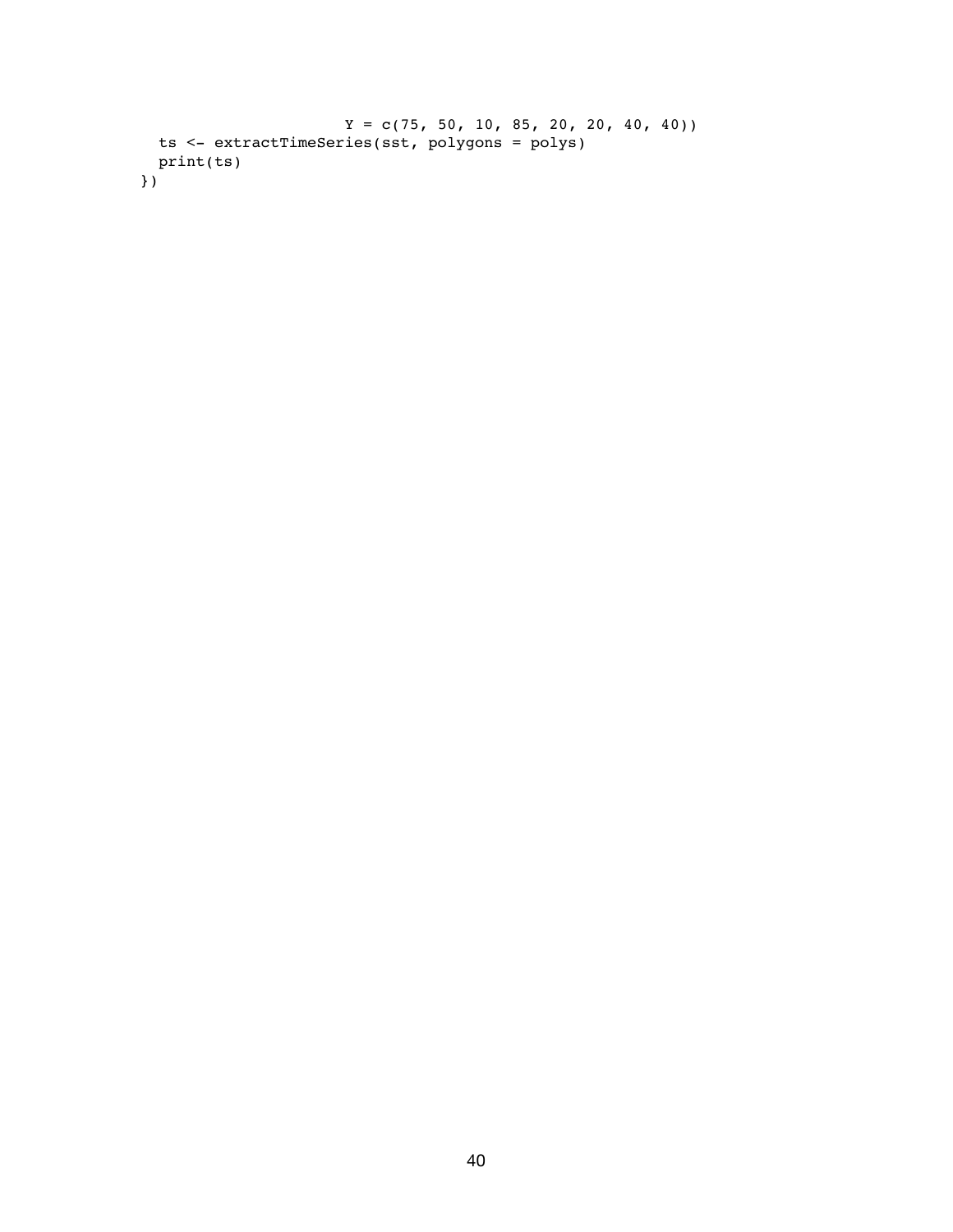<span id="page-43-1"></span><span id="page-43-0"></span>

#### **Description**

Convert a list, such as a TimeSeries list returned from [extractTimeSeries](#page-40-1), into a single data frame object.

#### **Usage**

listToDF(lst, newColumnName = "names")

#### **Arguments**

lst list to be converted to a data frame.

newColumnName

name of the new column in the data frame.

#### **Details**

Converts a list of data frames to a single data frame. It performs the conversion by adding a new column to each individual data frame, where the column's name comes from the argument newColumnName and the column's value is the name of the list element. It then concatenates all of these data frames to produce a single data frame.

#### **Value**

A data frame where the list's names attribute has been incorporated into the data frame as a new column named according to the value of newColumnName.

#### **Author(s)**

Nicholas Boers

#### **See Also**

data.frame, [extractTimeSeries](#page-40-1).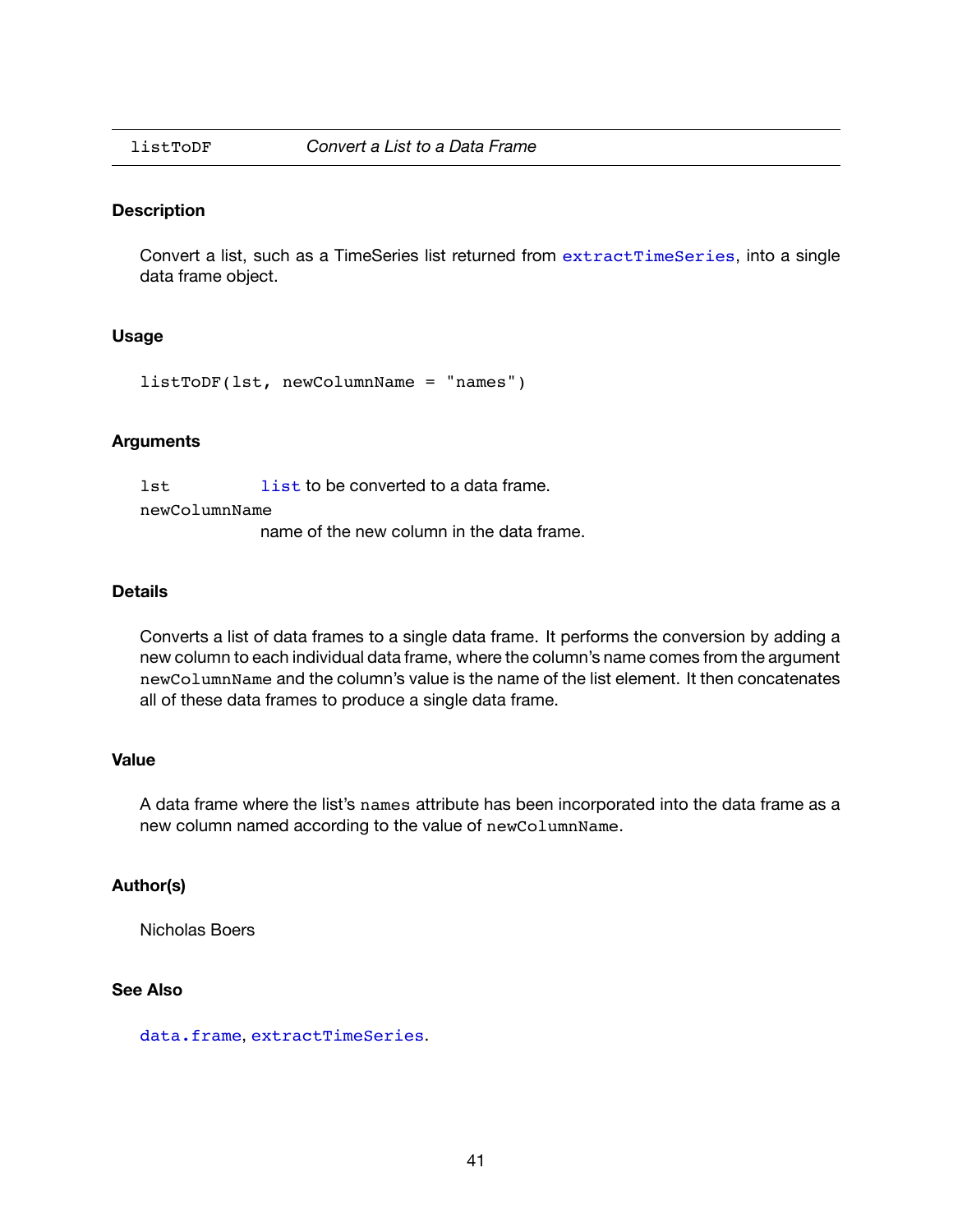#### **Examples**

```
local(envir = .PBSsatEnv, expr = {
 ## load ncdfData object
 data(sst)
 ## create a time series based on 2 polygons
 ## create polygons
 polys <- data.frame(PID = c(rep(1, 4), rep(2, 4)),
                     POS = c(1:4, 1:4),X = c(155, 160, 150, 180, 0, 20, 20, 0)Y = c(75, 50, 10, 85, 20, 20, 40, 40)ts <- extractTimeSeries(sst, polygons = polys)
 ## turn TimeSeries list into a DataFrame
 tsDF <- listToDF(ts)
 print(tsDF)
})
```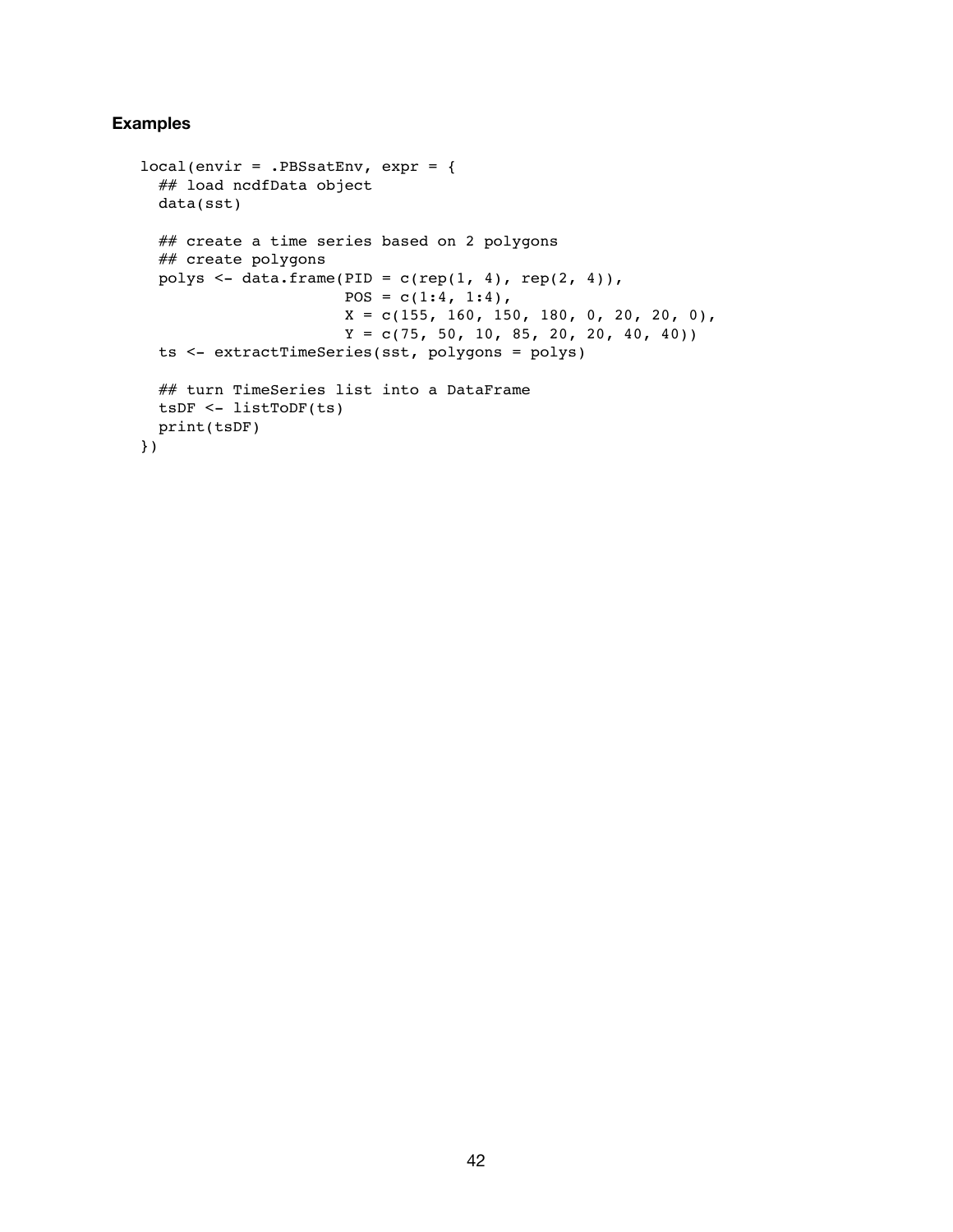<span id="page-45-1"></span><span id="page-45-0"></span>

#### **Description**

PBS Satellite data object that contains satellite data for varying data types and spatial resolutions.

#### **Details**

An [ncdfData](#page-45-1) object is, at the highest level, a list. Each element of this list is named with a timestamp, and its value is referred to as a slice. Each slice is actually a list, too, and its elements are matrices that describe data at the slice's timestamp. Each of these list elements is referred to as a layer, and the only required layer has the name "data".

In addition to the names attributes required for the lists, nod f Data objects contain attributes for data type (title of data), vectors of x and y coordinates, and data units. Slices can optionally hold additional layers of information that contain point for point the same data span as the the data layer. Additional layers are created with functions such as [scaleRegion](#page-53-1), which gives the user the option to include both missing and error layers when scaling down.

An [ncdfData](#page-45-1) object clipped with a polygon creates a complex region. In order to use a matrix to store such complex regions, layers use NaN as a place holder for data clipped from the original [ncdfData](#page-45-1) object. Data that is missing from the original data set and has not been clipped is represented as NA.

#### **Value**

An [ncdfData](#page-45-1) object.

#### **Author(s)**

Nicholas Lefebvre and Nicholas Boers

#### **See Also**

[read.ncdfData](#page-49-1), [scaleRegion](#page-53-1), [clipRegion](#page-32-1).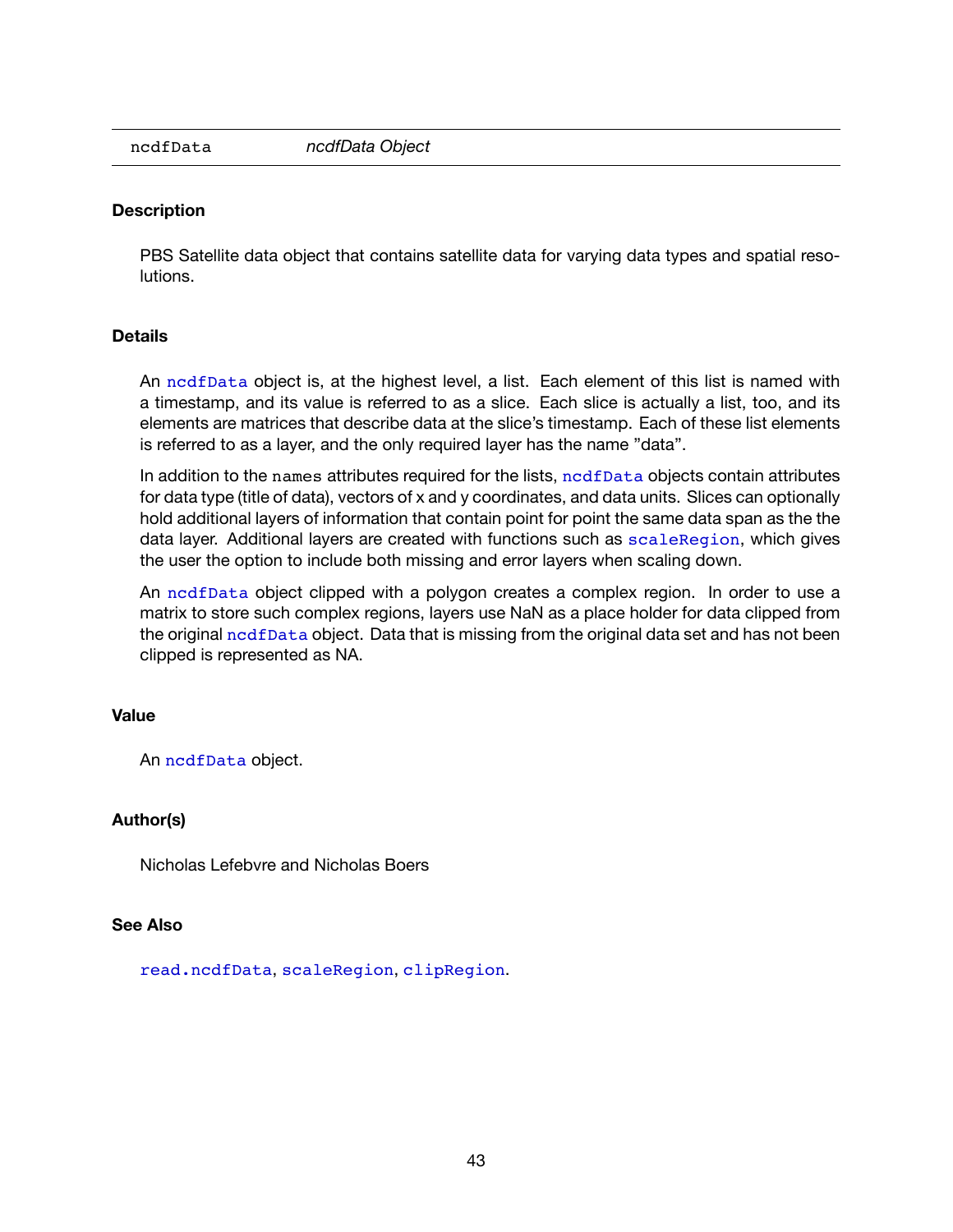<span id="page-46-1"></span><span id="page-46-0"></span>plot.ncdfData *Plot an ncdfData Slice*

# **Description**

Plot an [ncdfData](#page-45-1) time slice.

#### **Usage**

```
## S3 method for class 'ncdfData'
plot(x, slice, layer = "data",
    xlim = NULL, ylim = NULL, style = c("image", "contour"),projection = "LL", tck = -0.014, tckMinor = 0.5 * tck,
    ...)
```
#### **Arguments**

| x          | ncdfData object, location of slice to be plotted.                                                                                                                                                                                                                                                                                             |
|------------|-----------------------------------------------------------------------------------------------------------------------------------------------------------------------------------------------------------------------------------------------------------------------------------------------------------------------------------------------|
| slice      | time slice to plot; if NULL, then the first slice is selected.                                                                                                                                                                                                                                                                                |
| layer      | layer name to plot.                                                                                                                                                                                                                                                                                                                           |
| xlim       | range of X-coordinates to plot.                                                                                                                                                                                                                                                                                                               |
| ylim       | range of Y-coordinates to plot.                                                                                                                                                                                                                                                                                                               |
| style      | method for plotting the Z-value – either "image" or "contour".                                                                                                                                                                                                                                                                                |
| projection | desired projection when PolySet lacks a projection attribute; one of<br>"LL", "UTM", or a numeric value. If Boolean, specifies whether to check<br>polys for a projection attribute.                                                                                                                                                          |
| tck        | numeric vector (length 1 or 2) describing the length of tick marks as a fraction<br>of the smallest dimension. If $tckLab = TRUE$ , these tick marks will be auto-<br>matically labelled. If given a two-element vector, the first element describes<br>the tick marks on the x-axis and the second element describes those on the<br>y-axis. |
| tckMinor   | numeric vector (length 1 or 2) describing the length of tick marks as a fraction<br>of the smallest dimension. These tick marks can not be automatically labelled.<br>If given a two-element vector, the first element describes the tick marks on the<br>x-axis and the second element describes those on the y-axis.                        |
|            | additional arguments sent to style function.                                                                                                                                                                                                                                                                                                  |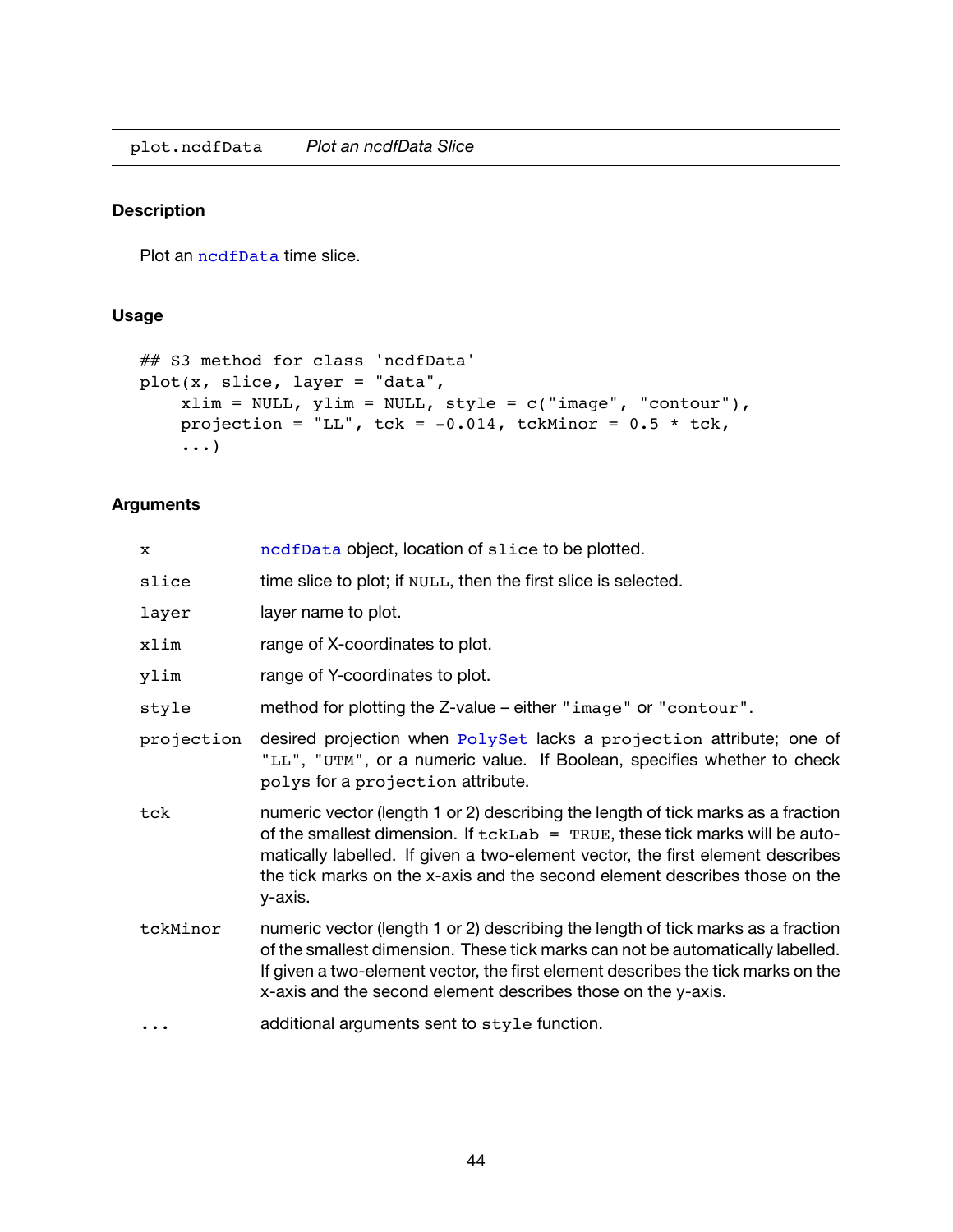#### **Details**

Plots an [ncdfData](#page-45-1) layer. If no slice is given assumes the first slice. If no layer is given assumes the "data" layer of [ncdfData](#page-45-1) object.

The user can select a region to plot based on xlim and/or ylim arguments.

The user can select different plotting styles to plot [ncdfData](#page-45-1) such as "image" or "contour".

#### **Author(s)**

Nicholas Boers

#### **See Also**

[read.ncdfData](#page-49-1), [ncdfData](#page-45-1), plotMap, addPolys.

#### **Examples**

```
local(envir = .PBSsatEnv, expr = {
 ## load ncdfData object
 data(sst)
 ## load worldLL polygons from PBSmapping
 data(worldLL)
 ## plot map using image functionality on the first slice
 plot(sst, slice = 1, style = "image")
 addPolys(worldLL)
 ## plot map using contour functionality on the first slice
 plot(sst, slice = 1, style = "contour")
 addPolys(worldLL)
})
```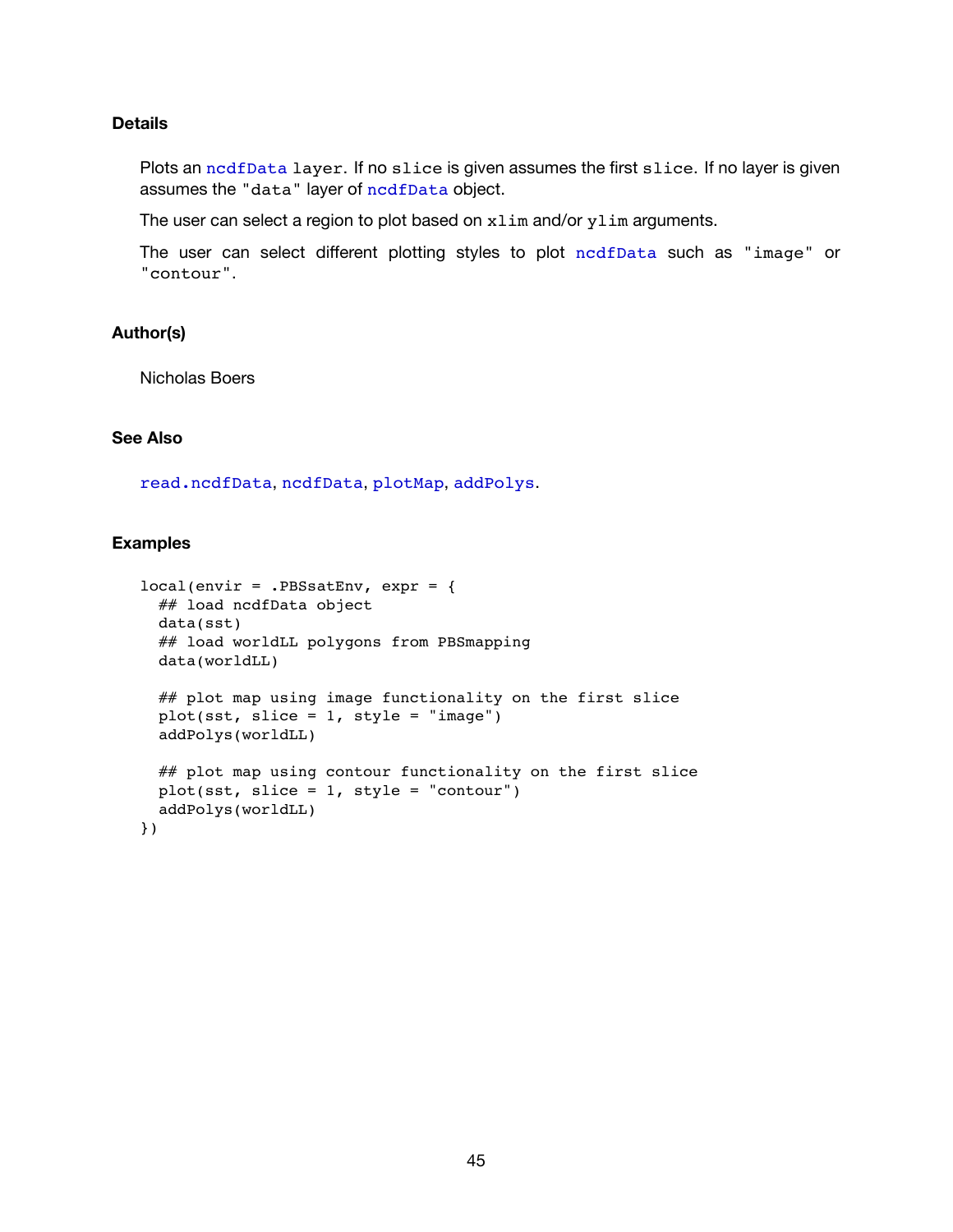<span id="page-48-1"></span><span id="page-48-0"></span>print.ncdfData *Print an ncdfData Object*

#### **Description**

Print [ncdfData](#page-45-1) object.

#### **Usage**

```
## S3 method for class 'ncdfData'
print(x, \ldots)
```
#### **Arguments**

| x        | ncdfData object to be printed. |
|----------|--------------------------------|
| $\cdots$ | additional printing arguments. |

#### **Details**

Prints an [ncdfData](#page-45-1) object.

#### **Author(s)**

Nicholas Boers

#### **See Also**

[read.ncdfData](#page-49-1), [ncdfData](#page-45-1), print.

#### **Examples**

```
local(envir = .PBSsatEnv, expr = {
 ## load ncdfData object
 data(sst)
 ## print ncdfData object
 print(sst)
})
```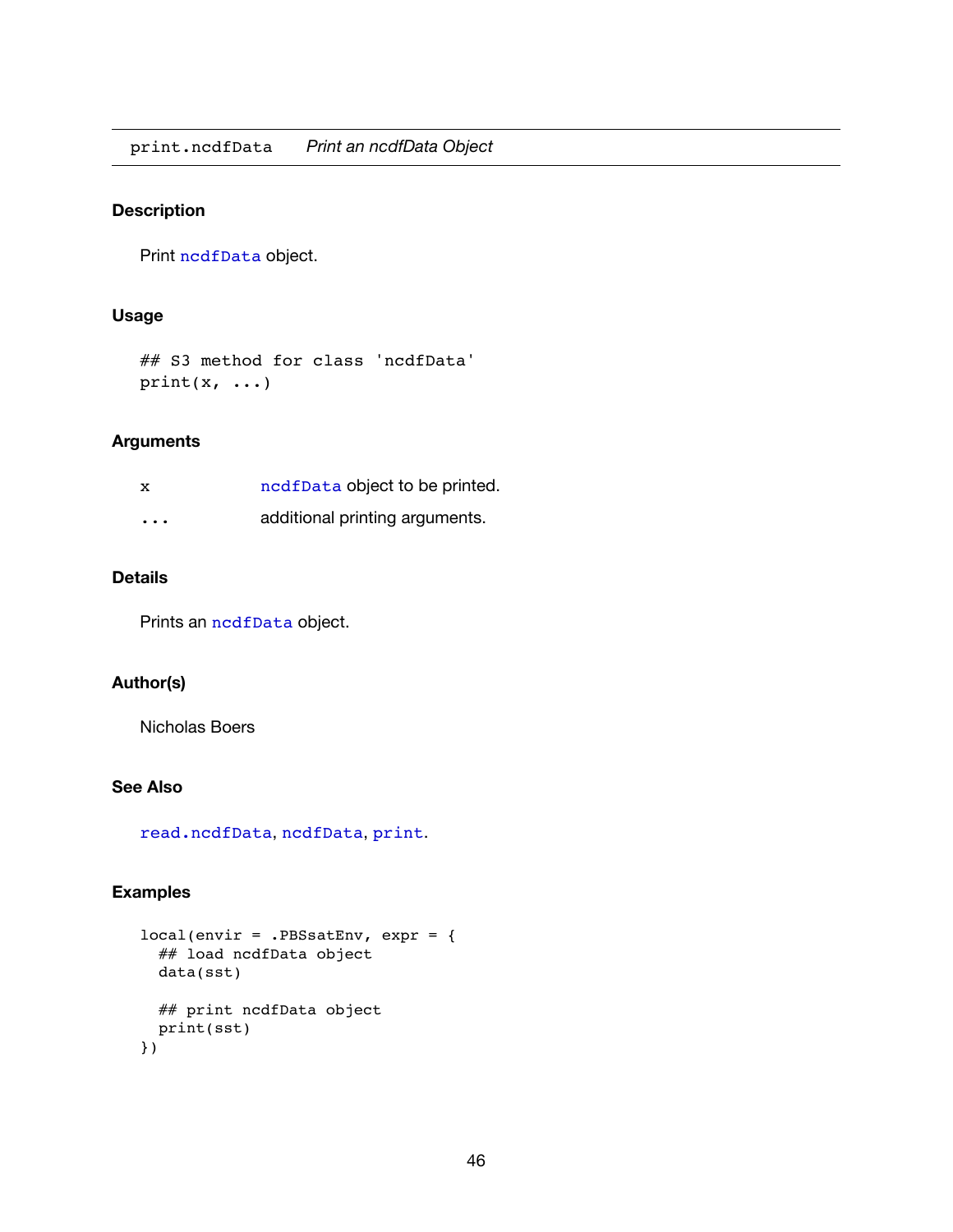<span id="page-49-1"></span><span id="page-49-0"></span>read.ncdfData *Create a New ncdfData Object*

#### **Description**

Create and return an nodfData object. When possible, auto detect names from file and inform the user. User has the ability to override any inconsistencies between NetCDF attribute names and the given [ncdfData](#page-45-1) object attribute values.

#### **Usage**

```
read.ncdfData(filename, dataVariable = 1,
   convertMissingValues = FALSE, dataType = NULL,
   dataUnits = NULL, xlim = NULL, ylim = NULL, tlim = NULL,
    x = NULL, y = NULL, time = NULL, Ux = NULL, Uy = NULL,
    Utime = NULL)
```
#### **Arguments**

| filename             | path/filename of the NetCDF file to be read.                                           |  |  |  |
|----------------------|----------------------------------------------------------------------------------------|--|--|--|
| dataVariable         |                                                                                        |  |  |  |
|                      | location of data variable within the NetCDF file.                                      |  |  |  |
| convertMissingValues |                                                                                        |  |  |  |
|                      | if TRUE, convert missing values NA back to native form.                                |  |  |  |
| dataType             | string representing type of data in the file (e.g., "SST", "Chl").                     |  |  |  |
| dataUnits            | string representing units of dataType (e.g., "Celsius", "mg m^3").                     |  |  |  |
| tlim                 | range of time (slices) to import. If $t \lim == \text{NULL}$ , then import all slices. |  |  |  |
| xlim                 | range of X-coordinates for data slice(s).                                              |  |  |  |
| ylim                 | range of Y-coordinates for data slice(s).                                              |  |  |  |
| x                    | name of x variable. If $x \lim == \text{NULL}$ , then $x = "lon".$                     |  |  |  |
| y                    | name of y variable. If $y \lim == \text{NULL}$ , then $y = "lat".$                     |  |  |  |
| time                 | name of time variable. If $time == NULL$ , then $time = "time".$                       |  |  |  |
| Ux                   | units of x variable.                                                                   |  |  |  |
| Uy                   | units of y variable.                                                                   |  |  |  |
| Utime                | units of time variable.                                                                |  |  |  |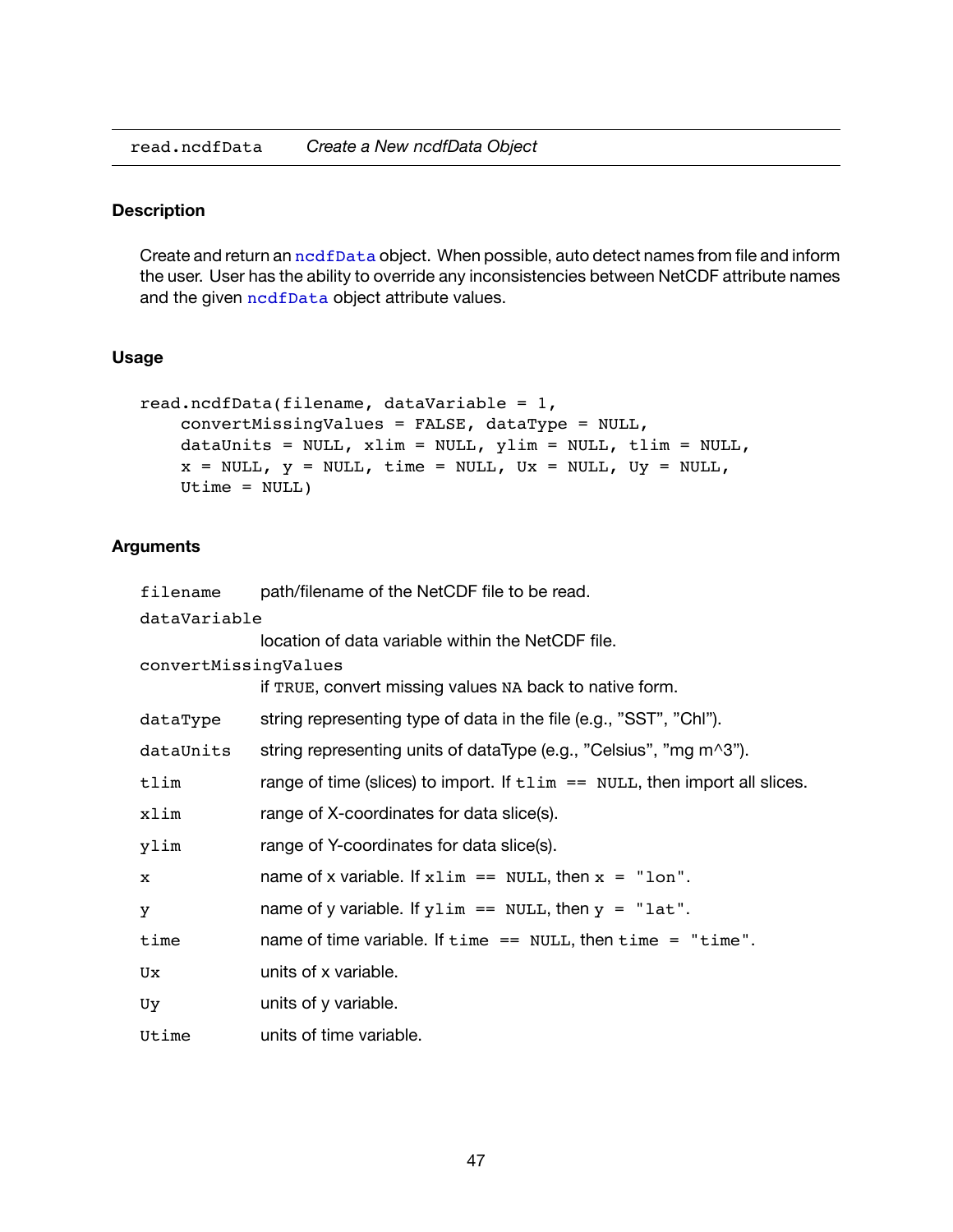#### **Details**

Creates an [ncdfData](#page-45-1) object that can be used with other PBSsatellite functions. Where possible, this function attempts to read names from the data file, but it allows the user to override names to account for the inconsistencies between different NetCDF files. The function [read.ncdfData](#page-49-1) makes it possible for a variety of different NetCDF formats with varying data types to become compatible.

#### **Value**

An [ncdfData](#page-45-1) object containing attributes and data slices from a NetCDF file.

#### **Author(s)**

Nicholas Lefebvre

#### **See Also**

[clipRegion](#page-32-1), [extractSlices](#page-38-1).

#### **Examples**

```
local(envir = .PBSsatEnv, expr = {
 ## read in the whole NetCDF file containing the full region
 path <- system.file("sst.ltm.1971-2000.nc",
                      package = "PBSsatellite")
 ncdfData <- read.ncdfData(filename = path)
 print(ncdfData)
 ## clipping the NetCDF file by dates
 ## create a tlim argument of date strings
 dates <- c("1-02-01","1-05-01")
 ncdfData <- read.ncdfData(filename = path, tlim = dates)
 print(ncdfData)
 ## clipping the NetCDF file by dates and region
 ncdfData <- read.ncdfData(filename = path, tlim = dates,
                            xlim = c(20, 80), ylim = c(-80, 10)print(ncdfData)
})
```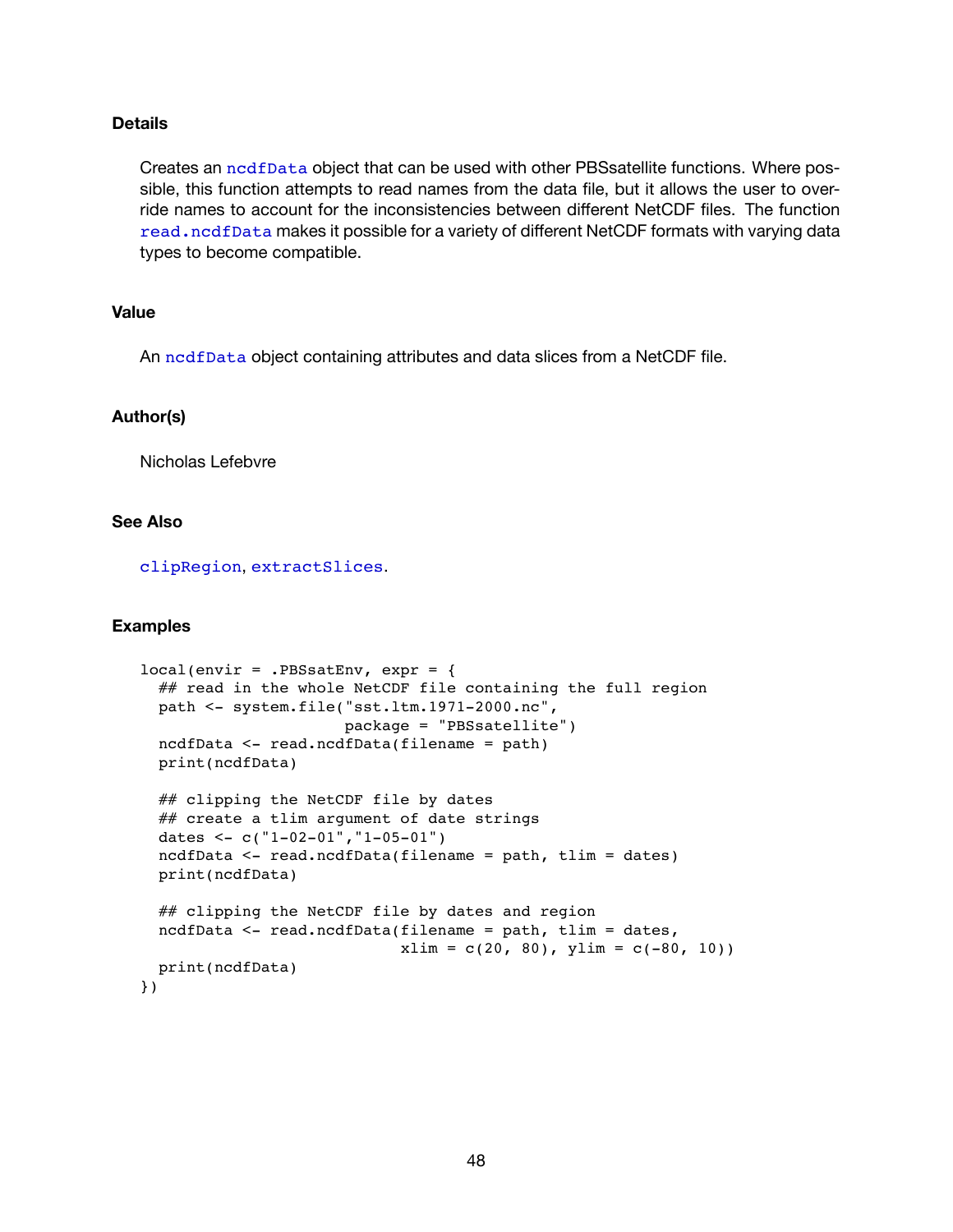<span id="page-51-0"></span>removeAnomalousValues

#### **Description**

Remove specified anomalies from every [ncdfData](#page-45-1) slice.

#### **Usage**

removeAnomalousValues(ncdfData, zlim)

#### **Arguments**

- ncdfData [ncdfData](#page-45-1) from which to remove anomalies.
- zlim numeric vector containing a range of acceptable values in [ncdfData](#page-45-1) slices. All values that do not fall in the range of zlim are removed from the data set and and replaced with the missing value that's being used for the [ncdfData](#page-45-1) object. The value NA can be used to omit part of the range specified in zlim.

#### **Details**

It is common with satellite data for data sets to contain values that are anomalous. This can happen due to a variety of environmental reasons. A zlim argument is required that contains a numeric vector containing a range of values that are considered valid.

#### **Value**

An nedfData object containing slices with removed anomalous values.

#### **Author(s)**

Nicholas Lefebvre

#### **See Also**

[assessMissingData](#page-30-1).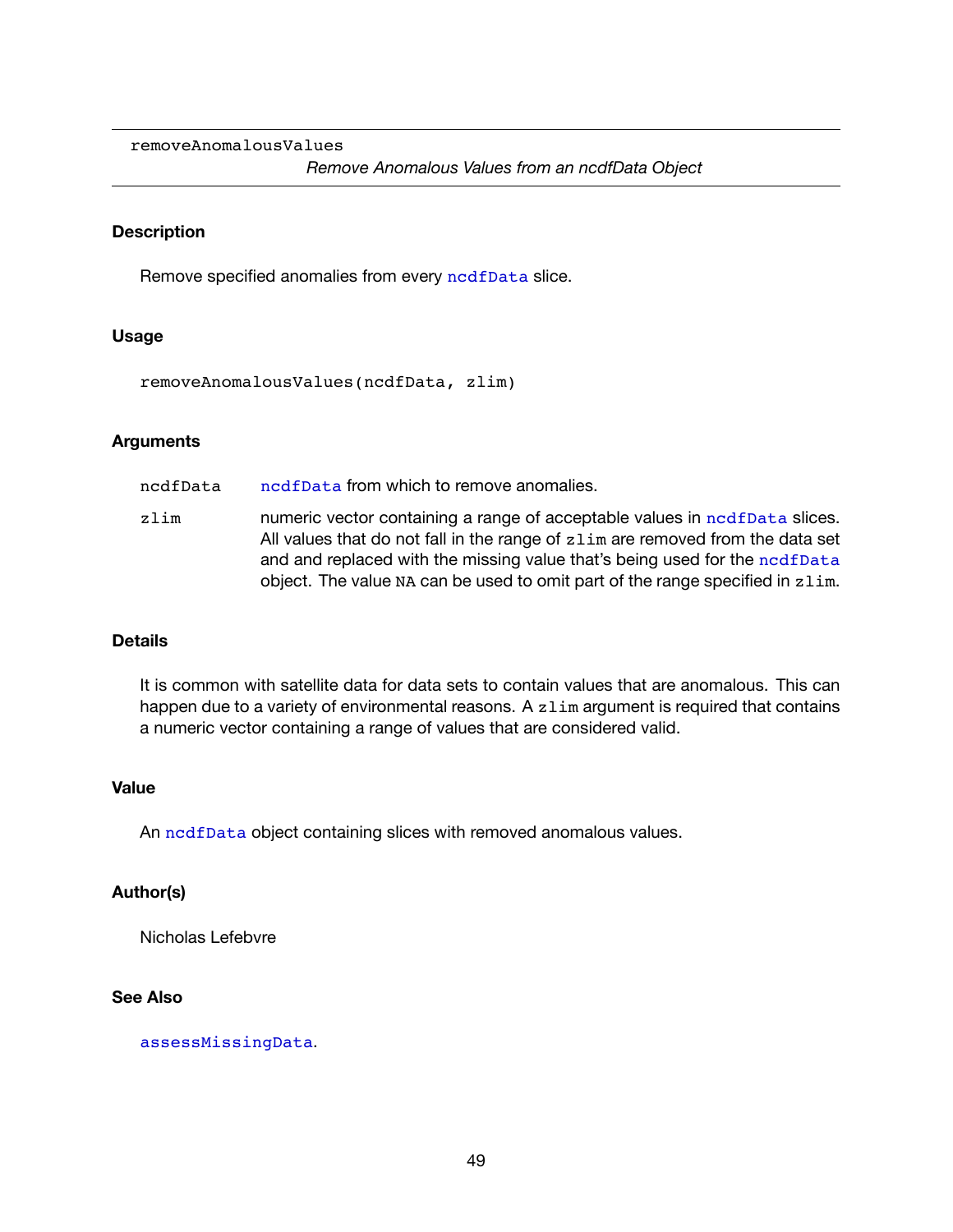### **Examples**

```
local(envir = .PBSsatEnv, expr = {
 ## load ncdfData object
 data(sst)
 ## remove values less than -2 and greater than 25
 newNcdfData <- removeAnomalousValues(sst, zlim = c(-2, 25))
 ## remove values greater than 25
 newNcdfData <- removeAnomalousValues(sst, zlim = c(NA, 25))
})
```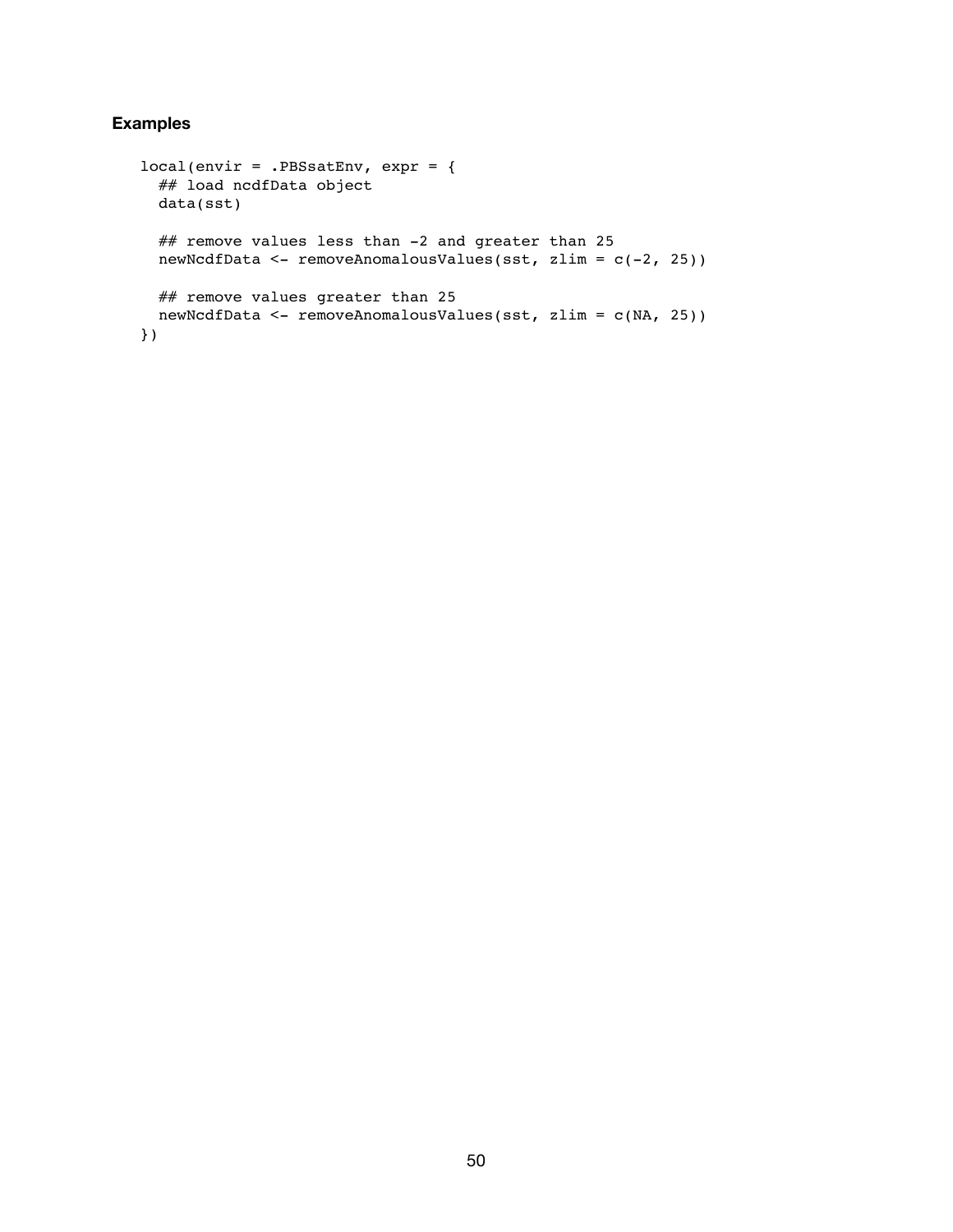<span id="page-53-1"></span><span id="page-53-0"></span>

#### **Description**

Scale ncdfData slices to a new resolution based on a scale factor.

#### **Usage**

```
scaleRegion(ncdfData, scaleFactor, fun = "drop",
   placement = "topleft", includeErrorMatrix = FALSE,
   include M = FALSE, remainder = "crop", na.rm = TRUE
```
#### **Arguments**

[ncdfData](#page-45-1) ncdfData which will be scaled by scaleFactor.

#### scaleFactor

positive or negative integer describing the scale factor. A positive integer will scale up an [ncdfData](#page-45-1) object; a negative integer will scale down an [ncdfData](#page-45-1) object. All integers must be a power of two. A positive integer increases the number of data points to 1\*scaleFactor in each axis for a total increase of 1\*scaleFactor^2. A negative integer reduces the number of data points to 1/scaleFactor in each axis for a total reduction of 1/scaleFactor^2.

- fun string naming the function to used to scale down: "mean", "min", "max", "drop". When scaling up, "repeat" is always used.
- placement string indicating placement for the computed data point: "topleft" or "centre".

#### includeErrorMatrix

logical indicates whether an error matrix should paired with each data matrix in the resulting nedfData object.

#### includeMissMatrix

logical indicates whether a missing matrix should be paired with each data matrix in the resulting [ncdfData](#page-45-1) object.

- remainder string specifying how to handle extra rows and/or columns at the extremeties of a matrix. If "crop": if  $len(x)$  of [ncdfData](#page-45-1) and/or  $len(y)$  of ncdfData is not a factor of scaleFactor, remove rows and/or columns from [ncdfData](#page-45-1) slices in order to make  $len(x)$  and/or  $len(y)$  a factor of [ncdfData](#page-45-1). If "fill": rows and/or columns of NA values will be added on to [ncdfData](#page-45-1) slices to make  $len(x)$  and/or  $len(y)$  a factor of scaleFactor.
- na.rm logical indicates if vector values should omit NA values before call to fun.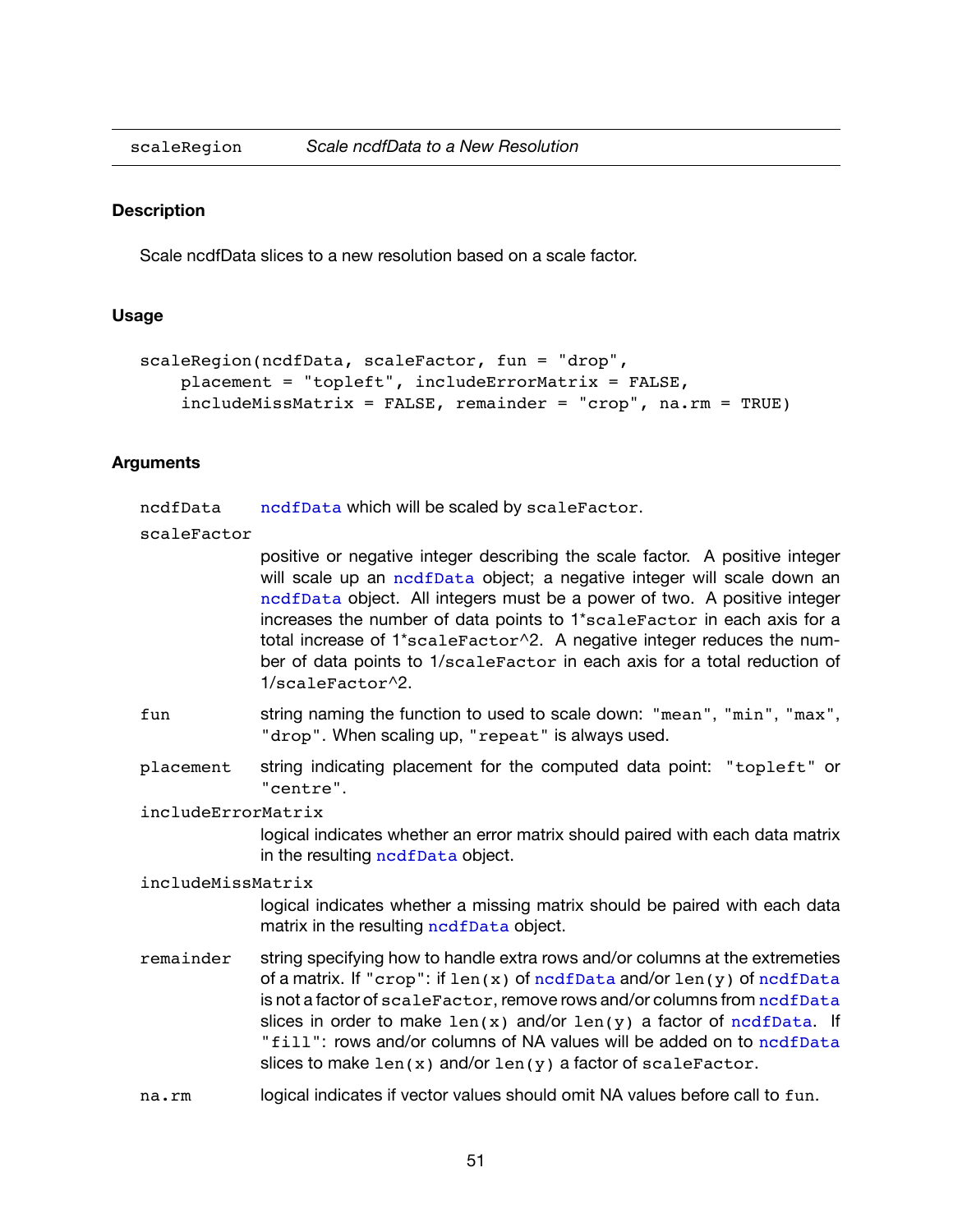#### **Details**

It is common for satellite data to be in different resolutions, e.g., a sea surface temperature data set may use 1/4 degree grid spacing while a chlorophyll data set may use 1/8 degree grid spacing. It is much easier to compare different data sets that are in a standardized resolution.

This function creates a new [ncdfData](#page-45-1) object with slices converted to a new resolution. For this initial version, the new resolution must be an user-specified integer scaleFactor of the original resolution. When computing new data points, the user may choose to have the computed data point placed at the "topleft" point's position or in the "centre" of the scaled points (scaling down only).

A negative scaleFactor argument can take a function named by fun to perform the scaling operation. When scaling down, the user can specify fun="drop" to drop points that do not fall on the points of the new scaled down region.

A positive scaleFactor argument will only use the "repeat" method. When scaling up, fun="repeat" will repeat a point's data 1 \* scaleFactor^2 times in order to properly increase the scale of [ncdfData](#page-45-1) slices.

#### **Value**

An [ncdfData](#page-45-1) object containing slices with a newly scaled region. If the user has specified includeErrorMatrix=TRUE and/or includeMissMatrix=TRUE, the slices in the [ncdfData](#page-45-1) object will now have an additional two layers: (error and/or miss). These additional layers will have a percent error and a percentage of missing values with every corresponding point in a given slice, and they have the same resolution as the data layer.

#### **Author(s)**

Nicholas Lefebvre

#### **See Also**

[read.ncdfData](#page-49-1).

#### **Examples**

```
local(envir = .PBSsatEnv, expr = {
 ## load ncdfData object
 data(sst)
 ## scale down ncdfData slices by a factor of 2, using mean
 sd <- scaleRegion(sst, scaleFactor = -2, fun = "mean",
                   remainder = "fill")print(sd)
```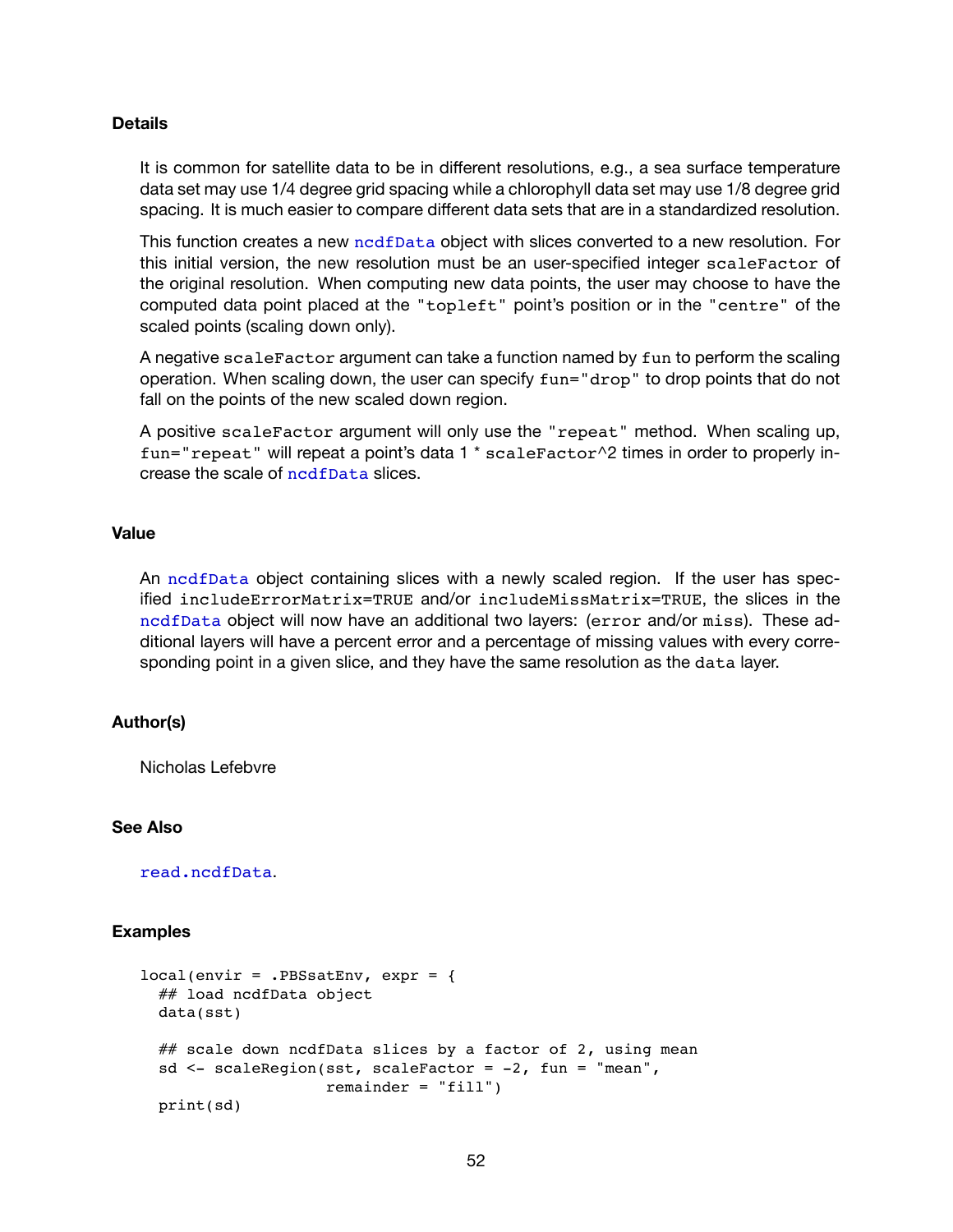```
## scale down ncdfData slices by a factor of 2, using drop, place result
 ## in the centre of the clip region
 sd2 <- scaleRegion(sst, scaleFactor=-2, fun="drop", remainder="drop",
 placement="centre")
 print(sd2)
 ## scaling up ncdfData slices by a factor of 4
 sd3 <- scaleRegion(sst, scaleFactor=4, fun="repeat")
 print(sd3)
})
```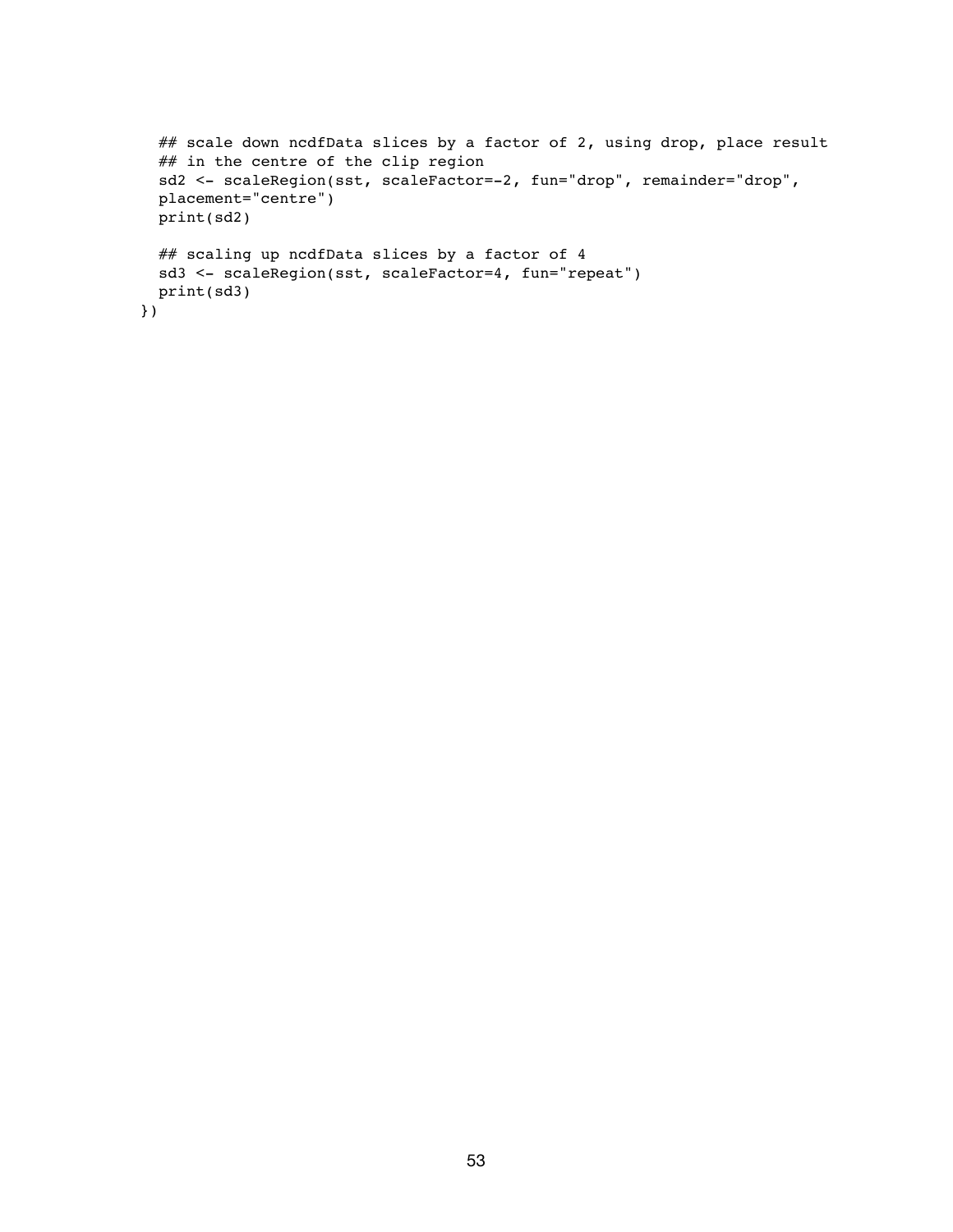#### **Description**

This is an [ncdfData](#page-45-1) object used in the PBSsatellite examples. It contains a data set of long term means of sea surface temperature for several months of 2001. This data set has grid spacing of 1.0 degree latitude and 1.0 degree longitude.

#### **Format**

#### [ncdfData](#page-45-1)

#### **Note**

Names attribute on this ncdfData object were renamed from 01-MM-DD to 2001-MM-DD to make the example code easier to understand.

#### **Source**

NOAA\_OI\_SST\_V2 data provided by the NOAA/OAR/ESRL PSD, Boulder, Colorado, USA, from their Web site at <http://www.esrl.noaa.gov/psd/>.

#### **References**

Reynolds, R.W., N.A. Rayner, T.M. Smith, D.C. Stokes, and W. Wang, 2002: An improved in situ and satellite SST analysis for climate. J. Climate, 15, 1609-1625.

<span id="page-56-1"></span><span id="page-56-0"></span>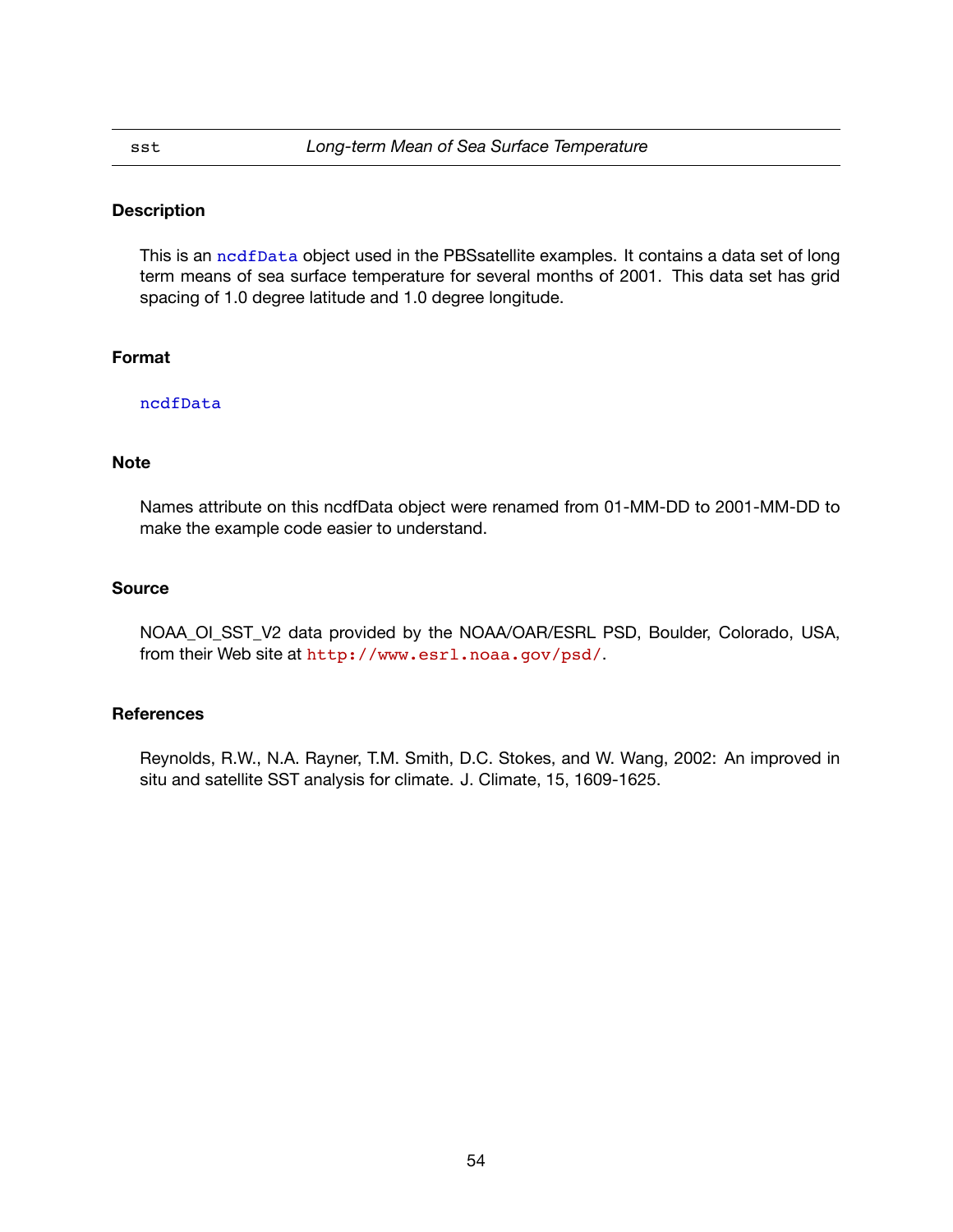<span id="page-57-0"></span>

#### **Description**

Create EventData object from an [ncdfData](#page-45-1) slice.

#### **Usage**

to.EventData(ncdfData, slice)

#### **Arguments**

| ncdfData | ncdfData where slice is located.          |
|----------|-------------------------------------------|
| slice    | date string or integer of slice location. |

#### **Details**

Converts an [ncdfData](#page-45-1) slice to EventData. EventData makes [ncdfData](#page-45-1) compatible with PBSmapping functionality. EventData is used to find which data points are in a polygon and which points fall outside a polygon, known as the points in polygon problem.

### **Value**

EventData with [ncdfData](#page-45-1) slice information.

#### **Author(s)**

Nicholas Lefebvre

#### **See Also**

[extractTimeSeries](#page-40-1), [assessMissingData](#page-30-1), [clipRegion](#page-32-1), PBSmapping, findPolys.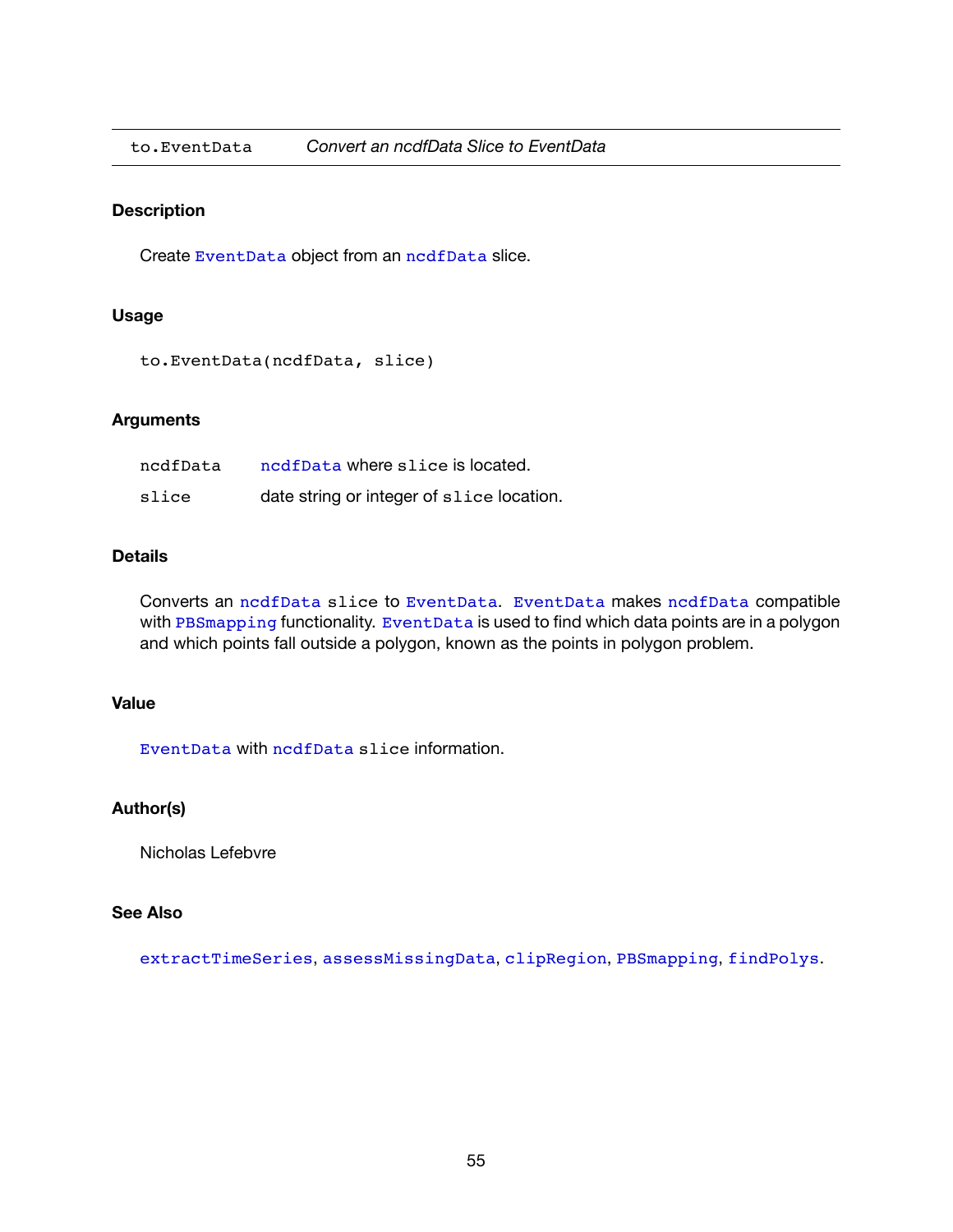# **Examples**

```
local(envir = .PBSsatEnv, expr={
 ## load ncdfData object
 data(sst)
 ## convert slice to ncdfData
 ed <- to.EventData(sst, slice = 1)
 dim(ed)
 head(ed)
})
```